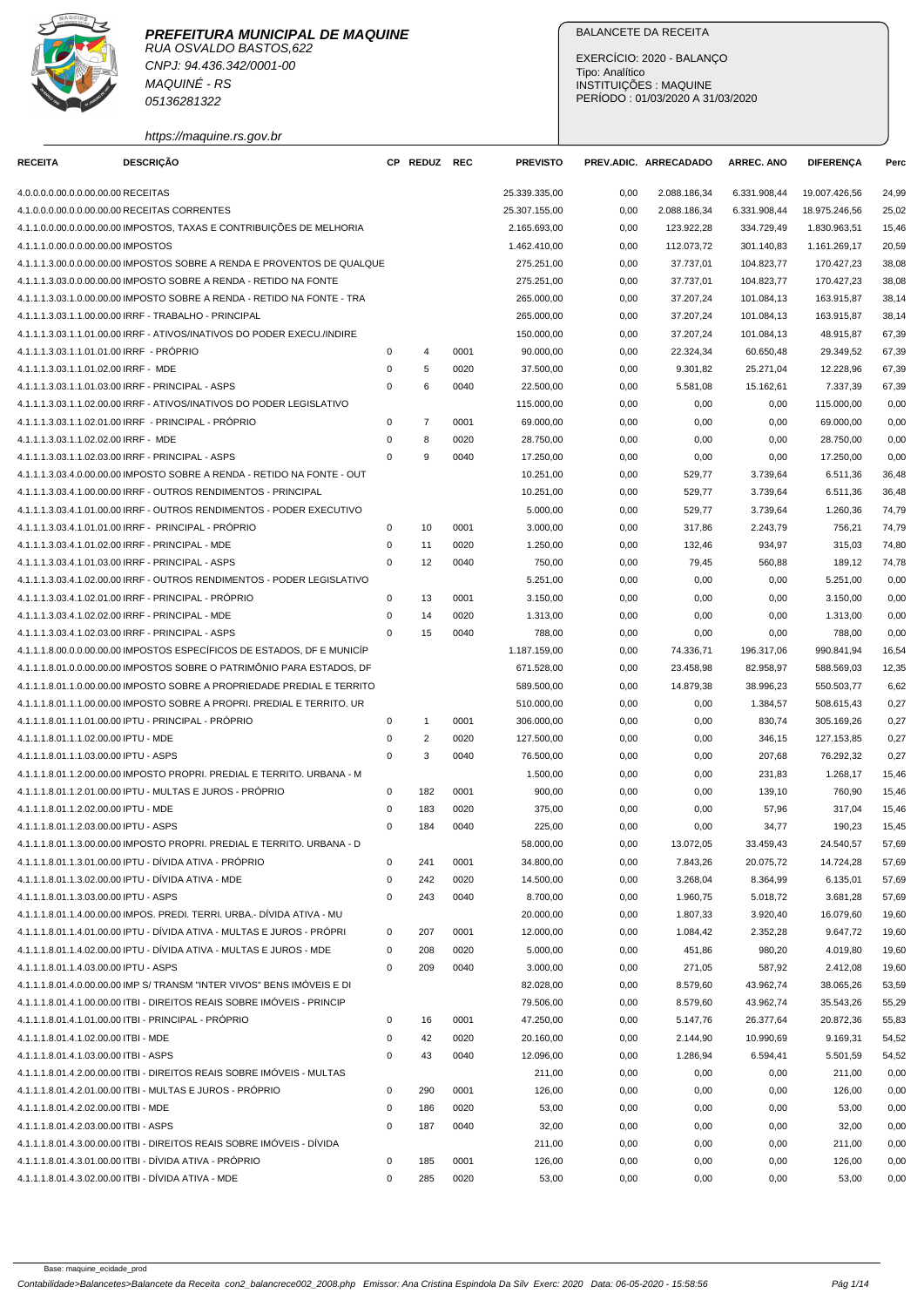# **PREFEITURA MUNICIPAL DE MAQUINE**



RUA OSVALDO BASTOS,622 CNPJ: 94.436.342/0001-00 MAQUINÉ - RS 05136281322

https://maquine.rs.gov.br

## BALANCETE DA RECEITA

EXERCÍCIO: 2020 - BALANÇO Tipo: Analítico INSTITUIÇÕES : MAQUINE PERÍODO : 01/03/2020 A 31/03/2020

| <b>RECEITA</b>                        | <b>DESCRIÇÃO</b>                                                        |             | CP REDUZ | <b>REC</b> | <b>PREVISTO</b>    |              | PREV.ADIC. ARRECADADO | <b>ARREC. ANO</b> | <b>DIFERENÇA</b>   | Perc         |
|---------------------------------------|-------------------------------------------------------------------------|-------------|----------|------------|--------------------|--------------|-----------------------|-------------------|--------------------|--------------|
| 4.1.1.1.8.01.4.3.03.00.00 ITBI - ASPS |                                                                         | $\mathbf 0$ | 286      | 0040       |                    |              | 0,00                  |                   |                    |              |
|                                       | 4.1.1.1.8.01.4.4.00.00.00 ITBI - DIREI. REAIS IMÓVEIS- DÍVIDA ATIVA - M |             |          |            | 32,00<br>2.100,00  | 0,00<br>0,00 | 0,00                  | 0,00              | 32,00<br>2.100,00  | 0,00<br>0,00 |
|                                       | 4.1.1.1.8.01.4.4.01.00.00 ITBI - DÍVIDA ATIVA - MULTAS E JUROS - PRÓPRI | 0           | 287      | 0001       |                    | 0,00         |                       | 0,00              |                    | 0,00         |
|                                       | 4.1.1.1.8.01.4.4.02.00.00 ITBI - DÍVIDA ATIVA - MULTAS E JUROS - MDE    | $\mathsf 0$ | 288      | 0020       | 1.260,00<br>525,00 | 0,00         | 0,00<br>0,00          | 0,00<br>0,00      | 1.260,00<br>525,00 | 0,00         |
| 4.1.1.1.8.01.4.4.03.00.00 ITBI - ASPS |                                                                         | $\mathbf 0$ | 289      | 0040       | 315,00             |              |                       | 0,00              | 315,00             | 0,00         |
|                                       | 4.1.1.1.8.02.0.0.00.00.00 IMPOSTOS PRODUÇÃO, CIRCULAÇÃO DE MERCADORIAS  |             |          |            | 515.631,00         | 0,00<br>0,00 | 0,00<br>50.877,73     | 113.358,09        | 402.272,91         | 21,98        |
|                                       | 4.1.1.1.8.02.3.0.00.00.00 IMPOSTO SOBRE SERVIÇOS DE QUALQUER NATUREZA   |             |          |            | 515.631,00         |              | 50.877,73             | 113.358,09        | 402.272,91         | 21,98        |
|                                       | 4.1.1.1.8.02.3.1.00.00.00 IMPOSTO SOBRE SERVIÇOS DE QUALQUER NATUREZA - |             |          |            | 500.000,00         | 0,00<br>0,00 | 50.649,93             | 109.647,93        | 390.352,07         | 21,93        |
|                                       |                                                                         |             |          |            |                    |              |                       |                   |                    |              |
|                                       | 4.1.1.1.8.02.3.1.01.00.00 ISS - PRINCIPAL - PRÓPRIO                     | $\mathsf 0$ | 17       | 0001       | 300.000,00         | 0,00         | 30.389,97             | 65.788,79         | 234.211,21         | 21,93        |
| 4.1.1.1.8.02.3.1.02.00.00 ISS - MDE   |                                                                         | 0           | 18       | 0020       | 125.000,00         | 0,00         | 12.662,57             | 27.412,21         | 97.587,79          | 21,93        |
| 4.1.1.1.8.02.3.1.03.00.00 ISS - ASPS  |                                                                         | $\mathbf 0$ | 19       | 0040       | 75.000,00          | 0,00         | 7.597,39              | 16.446,93         | 58.553,07          | 21,93        |
|                                       | 4.1.1.1.8.02.3.2.00.00.00 IMPOSTO SOBRE SERVIÇOS DE QUALQUER NATUREZA - |             |          |            | 631,00             | 0,00         | 16,70                 | 38,00             | 593,00             | 6,02         |
|                                       | 4.1.1.1.8.02.3.2.01.00.00 ISS - MULTAS E JUROS - PRÓPRIO                | 0           | 188      | 0001       | 378,00             | 0,00         | 10,02                 | 22,81             | 355,19             | 6,03         |
| 4.1.1.1.8.02.3.2.02.00.00 ISS - MDE   |                                                                         | $\mathbf 0$ | 189      | 0020       | 158,00             | 0,00         | 4,19                  | 9,53              | 148,47             | 6,03         |
| 4.1.1.1.8.02.3.2.03.00.00 ISS - ASPS  |                                                                         | $\mathbf 0$ | 190      | 0040       | 95,00              | 0,00         | 2,49                  | 5,66              | 89,34              | 5,96         |
|                                       | 4.1.1.1.8.02.3.3.00.00.00 IMPOSTO SOBRE SERVIÇOS DE QUALQUER NATUREZA - |             |          |            | 10.000,00          | 0,00         | 198,68                | 2.844,40          | 7.155,60           | 28,44        |
|                                       | 4.1.1.1.8.02.3.3.01.00.00 ISS - DÍVIDA ATIVA - PRÓPRIO                  | $\mathbf 0$ | 244      | 0001       | 6.000,00           | 0,00         | 119,20                | 1.706,63          | 4.293,37           | 28,44        |
|                                       | 4.1.1.1.8.02.3.3.02.00.00 ISS - DÍVIDA ATIVA - MDE                      | 0           | 245      | 0020       | 2.500,00           | 0,00         | 49,68                 | 711,12            | 1.788,88           | 28,44        |
| 4.1.1.1.8.02.3.3.03.00.00 ISS - ASPS  |                                                                         | $\mathbf 0$ | 246      | 0040       | 1.500,00           | 0,00         | 29,80                 | 426,65            | 1.073,35           | 28,44        |
|                                       | 4.1.1.1.8.02.3.4.00.00.00 IMPOSTO SERVI. QUAL. NATU. - DÍVIDA ATIVA - M |             |          |            | 5.000,00           | 0,00         | 12,42                 | 827,76            | 4.172,24           | 16,56        |
|                                       | 4.1.1.1.8.02.3.4.01.00.00 ISS - DÍVIDA ATIVA -MULTAS E JUROS - PRÓPRIO  | 0           | 210      | 0001       | 3.000,00           | 0,00         | 7,46                  | 496,67            | 2.503,33           | 16,56        |
|                                       | 4.1.1.1.8.02.3.4.02.00.00 ISS - DÍVIDA ATIVA -MULTAS E JUROS - MDE      | 0           | 211      | 0020       | 1.250,00           | 0,00         | 3,11                  | 206,95            | 1.043,05           | 16,56        |
| 4.1.1.1.8.02.3.4.03.00.00 ISS - ASPS  |                                                                         | $\mathbf 0$ | 212      | 0040       | 750,00             | 0,00         | 1,85                  | 124,14            | 625,86             | 16,55        |
| 4.1.1.2.0.00.0.0.00.00.00 TAXAS       |                                                                         |             |          |            | 697.088,00         | 0,00         | 11.848,56             | 33.588,66         | 663.499,34         | 4,82         |
|                                       | 4.1.1.2.8.00.0.0.00.00.00 TAXAS - ESPECÍFICAS DE ESTADOS, DF E MUNICÍPI |             |          |            | 697.088,00         | 0,00         | 11.848,56             | 33.588,66         | 663.499,34         | 4,82         |
|                                       | 4.1.1.2.8.01.0.0.00.00.00 TAXAS DE INSPEÇÃO, CONTROLE E FISCALIZAÇÃO    |             |          |            | 117.444,00         | 0,00         | 2.292,31              | 5.266,48          | 112.177,52         | 4,48         |
|                                       | 4.1.1.2.8.01.1.0.00.00.00 TAXA DE FISCALIZAÇÃO DE VIGILÂNCIA SANITÁRIA  |             |          |            | 6.605,00           | 0,00         | 59,49                 | 347,14            | 6.257,86           | 5,26         |
|                                       | 4.1.1.2.8.01.1.1.00.00.00 TAXA DE FISCALIZAÇÃO DE VIGILÂNCIA SANITÁRIA  |             |          |            | 5.000,00           | 0,00         | 0,00                  | 198,67            | 4.801,33           | 3,97         |
|                                       | 4.1.1.2.8.01.1.1.01.00.00 TAXAS DE FISCALIZAÇÃO E VIGILANCIA SANITARIA  | 0           | 20       | 4001       | 5.000,00           | 0,00         | 0,00                  | 198,67            | 4.801,33           | 3,97         |
|                                       | 4.1.1.2.8.01.1.2.00.00.00 TAXA DE FISCALIZAÇÃO DE VIGILÂNCIA SANITÁRIA  |             |          |            | 105,00             | 0,00         | 0,00                  | 0,00              | 105,00             | 0,00         |
|                                       | 4.1.1.2.8.01.1.2.01.00.00 TAXAS DE FISCALIZAÇÃO E VIGILANCIA SANITARIA  | 0           | 295      | 4001       | 105,00             | 0,00         | 0,00                  | 0,00              | 105,00             | 0,00         |
|                                       | 4.1.1.2.8.01.1.3.00.00.00 TAXA DE FISCALIZAÇÃO DE VIGILÂNCIA SANITÁRIA  |             |          |            | 1.000,00           | 0,00         | 59,49                 | 148,47            | 851,53             | 14,85        |
|                                       | 4.1.1.2.8.01.1.3.01.00.00 TAXAS DE FISCALIZAÇÃO E VIGILANCIA SANITARIA  | 0           | 308      | 4001       | 1.000,00           | 0,00         | 59,49                 | 148,47            | 851,53             | 14,85        |
|                                       | 4.1.1.2.8.01.1.4.00.00.00 TAXA DE FISCALIZAÇÃO DE VIGILÂNCIA SANITÁRIA  |             |          |            | 500,00             | 0,00         | 0,00                  | 0,00              | 500,00             | 0,00         |
|                                       | 4.1.1.2.8.01.1.4.01.00.00 TAXAS DE FISCALIZAÇÃO E VIGILANCIA SANITARIA  | 0           | 318      | 4001       | 500,00             | 0,00         | 0,00                  | 0,00              | 500,00             | 0,00         |
|                                       | 4.1.1.2.8.01.9.0.00.00.00 TAXAS DE INSPEÇÃO, CONTROLE E FISCALIZAÇÃO -  |             |          |            | 110.839,00         | 0,00         | 2.232,82              | 4.919,34          | 105.919,66         | 4,44         |
|                                       | 4.1.1.2.8.01.9.1.00.00.00 TAXA INSPECÃO, CONTROLE E FISCALIZAÇÃO - OUTR |             |          |            | 26.170,00          | 0,00         | 767,67                | 1.309,60          | 24.860,40          | 5,00         |
|                                       | 4.1.1.2.8.01.9.1.01.00.00 TAXA DE EST. COMERCIAL, INSDUSTRIAL E PRESTAC | $\mathbf 0$ | 22       | 0001       | 10.000,00          | 0,00         | 767,67                | 1.309,60          | 8.690,40           | 13,10        |
|                                       | 4.1.1.2.8.01.9.1.02.00.00 TAXA DE APREENSÃO E DEPOSITO                  | 0           | 23       | 0001       | 2.100,00           | 0,00         | 0,00                  | 0,00              | 2.100,00           | 0,00         |
|                                       | 4.1.1.2.8.01.9.1.03.00.00 TAXA DE FUNC ESTAB EM HORARIO ESPECIAL        | $\pmb{0}$   | 24       | 0001       | 2.100,00           | 0,00         | 0,00                  | 0,00              | 2.100,00           | 0,00         |
|                                       | 4.1.1.2.8.01.9.1.04.00.00 TAXA DE LICENÇA PARA EXECUÇÃO DE OBRA         | $\mathsf 0$ | 25       | 0001       | 2.100,00           | 0,00         | 0,00                  | 0,00              | 2.100,00           | 0,00         |
|                                       | 4.1.1.2.8.01.9.1.05.00.00 TAXA DE UTILIZAÇÃO DE AREA DE DOMINIO PUBLICO | 0           | 26       | 0001       | 2.100,00           | 0,00         | 0,00                  | 0,00              | 2.100,00           | 0,00         |
|                                       | 4.1.1.2.8.01.9.1.06.00.00 TAXA DE APROVAÇÃO DE PROJETO DE CONST CIVIL   | 0           | 27       | 0001       | 2.100,00           | 0,00         | 0,00                  | 0,00              | 2.100,00           | 0,00         |
|                                       | 4.1.1.2.8.01.9.1.07.00.00 TAXA DE ALINHAMENTO E NIVELAMENTO             | 0           | 28       | 0001       | 2.100,00           | 0,00         | 0,00                  | 0,00              | 2.100,00           | 0,00         |
|                                       | 4.1.1.2.8.01.9.1.08.00.00 TAXA DE ZONEAMENTO                            | 0           | 29       | 0001       | 2.100,00           | 0,00         | 0,00                  | 0,00              | 2.100,00           | 0,00         |
|                                       | 4.1.1.2.8.01.9.1.09.00.00 OUTRAS TAXAS PELO EXERCICIO DE POLICIA.       | 0           | 30       | 0001       | 1.050,00           | 0,00         | 0,00                  | 0,00              | 1.050,00           | 0,00         |
|                                       | 4.1.1.2.8.01.9.1.10.00.00 TAXA DE SERVIÇOS CADASTRAIS                   | $\mathsf 0$ | 398      | 0001       | 210,00             | 0,00         | 0,00                  | 0,00              | 210,00             | 0,00         |
|                                       | 4.1.1.2.8.01.9.1.11.00.00 TAXA DE CONTROLE E FISCALIZAÇÃO AMBIENTAL     | 0           | 401      | 0001       | 210,00             | 0,00         | 0,00                  | 0,00              | 210,00             | 0,00         |
|                                       | 4.1.1.2.8.01.9.2.00.00.00 TAXA INSPEÇÃO, CONTROLE E FISCALIZAÇÃO - OUTR |             |          |            | 21.785,00          | 0,00         | 0,00                  | 0,00              | 21.785,00          | 0,00         |
|                                       | 4.1.1.2.8.01.9.2.01.00.00 TAXA DE EST. COMERCIAL, INSDUSTRIAL E PRESTAÇ |             |          |            | 20.000,00          | 0,00         | 0,00                  | 0,00              | 20.000,00          | 0,00         |
|                                       | 4.1.1.2.8.01.9.2.01.01.00 TAXA DE LICENÇA FUNC. DE ESTAB. COMERCIAL,    | 0           | 335      | 0001       | 20.000,00          | 0,00         | 0,00                  | 0,00              | 20.000,00          | 0,00         |
|                                       | 4.1.1.2.8.01.9.2.02.00.00 TAXA DE APREENSÃO E DEPOSITO                  | $\mathsf 0$ | 297      | 0001       | 105,00             | 0,00         | 0,00                  | 0,00              | 105,00             | 0,00         |
|                                       | 4.1.1.2.8.01.9.2.03.00.00 TAXA DE FUNC ESTAB EM HORARIO COMERCIAL       | 0           | 298      | 0001       | 105,00             | 0,00         | 0,00                  | 0,00              | 105,00             | 0,00         |
|                                       | 4.1.1.2.8.01.9.2.05.00.00 TAXA DE UTILIZAÇÃO DE AREA DE DOMINIO PUBLICO | 0           | 300      | 0001       | 105,00             | 0,00         | 0,00                  | 0,00              | 105,00             | 0,00         |
|                                       | 4.1.1.2.8.01.9.2.06.00.00 TAXA DE APROVAÇÃO DE PROJETO DE CONST CIVIL   | 0           | 302      | 0001       | 105,00             | 0,00         | 0,00                  | 0,00              | 105,00             | 0,00         |
|                                       | 4.1.1.2.8.01.9.2.07.00.00 TAXA DE ALINHAMENTO E NIVELAMENTO             | 0           | 304      | 0001       | 105,00             | 0,00         | 0,00                  | 0,00              | 105,00             | 0,00         |
|                                       | 4.1.1.2.8.01.9.2.08.00.00 TAXA DE ZONEAMENTO                            | 0           | 305      | 0001       | 105,00             | 0,00         | 0,00                  | 0,00              | 105,00             | 0,00         |
|                                       |                                                                         |             |          |            |                    |              |                       |                   |                    |              |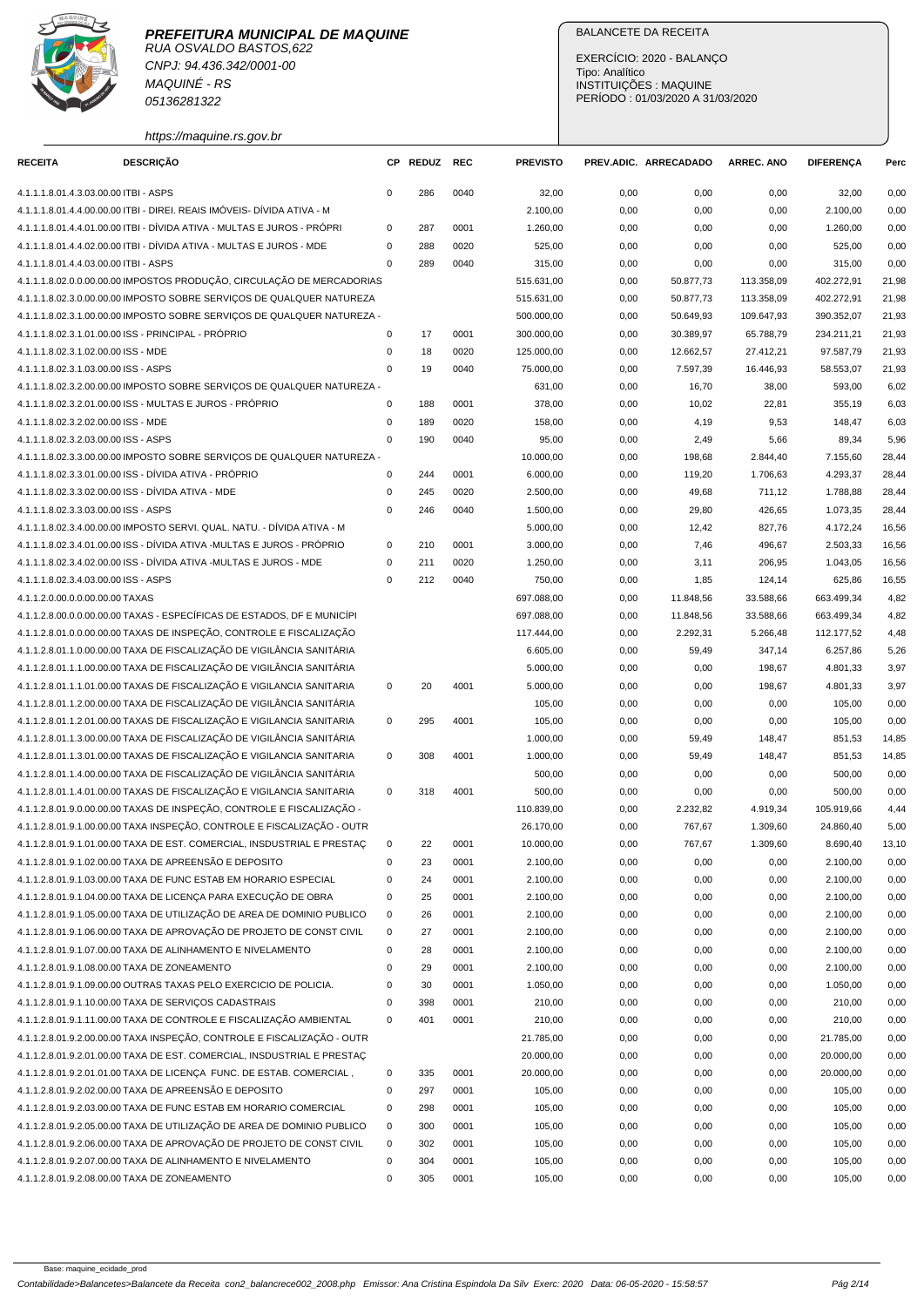

CNPJ: 94.436.342/0001-00 MAQUINÉ - RS 05136281322

## BALANCETE DA RECEITA

EXERCÍCIO: 2020 - BALANÇO Tipo: Analítico INSTITUIÇÕES : MAQUINE PERÍODO : 01/03/2020 A 31/03/2020

https://maquine.rs.gov.br

| <b>RECEITA</b>                               | <b>DESCRIÇÃO</b>                                                          | СP          | <b>REDUZ</b> | <b>REC</b> | <b>PREVISTO</b>       |              | PREV.ADIC. ARRECADADO | <b>ARREC. ANO</b> | <b>DIFERENÇA</b>      | Perc         |
|----------------------------------------------|---------------------------------------------------------------------------|-------------|--------------|------------|-----------------------|--------------|-----------------------|-------------------|-----------------------|--------------|
|                                              | 4.1.1.2.8.01.9.2.09.00.00 OUTRAS TAXAS PELO EXERCICIO DE POLICIA.         | $\mathbf 0$ | 340          | 0001       | 1.050,00              | 0,00         | 0,00                  | 0,00              | 1.050,00              | 0,00         |
|                                              | 4.1.1.2.8.01.9.2.10.00.00 TAXA DE SERVIÇOS CADASTRAIS                     | $\mathbf 0$ | 307          | 0001       | 105,00                | 0,00         | 0,00                  | 0,00              | 105,00                | 0,00         |
|                                              | 4.1.1.2.8.01.9.3.00.00.00 TAXA INSPEÇÃO, CONTROLE E FISCALIZAÇÃO - OUTR   |             |              |            | 53.810,00             | 0,00         | 1.460,62              | 3.599,72          | 50.210,28             | 6,69         |
|                                              | 4.1.1.2.8.01.9.3.01.00.00 TAXA DE EST. COMERCIAL, INSDUSTRIAL E PRESTAÇ   |             |              |            | 20.000,00             | 0,00         | 1.460,62              | 3.599,72          | 16.400,28             | 18,00        |
|                                              | 4.1.1.2.8.01.9.3.01.01.00 TAXA DE LICENCA PARA FUNC DE ESTAB. COMERCIAL   | $\mathbf 0$ | 309          | 0001       | 20.000,00             | 0,00         | 1.460,62              | 3.599,72          | 16.400,28             | 18,00        |
|                                              | 4.1.1.2.8.01.9.3.02.00.00 TAXA DE APREENSÃO E DEPOSITO                    | $\mathbf 0$ | 310          | 0001       | 4.200,00              | 0,00         | 0,00                  | 0,00              | 4.200,00              | 0,00         |
|                                              | 4.1.1.2.8.01.9.3.03.00.00 TAXA DE FUNC ESTAB EM HORARIO COMERCIAL         | 0           | 311          | 0001       | 4.200,00              | 0,00         | 0,00                  | 0,00              | 4.200,00              | 0,00         |
|                                              | 4.1.1.2.8.01.9.3.04.00.00 TAXA DE LICENÇA PARA EXECUÇÃO DE OBRA           | 0           | 312          | 0001       | 4.200,00              | 0,00         | 0,00                  | 0,00              | 4.200,00              | 0,00         |
|                                              | 4.1.1.2.8.01.9.3.05.00.00 TAXA DE UTILIZAÇÃO DE AREA DE DOMINIO PUBLICO   | $\mathbf 0$ | 313          | 0001       | 4.200,00              | 0,00         | 0,00                  | 0,00              | 4.200,00              | 0,00         |
|                                              | 4.1.1.2.8.01.9.3.06.00.00 TAXA DE APROVAÇÃO DE PROJETO DE CONST CIVIL     | $\mathbf 0$ | 314          | 0001       | 4.200,00              | 0,00         | 0,00                  | 0,00              | 4.200,00              | 0,00         |
|                                              | 4.1.1.2.8.01.9.3.07.00.00 TAXA DE ALINHAMENTO E NIVELAMENTO               | $\mathbf 0$ | 315          | 0001       | 4.200,00              | 0,00         | 0,00                  | 0,00              | 4.200,00              | 0,00         |
|                                              | 4.1.1.2.8.01.9.3.08.00.00 TAXA DE ZONEAMENTO                              | $\mathbf 0$ | 316          | 0001       | 4.200,00              | 0,00         | 0,00                  | 0,00              | 4.200,00              | 0,00         |
|                                              | 4.1.1.2.8.01.9.3.09.00.00 OUTRAS TAXAS PELO EXERCICIO DE POLICIA.         | $\mathbf 0$ | 317          | 0001       | 4.200,00              | 0,00         | 0,00                  | 0,00              | 4.200,00              | 0,00         |
|                                              | 4.1.1.2.8.01.9.3.10.00.00 TAXA DE SERVIÇOS CADASTRAIS                     | $\mathbf 0$ | 399          | 0001       | 210,00                | 0,00         | 0,00                  | 0,00              | 210,00                | 0,00         |
|                                              | 4.1.1.2.8.01.9.4.00.00.00 TAXA INSPEÇÃO, CONTROLE E FISCALIZAÇÃO - OUTR   |             |              |            | 9.074,00              | 0,00         | 4,53                  | 10,02             | 9.063,98              | 0,11         |
|                                              | 4.1.1.2.8.01.9.4.01.00.00 TAXA DE EST. COMERCIAL, INSDUSTRIAL E PRESTAÇ   |             |              |            | 5.000,00              | 0,00         | 4,53                  | 10,02             | 4.989,98              | 0,20         |
|                                              | 4.1.1.2.8.01.9.4.01.01.00 TAXA DE LICENÇA P FUNC DE ESTABL COMERCIAL, I   | 0           | 319          | 0001       | 5.000,00              | 0,00         | 4,53                  | 10,02             | 4.989,98              | 0,20         |
|                                              | 4.1.1.2.8.01.9.4.02.00.00 TAXA DE APREENSÃO E DEPOSITO                    | 0           | 320          | 0001       | 483,00                | 0,00         | 0,00                  | 0,00              | 483,00                | 0,00         |
|                                              | 4.1.1.2.8.01.9.4.03.00.00 TAXA DE FUNC ESTAB EM HORARIO COMERCIAL         | $\mathbf 0$ | 321          | 0001       | 483,00                | 0,00         | 0,00                  | 0,00              | 483,00                | 0,00         |
|                                              | 4.1.1.2.8.01.9.4.04.00.00 TAXA DE LICENÇA PARA EXECUÇÃO DE OBRA           | $\mathbf 0$ | 322          | 0001       | 483,00                | 0,00         | 0,00                  | 0,00              | 483,00                | 0,00         |
|                                              | 4.1.1.2.8.01.9.4.05.00.00 TAXA DE UTILIZAÇÃO DE AREA DE DOMINIO PUBLICO   | $\mathbf 0$ | 323          | 0001       | 483,00                | 0,00         | 0,00                  | 0,00              | 483,00                | 0,00         |
|                                              | 4.1.1.2.8.01.9.4.06.00.00 TAXA DE APROVAÇÃO DE PROJETO DE CONST CIVIL     | $\mathbf 0$ | 324          | 0001       | 483,00                | 0,00         | 0,00                  | 0,00              | 483,00                | 0,00         |
|                                              | 4.1.1.2.8.01.9.4.07.00.00 TAXA DE ALINHAMENTO E NIVELAMENTO               | 0           | 325          | 0001       | 483,00                | 0,00         | 0,00                  | 0,00              | 483,00                | 0,00         |
|                                              | 4.1.1.2.8.01.9.4.08.00.00 TAXA DE ZONEAMENTO                              | $\mathbf 0$ | 326          | 0001       | 483,00                | 0,00         | 0,00                  | 0,00              | 483,00                | 0,00         |
|                                              | 4.1.1.2.8.01.9.4.09.00.00 OUTRAS TAXAS PELO EXERCICIO DE POLICIA.         | $\mathbf 0$ | 327          | 0001       | 483,00                | 0,00         | 0,00                  | 0,00              | 483,00                | 0,00         |
|                                              | 4.1.1.2.8.01.9.4.10.00.00 TAXA DE SERVIÇOS CADASTRAIS                     | $\mathbf 0$ | 400          | 0001       | 210,00                | 0,00         | 0,00                  | 0,00              | 210,00                | 0,00         |
|                                              | 4.1.1.2.8.02.0.0.00.00.00 TAXAS PELA PRESTAÇÃO DE SERVIÇOS                |             |              |            | 579.644,00            | 0,00         | 9.556,25              | 28.322,18         | 551.321,82            | 4,89         |
|                                              | 4.1.1.2.8.02.9.0.00.00.00 TAXAS PELA PRESTAÇÃO DE SERVIÇOS                |             |              |            | 579.644,00            | 0,00         | 9.556,25              | 28.322,18         | 551.321,82            | 4,89         |
|                                              | 4.1.1.2.8.02.9.1.00.00.00 TAXAS PELA PRESTAÇÃO DE SERVIÇOS - OUTRAS       |             |              |            | 536.960,00            | 0,00         | 1.038,03              | 4.329,31          | 532.630,69            | 0,81         |
| 4.1.1.2.8.02.9.1.02.00.00 TAXA DE EXPEDIENTE |                                                                           | 0           | 291          | 0001       | 21.000,00             | 0,00         | 965,77                | 1.766,53          | 19.233,47             | 8,41         |
|                                              | 4.1.1.2.8.02.9.1.03.00.00 TAXA DE LIMPEZA PUBLICA                         | $\mathbf 0$ | 33           | 0001       | 500.000,00            | 0,00         | 0,00                  | 2.454,39          | 497.545,61            | 0,49         |
|                                              | 4.1.1.2.8.02.9.1.04.00.00 TAXA DE EMISSAO DE CERTIDAO                     | $\pmb{0}$   | 34           | 0001       | 15.750,00             | 0,00         | 72,26                 | 108,39            | 15.641,61             | 0,69         |
|                                              | 4.1.1.2.8.02.9.1.05.00.00 TAXA DE SERVIÇOS CADASTRAIS                     | $\mathbf 0$ | 352          | 0001       | 210,00                | 0,00         | 0,00                  | 0,00              | 210,00                | 0,00         |
|                                              | 4.1.1.2.8.02.9.2.00.00.00 TAXAS PELA PRESTAÇÃO DE SERVIÇOS - MULTA E JUR  |             |              |            | 3.675,00              | 0,00         | 0,00                  | 226,74            | 3.448,26              | 6,17         |
| 4.1.1.2.8.02.9.2.02.00.00 TAXA DE EXPEDIENTE |                                                                           | $\mathbf 0$ | 292          | 0001       | 420,00                | 0,00         | 0,00                  | 0,00              | 420,00                | 0,00         |
|                                              | 4.1.1.2.8.02.9.2.03.00.00 TAXA DE LIMPEZA PUBLICA                         | 0           | 296          | 0001       | 1.050,00              | 0,00         | 0,00                  | 226,74            | 823,26                | 21,59        |
|                                              | 4.1.1.2.8.02.9.2.04.00.00 TAXA DE EMISSAO DE CERTIDAO                     | $\mathbf 0$ | 336          | 0001       | 105,00                | 0,00         | 0,00                  | 0,00              | 105,00                | 0,00         |
|                                              | 4.1.1.2.8.02.9.2.05.00.00 TAXA DE SERVIÇOS CADASTRAIS                     | $\mathbf 0$ | 337          | 0001       | 2.100.00              | 0,00         | 0,00                  | 0,00              | 2.100,00              | 0,00         |
|                                              | 4.1.1.2.8.02.9.3.00.00.00 TAXAS PELA PRESTAÇÃO DE SERVIÇOS -DV ATV        |             |              |            | 16.276,00             | 0,00         | 7.913,46              | 22.332,30         | $-6.056,30$           | 137,21       |
| 4.1.1.2.8.02.9.3.02.00.00 TAXA DE EXPEDIENTE |                                                                           | 0           | 293          | 0001       | 2.415,00              | 0,00         | 8,86                  | 30,15             | 2.384,85              | 1,25         |
|                                              | 4.1.1.2.8.02.9.3.03.00.00 TAXA DE LIMPEZA PUBLICA                         | $\mathbf 0$ | 299          | 0001       | 12.128,00             | 0,00         | 7.904,60              | 22.302,15         | $-10.174,15$          | 183,89       |
|                                              | 4.1.1.2.8.02.9.3.04.00.00 TAXA DE EMISSAO DE CERTIDAO                     | $\pmb{0}$   | 301          | 0001       | 105,00                | 0,00         | 0,00                  | 0,00              | 105,00                | 0,00         |
|                                              | 4.1.1.2.8.02.9.3.05.00.00 TAXA DE SERVIÇOS CADASTRAIS                     | $\mathbf 0$ | 338          | 0001       | 1.628,00              | 0,00         | 0,00                  | 0,00              | 1.628,00<br>21.299,17 | 0,00         |
| 4.1.1.2.8.02.9.4.02.00.00 TAXA DE EXPEDIENTE | 4.1.1.2.8.02.9.4.00.00.00 TAXAS PELA PRESTAÇÃO DE SERVIÇOS - M J DV ATV   | $\mathbf 0$ | 294          | 0001       | 22.733,00<br>5.250,00 | 0,00         | 604,76                | 1.433,83          | 5.249,90              | 6,31<br>0,00 |
|                                              | 4.1.1.2.8.02.9.4.03.00.00 TAXA DE LIMPEZA PUBLICA                         | $\mathbf 0$ | 306          | 0001       | 15.750,00             | 0,00         | 0,05                  | 0, 10             |                       | 9,10         |
|                                              | 4.1.1.2.8.02.9.4.04.00.00 TAXA DE EMISSAO DE CERTIDAO                     | $\pmb{0}$   | 303          | 0001       | 105,00                | 0,00<br>0,00 | 604,71<br>0,00        | 1.433,73<br>0,00  | 14.316,27<br>105,00   | 0,00         |
|                                              | 4.1.1.2.8.02.9.4.05.00.00 TAXA DE SERVIÇOS CADASTRAIS                     | $\mathbf 0$ | 339          | 0001       | 1.628,00              | 0,00         | 0,00                  | 0,00              | 1.628,00              | 0,00         |
|                                              | 4.1.1.3.0.00.0.0.00.00.00 CONTRIBUIÇÃO DE MELHORIA                        |             |              |            | 6.195,00              | 0,00         | 0,00                  | 0,00              | 6.195,00              | 0,00         |
|                                              | 4.1.1.3.8.00.0.0.00.00.00 CONTRIBUIÇÃO DE MELHORIA - ESPECÍFICA E/DF/M    |             |              |            | 6.195,00              | 0,00         | 0,00                  | 0,00              | 6.195,00              | 0,00         |
|                                              | 4.1.1.3.8.01.0.0.00.00.00 CONT MELHOR P/ EXPANSÃO REDE ÁGUA POTÁVEL E E   |             |              |            | 1.365,00              | 0,00         | 0,00                  | 0,00              | 1.365,00              | 0,00         |
|                                              | 4.1.1.3.8.01.1.0.00.00.00 CONT MELHOR P/ EXPANSÃO REDE ÁGUA POTÁVEL E E   |             |              |            | 1.365,00              | 0,00         | 0,00                  | 0,00              | 1.365,00              | 0,00         |
|                                              | 4.1.1.3.8.01.1.1.00.00.00 CM P/ EXPANSÃO REDE ÁGUA POTÁVEL E ESGOTO SAN 0 |             | 35           | 0001       | 1.365,00              | 0,00         | 0,00                  | 0,00              | 1.365,00              | 0,00         |
|                                              | 4.1.1.3.8.02.0.0.00.00.00 CONT MELHORIA P/ EXPANSÃO REDE ILUMINAÇÃO PÚB   |             |              |            | 1.365,00              | $_{0,00}$    | 0,00                  | 0,00              | 1.365,00              | 0,00         |
|                                              | 4.1.1.3.8.02.1.0.00.00.00 CONT MELHORIA P/ EXPANSÃO REDE ILUMINAÇÃO PÚB   |             |              |            | 1.365,00              | 0,00         | 0,00                  | 0,00              | 1.365,00              | 0,00         |
|                                              | 4.1.1.3.8.02.1.1.00.00.00 CM P/ EXPANSÃO REDE ILUMINAÇÃO PÚBLICA NA CID   | 0           | 36           | 0001       | 1.365,00              | 0,00         | 0,00                  | 0,00              | 1.365,00              | 0,00         |
|                                              | 4.1.1.3.8.03.0.0.00.00.00 CONT MELHORIA P/ EXPANSÃO REDE DE ILUMINAÇÃO    |             |              |            | 1.365,00              | 0,00         | 0,00                  | 0,00              | 1.365,00              | 0,00         |
|                                              |                                                                           |             |              |            |                       |              |                       |                   |                       |              |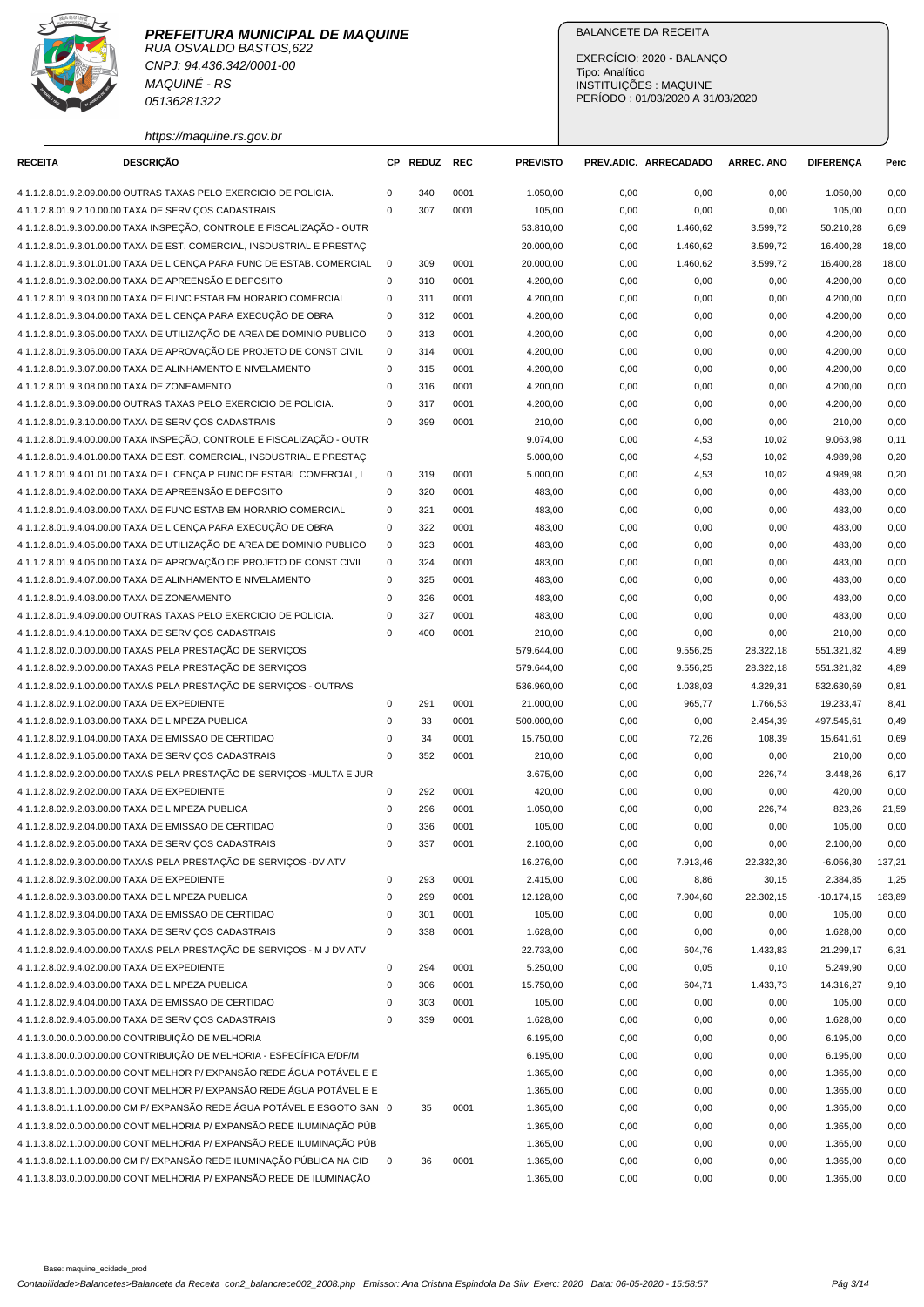

CNPJ: 94.436.342/0001-00 MAQUINÉ - RS 05136281322

https://maquine.rs.gov.br

## BALANCETE DA RECEITA

EXERCÍCIO: 2020 - BALANÇO Tipo: Analítico INSTITUIÇÕES : MAQUINE PERÍODO : 01/03/2020 A 31/03/2020

| <b>RECEITA</b>                          | <b>DESCRIÇÃO</b>                                                                                                               |             | CP REDUZ REC |              | <b>PREVISTO</b>    |              | PREV.ADIC. ARRECADADO | <b>ARREC. ANO</b> | <b>DIFERENÇA</b>   | Perc         |
|-----------------------------------------|--------------------------------------------------------------------------------------------------------------------------------|-------------|--------------|--------------|--------------------|--------------|-----------------------|-------------------|--------------------|--------------|
|                                         | 4.1.1.3.8.03.1.0.00.00.00 CONT MELHORIA P/ EXPANSÃO REDE DE ILUMINAÇÃO                                                         |             |              |              | 1.365,00           | 0,00         | 0,00                  | 0,00              | 1.365,00           | 0,00         |
|                                         | 4.1.1.3.8.03.1.1.00.00.00 CM P/ EXPANSÃO REDE DE ILUMINAÇÃO PÚBLICA RUR 0                                                      |             | 37           | 0001         | 1.365,00           | 0,00         | 0,00                  | 0,00              | 1.365,00           | 0,00         |
|                                         | 4.1.1.3.8.04.0.0.00.00.00 CONT MELHORIA P/ PAVIMENTAÇÃO E OBRAS COMPLEM                                                        |             |              |              | 1.260,00           | 0,00         | 0,00                  | 0,00              | 1.260,00           | 0,00         |
|                                         | 4.1.1.3.8.04.1.0.00.00.00 CONT MELHORIA P/ PAVIMENTAÇÃO E OBRAS COMPLEM                                                        |             |              |              | 1.260,00           | 0,00         | 0,00                  | 0,00              | 1.260,00           | 0,00         |
|                                         | 4.1.1.3.8.04.1.1.00.00.00 CM P/ PAVIMENTACÃO E OBRAS COMPLEMENTARES - P 0                                                      |             | 402          | 0001         | 525,00             | 0,00         | 0,00                  | 0,00              | 525,00             | 0,00         |
|                                         | 4.1.1.3.8.04.1.2.00.00.00 CM P/ PAVIMENTAÇÃO E OBRAS COMPLEMENTARES - M 0                                                      |             | 191          | 0001         | 105,00             | 0,00         | 0,00                  | 0,00              | 105,00             | 0,00         |
|                                         | 4.1.1.3.8.04.1.3.00.00.00 CM P/ PAVIMENTAÇÃO E OBRAS COMPLEMENTARES - D 0                                                      |             | 250          | 0001         | 525,00             | 0,00         | 0,00                  | 0,00              | 525,00             | 0,00         |
|                                         | 4.1.1.3.8.04.1.4.00.00.00 CM P/ PAVIMENTAÇÃO E OBRAS COMPLEMENTARES - M 0                                                      |             | 403          | 0001         | 105,00             | 0,00         | 0,00                  | 0,00              | 105,00             | 0,00         |
|                                         | 4.1.1.3.8.99.0.0.00.00.00 OUTRAS CONTRIBUIÇÕES DE MELHORIA                                                                     |             |              |              | 840,00             | 0,00         | 0,00                  | 0,00              | 840,00             | 0,00         |
|                                         | 4.1.1.3.8.99.1.0.00.00.00 OUTRAS CONTRIBUIÇÕES DE MELHORIA                                                                     |             |              |              | 840,00             | 0,00         | 0,00                  | 0,00              | 840,00             | 0,00         |
|                                         | 4.1.1.3.8.99.1.1.00.00.00 OUTRAS CONTRI. DE MELHORIA - PRINCIPAL                                                               | 0           | 39           | 0001         | 840,00             | 0,00         | 0,00                  | 0,00              | 840,00             | 0,00         |
| 4.1.2.0.0.00.0.0.00.00.00 CONTRIBUIÇÕES |                                                                                                                                |             |              |              | 300.000,00         | 0,00         | 20.978,61             | 66.153,06         | 233.846,94         | 22,05        |
|                                         | 4.1.2.4.0.00.0.0.00.00.00 CONTRIBUIÇÃO PARA O CUSTEIO DO SERVIÇO DE ILU                                                        |             |              |              | 300.000,00         | 0,00         | 20.978,61             | 66.153,06         | 233.846,94         | 22,05        |
|                                         | 4.1.2.4.0.00.1.0.00.00.00 CONTRIBUIÇÃO PARA O CUSTEIO DO SERVIÇO DE ILU                                                        |             |              |              | 300.000,00         | 0,00         | 20.978,61             | 66.153,06         | 233.846,94         | 22,05        |
|                                         | 4.1.2.4.0.00.1.1.00.00.00 CONTRIB P/ CUSTEIO SERVIÇO DE ILUMINAÇÃO PÚBL                                                        | $\mathbf 0$ | 41           | 0001         | 300.000,00         | 0,00         | 20.978,61             | 66.153,06         | 233.846,94         | 22,05        |
|                                         | 4.1.3.0.0.00.0.0.00.00.00 RECEITA PATRIMONIAL                                                                                  |             |              |              | 39.080,00          | 0,00         | 1.446,69              | 7.781,95          | 31.298,05          | 19,91        |
|                                         | 4.1.3.1.0.00.0.0.00.00.00 EXPLORAÇÃO DO PATRIMÔNIO IMOBILIÁRIO DO ESTAD                                                        |             |              |              | 8.505,00           | 0,00         | 0,00                  | 2.109,14          | 6.395,86           | 24,80        |
|                                         | 4.1.3.1.0.01.0.0.00.00.00 ALUGUÉIS, ARRENDA., FOROS, LAUDÊMIOS, TARIFAS                                                        |             |              |              | 4.305,00           | 0,00         | 0,00                  | 2.109,14          | 2.195,86           | 48,99        |
|                                         | 4.1.3.1.0.01.1.0.00.00.00 ALUGUÉIS E ARRENDAMENTOS                                                                             |             |              |              | 4.305,00           | 0,00         | 0,00                  | 2.109,14          | 2.195,86           | 48,99        |
|                                         | 4.1.3.1.0.01.1.1.00.00.00 ALUGUÉIS E ARRENDAMENTOS - PRINCIPAL                                                                 |             |              |              | 4.305,00           | 0,00         | 0,00                  | 2.109,14          | 2.195,86           | 48,99        |
|                                         | 4.1.3.1.0.01.1.1.01.00.00 ALUGUEL BALNEÁRIO MUNICIPAL                                                                          | $\mathbf 0$ |              |              |                    |              |                       |                   |                    |              |
|                                         | 4.1.3.1.0.01.1.1.02.00.00 RECEITA ALUGUEL DE ESTANDES FESTA DA POLENTA                                                         | $\mathbf 0$ | 360          | 0001         | 4.200,00           | 0,00         | 0,00                  | 2.109,14          | 2.090,86           | 50,22        |
|                                         | 4.1.3.1.0.99.0.0.00.00.00 OUTRAS RECEITAS IMOBILIÁRIAS                                                                         |             | 387          | 0001         | 105,00<br>4.200,00 | 0,00<br>0,00 | 0,00<br>0,00          | 0,00              | 105,00<br>4.200,00 | 0,00<br>0,00 |
|                                         | 4.1.3.1.0.99.1.0.00.00.00 OUTRAS RECEITAS IMOBILIÁRIAS                                                                         |             |              |              | 4.200,00           | 0,00         | 0,00                  | 0,00<br>0,00      | 4.200,00           | 0,00         |
|                                         | 4.1.3.1.0.99.1.1.00.00.00 OUTRAS RECEITAS IMOBILIÁRIAS - PRINCIPAL                                                             | $\mathsf 0$ | 44           | 0001         | 4.200,00           | 0,00         |                       | 0,00              | 4.200,00           | 0,00         |
|                                         | 4.1.3.2.0.00.0.0.00.00.00 VALORES MOBILIÁRIOS                                                                                  |             |              |              |                    |              | 0,00                  |                   |                    |              |
|                                         |                                                                                                                                |             |              |              | 30.575,00          | 0,00         | 1.446,69              | 5.672,81          | 24.902,19          | 18,55        |
|                                         | 4.1.3.2.1.00.0.0.00.00.00 JUROS E CORREÇÕES MONETÁRIAS<br>4.1.3.2.1.00.1.0.00.00.00 REMUNERAÇÃO DE DEPÓSITOS BANCÁRIOS         |             |              |              | 30.575,00          | 0,00         | 1.446,69              | 5.672,81          | 24.902,19          | 18,55        |
|                                         |                                                                                                                                |             |              |              | 30.575,00          | 0,00         | 1.446,69              | 5.672,81          | 24.902,19          | 18,55        |
|                                         | 4.1.3.2.1.00.1.1.00.00.00 REMU. DEPÓSITOS BANCÁRIOS - PRINCIPAL                                                                |             |              |              | 30.575,00          | 0,00         | 1.446,69              | 5.672,81          | 24.902,19          | 18,55        |
|                                         | 4.1.3.2.1.00.1.1.01.00.00 REMUNERAÇÃO DE DEPÓSITOS DE RECURSOS VINCULAD                                                        |             |              |              | 22.575,00          | 0,00         | 1.052,01              | 4.014,97          | 18.560,03          | 17,79        |
|                                         | 4.1.3.2.1.00.1.1.01.02.00 REMU. DEPÓSITOS BANCÁ. RECURSOS VINCU. - FUND                                                        | $\mathbf 0$ | 45           | 0031         | 2.100,00           | 0,00         | 78,15                 | 314,59            | 1.785,41           | 14,98        |
|                                         | 4.1.3.2.1.00.1.1.01.03.00 REMU. DEPÓSI. BANCÁ RECUR. VINCU. FUNDO DE SA                                                        |             |              |              | 5.729,00           | 0,00         | 136,66                | 506,71            | 5.222,29           | 8,84         |
|                                         | 4.1.3.2.1.00.1.1.01.03.01 REC DE REM POVOS INDIGENAS                                                                           | 0           | 72           | 4500         | 53,00              | 0,00         | 1,98                  | 6,68              | 46,32              | 12,60        |
|                                         | 4.1.3.2.1.00.1.1.01.03.02 REC REND SAUDE BUCAL PSF FED                                                                         | 0           | 73           | 4500         | 53,00              | 0,00         | 0,14                  | 0,57              | 52,43              | 1,08         |
|                                         | 4.1.3.2.1.00.1.1.01.03.03 REC DE REND FARMACIA BASICA FEDERAL                                                                  | 0           | 75           | 4503         | 100,00             | 0,00         | 0,02                  | 0,06              | 99,94              | 0,06         |
|                                         | 4.1.3.2.1.00.1.1.01.03.04 REC REM MED DISPENSAÇÃO EXCEPCIONAL                                                                  | $\mathbf 0$ | 74           | 4503         | 53,00              | 0,00         | 0,02                  | 0,04              | 52,96              | 0,08         |
|                                         | 4.1.3.2.1.00.1.1.01.03.05 REC REND PAB FIXO                                                                                    | $\mathbf 0$ | 76           | 4500         | 1.000,00           | 0,00         | 0,00                  | 73,01             | 926,99             | 7,30         |
|                                         | 4.1.3.2.1.00.1.1.01.03.06 REC REND SIA SUS                                                                                     | $\mathbf 0$ | 77           | 4501         | 210,00             | 0,00         | 7,18                  | 35,09             | 174,91             | 16,71        |
|                                         | 4.1.3.2.1.00.1.1.01.03.07 REC VIG EPIDEM FEDERAL                                                                               | 0           | 78           | 4502         | 100,00             | 0,00         | 0,00                  | 0,00              | 100,00             | 0,00         |
|                                         | 4.1.3.2.1.00.1.1.01.03.08 REC REND VIG SANITARIA FEDERAL                                                                       | 0           | 79           | 4502         | 105,00             | 0,00         | 0,03                  | 0,11              | 104,89             | 0, 10        |
|                                         | 4.1.3.2.1.00.1.1.01.03.09 REC REND PSF ESTADUAL                                                                                | 0           | 88           | 4090         | 100,00             | 0,00         | 2,31                  | 22,59             | 77,41              | 22,59        |
|                                         | 4.1.3.2.1.00.1.1.01.03.10 REC REND INC ATENÇÃO BASICA PIES                                                                     | 0           | 89           | 4011         | 100,00             | 0,00         | 5,48                  | 18,99             | 81,01              | 18,99        |
|                                         | 4.1.3.2.1.00.1.1.01.03.11 REC REND PSF FEDERAL                                                                                 | 0           | 90           | 4500         | 1.050,00           | 0,00         | 36,99                 | 36,99             | 1.013,01           | 3,52         |
|                                         | 4.1.3.2.1.00.1.1.01.03.12 REC REND PACS FEDERAL                                                                                | 0           | 91           | 4500         | 100,00             | 0,00         | 0,00                  | 0,00              | 100,00             | 0,00         |
| 4.1.3.2.1.00.1.1.01.03.13 REC REND PMAQ |                                                                                                                                | 0           | 99           | 4500         | 200,00             | 0,00         | 0,00                  | 32,10             | 167,90             | 16,05        |
|                                         | 4.1.3.2.1.00.1.1.01.03.14 REC REND REQUALIFICAÇÃO DE UBS                                                                       | $\pmb{0}$   | 100          | 4505         | 100,00             | 0,00         | 0,00                  | 0,00              | 100,00             | 0,00         |
|                                         | 4.1.3.2.1.00.1.1.01.03.15 REC REND PSF INDIGENA ESTADUAL                                                                       | 0           | 101          | 4090         | 300,00             | 0,00         | 60,47                 | 198,93            | 101,07             | 66,31        |
|                                         | 4.1.3.2.1.00.1.1.01.03.16 REC REND QUALF GESTAO SUS/QUALIFAR SUS                                                               | $\mathsf 0$ | 102          | 4509         | 210,00             | 0,00         | 1,95                  | 9,11              | 200,89             | 4,34         |
|                                         | 4.1.3.2.1.00.1.1.01.03.17 REC REND CUSTEIO FARM QUALIFAR SUS                                                                   | $\mathsf 0$ | 103          | 4503         | 100,00             | 0,00         | 1,09                  | 5,06              | 94,94              | 5,06         |
|                                         | 4.1.3.2.1.00.1.1.01.03.18 REC REND PSF SAUDE NA ESCOLA                                                                         | 0           | 104          | 4500         | 53,00              | 0,00         | 0,00                  | 0,00              | 53,00              | 0,00         |
|                                         | 4.1.3.2.1.00.1.1.01.03.19 REC REND REEQ UBS - CONSTRUÇÃO                                                                       | 0           | 105          | 4505         | 53,00              | 0,00         | 0,89                  | 4,28              | 48,72              | 8,08         |
|                                         | 4.1.3.2.1.00.1.1.01.03.20 REC REND INCENTIVO ACS ESTADUAL                                                                      | 0           | 106          | 4090         | 105,00             | 0,00         | 4,05                  | 14,19             | 90,81              | 13,51        |
|                                         | 4.1.3.2.1.00.1.1.01.03.21 REC REND AQUISIÇAO DE EQUIP UBS MORRO ALTO<br>4.1.3.2.1.00.1.1.01.03.22 REC REND TX ALVARA SANITARIO | 0<br>0      | 107          | 4505<br>4001 | 100,00             | 0,00         | 0,00                  | 0,00              | 100,00             | 0,00         |
|                                         | 4.1.3.2.1.00.1.1.01.03.23 REC REND AQUISIÇÃO EQUIP UBS PRAINHA M. ALTO                                                         | 0           | 108<br>109   | 4505         | 100,00<br>100,00   | 0,00<br>0,00 | 1,32<br>0,50          | 3,63<br>2,32      | 96,37<br>97,68     | 3,63<br>2,32 |
|                                         | 4.1.3.2.1.00.1.1.01.03.24 REC REND PSF QUILOMBOLA ESTADUAL                                                                     | 0           | 110          | 4090         | 100,00             | 0,00         | 0,31                  | 6,87              | 93,13              | 6,87         |
|                                         | 4.1.3.2.1.00.1.1.01.03.26 REC REND OFICINAS TERAPEUTICAS PPV CRACK                                                             | $\mathbf 0$ | 279          | 4011         | 300,00             | 0,00         | 2,80                  | 5,19              | 294,81             | 1,73         |
|                                         |                                                                                                                                |             |              |              |                    |              |                       |                   |                    |              |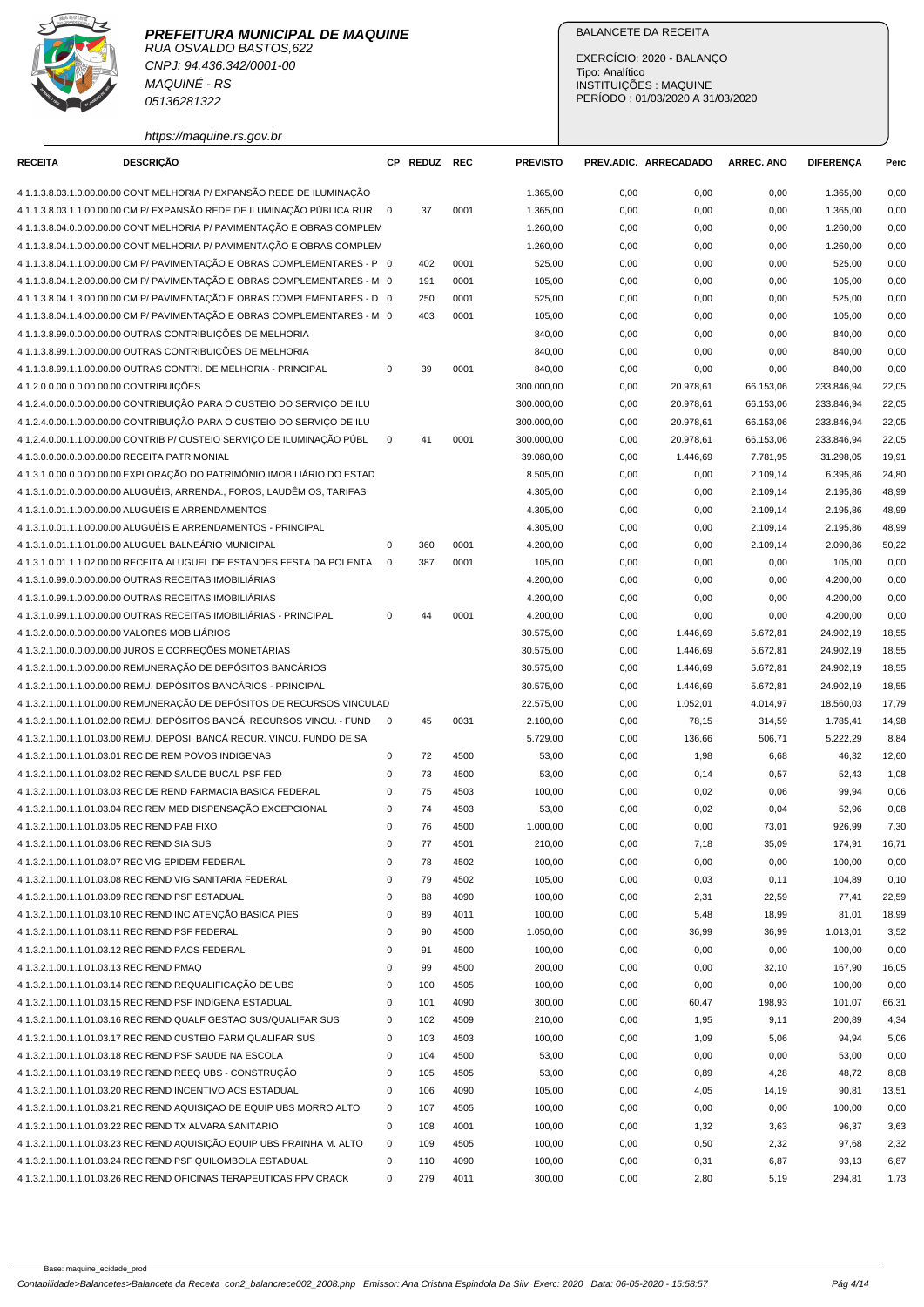

CNPJ: 94.436.342/0001-00 MAQUINÉ - RS 05136281322

https://maquine.rs.gov.br

## BALANCETE DA RECEITA

EXERCÍCIO: 2020 - BALANÇO Tipo: Analítico INSTITUIÇÕES : MAQUINE PERÍODO : 01/03/2020 A 31/03/2020

| <b>RECEITA</b>                              | <b>DESCRIÇÃO</b>                                                          |                | CP REDUZ | <b>REC</b> | <b>PREVISTO</b> |      | PREV.ADIC. ARRECADADO | <b>ARREC, ANO</b> | <b>DIFERENCA</b> | Perc   |
|---------------------------------------------|---------------------------------------------------------------------------|----------------|----------|------------|-----------------|------|-----------------------|-------------------|------------------|--------|
|                                             |                                                                           |                |          |            |                 |      |                       |                   |                  |        |
|                                             | 4.1.3.2.1.00.1.1.01.03.27 REC REND FARM BASICA ESTADUAL                   | 0              | 355      | 4050       | 158,00          | 0,00 | 7,07                  | 21,63             | 136,37           | 13,69  |
|                                             | 4.1.3.2.1.00.1.1.01.03.28 REC REND TC TRANSP SANITARIO ELETIVO            | $\mathbf 0$    | 374      | 4505       | 100,00          | 0,00 | 0,16                  | 0,75              | 99,25            | 0,75   |
|                                             | 4.1.3.2.1.00.1.1.01.03.29 REC REND TC AMBULANCIA                          | $\mathbf 0$    | 375      | 4505       | 53,00           | 0,00 | 0,02                  | 0, 10             | 52,90            | 0, 19  |
|                                             | 4.1.3.2.1.00.1.1.01.03.30 REC REND AQUISIÇÃO EQUIP MORRO ALTO E BARRA D   | $\overline{0}$ | 380      | 4505       | 315,00          | 0,00 | 1,88                  | 8,42              | 306,58           | 2,67   |
|                                             | 4.1.3.2.1.00.1.1.01.03.31 REC REND INC PAB 36000174248201800              | $\mathbf 0$    | 386      | 4500       | 158,00          | 0,00 | 0,00                  | 0,00              | 158,00           | 0,00   |
|                                             | 4.1.3.2.1.00.1.1.01.03.33 REC REND EDUCAÇÃO E FORMAÇÃO EM SAUDE           | $\mathbf 0$    | 408      | 4504       | 100,00          | 0,00 | 0,00                  | 0,00              | 100,00           | 0,00   |
|                                             | 4.1.3.2.1.00.1.1.01.04.00 REMU. DEPÓSITOS BANCÁ. DE RECURSOS VINCU. MDE   | $\overline{0}$ | 46       | 0020       | 100,00          | 0,00 | 4,49                  | 23,73             | 76,27            | 23,73  |
|                                             | 4.1.3.2.1.00.1.1.01.05.00 REMU. DEPÓSITOS BANCÁ. RECURSOS VINCU. ASPS     | 0              | 47       | 0040       | 1.050,00        | 0,00 | 53,82                 | 219,08            | 830,92           | 20,86  |
|                                             | 4.1.3.2.1.00.1.1.01.06.00 REMU. DEPÓSITOS BANCÁ. RECURSOS VINCULADOS CI 0 |                | 48       | 1039       | 100,00          | 0,00 | 2,65                  | 9,33              | 90,67            | 9,33   |
|                                             | 4.1.3.2.1.00.1.1.01.07.00 REMU. DEPÓSITOS BANCÁ. DE RECURSOS VINCU. FN    |                |          |            | 1.000,00        | 0,00 | 141,90                | 489,17            | 510,83           | 48,92  |
|                                             | 4.1.3.2.1.00.1.1.01.07.01 REC REM DO BOLSA FAMILIA                        | $\mathbf 0$    | 122      | 1040       | 100,00          | 0,00 | 9,80                  | 31,51             | 68,49            | 31,51  |
| 4.1.3.2.1.00.1.1.01.07.02 REC DE REM BL PSB |                                                                           | 0              | 123      | 1005       | 300,00          | 0,00 | 104,49                | 379,22            | $-79,22$         | 126,41 |
| 4.1.3.2.1.00.1.1.01.07.03 REC REM IGD SUAS  |                                                                           | $\mathbf 0$    | 124      | 1070       | 500,00          | 0,00 | 12,53                 | 42,90             | 457,10           | 8,58   |
| 4.1.3.2.1.00.1.1.01.07.04 REC REM OASF      |                                                                           | $\mathbf 0$    | 158      | 1026       | 50,00           | 0,00 | 15,08                 | 35,54             | 14,46            | 71,08  |
|                                             | 4.1.3.2.1.00.1.1.01.07.05 REC REM OASF QUILOMBOLA                         | $\Omega$       | 159      | 1068       | 50,00           | 0,00 | 0,00                  | 0,00              | 50,00            | 0,00   |
|                                             | 4.1.3.2.1.00.1.1.01.08.00 REMU. DEPÓSITOS BANCÁ. DE RECURSOS VINCU. FND   |                |          |            | 3.250,00        | 0,00 | 76,09                 | 164,44            | 3.085,56         | 5,06   |
| 4.1.3.2.1.00.1.1.01.08.01 REC REM PNAE      |                                                                           | $\mathbf 0$    | 141      | 1008       | 300,00          | 0,00 | 9,45                  | 13,89             | 286,11           | 4,63   |
|                                             | 4.1.3.2.1.00.1.1.01.08.02 REC REM PNAC CRECHE                             | $\mathbf 0$    | 142      | 1010       | 50,00           | 0,00 | 0,00                  | 0,00              | 50,00            | 0,00   |
|                                             | 4.1.3.2.1.00.1.1.01.08.03 REC REM PNAQ QUILOMBOLA                         | $\mathbf 0$    | 143      | 1011       | 50,00           | 0,00 | 0,00                  | 0,00              | 50,00            | 0,00   |
|                                             | 4.1.3.2.1.00.1.1.01.08.04 REC REM TRANSP ESCOLAR ESTADUAL                 | $\mathbf 0$    | 144      | 1023       | 1.000,00        | 0,00 | 33,82                 | 54,81             | 945,19           | 5,48   |
|                                             | 4.1.3.2.1.00.1.1.01.08.05 REC REM SALARIO EDUCAÇÃO FEDERAL                | $\mathbf 0$    | 145      | 1006       | 1.050,00        | 0,00 | 23,52                 | 81,89             | 968,11           | 7,80   |
|                                             | 4.1.3.2.1.00.1.1.01.08.06 REC REM TRANSP ESCOLAR FEDERAL                  | $\mathbf 0$    | 146      | 1009       | 300,00          | 0,00 | 7,39                  | 7,39              | 292,61           | 2,46   |
| 4.1.3.2.1.00.1.1.01.08.07 REC REM PDDE      |                                                                           | $\mathbf 0$    | 147      | 1007       | 100,00          | 0,00 | 0,02                  | 0,05              | 99,95            | 0,05   |
|                                             | 4.1.3.2.1.00.1.1.01.08.08 REC REM CAMINHOS DA ESCOLA                      | $\mathbf 0$    | 148      | 1067       | 50,00           | 0,00 | 0,00                  | 0,00              | 50,00            | 0,00   |
|                                             | 4.1.3.2.1.00.1.1.01.08.09 REC REM APOIO A CRECHES                         | $\mathbf 0$    | 149      | 1073       | 50,00           | 0,00 | 0,88                  | 2,98              | 47,02            | 5,96   |
|                                             | 4.1.3.2.1.00.1.1.01.08.10 REC REM BRASIL CARINHOSO                        | $\mathbf 0$    | 150      | 1080       | 50,00           | 0,00 | 0,99                  | 3,35              | 46,65            | 6,70   |
|                                             | 4.1.3.2.1.00.1.1.01.08.11 REC REM PNAPE PRE ESCOLA                        | $\mathbf 0$    | 151      | 1060       | 50,00           | 0,00 | 0,00                  | 0,00              | 50,00            | 0,00   |
| 4.1.3.2.1.00.1.1.01.08.12 REC REM PNAE AEE  |                                                                           | $\mathbf 0$    | 152      | 1083       | 50,00           | 0,00 | 0,00                  | 0,00              | 50,00            | 0,00   |
|                                             | 4.1.3.2.1.00.1.1.01.08.13 REC REM AUXILIO TEMPORAL                        | $\mathbf 0$    | 166      | 1054       | 50,00           | 0,00 | 0,02                  | 0,08              | 49,92            | 0, 16  |
|                                             | 4.1.3.2.1.00.1.1.01.08.14 REC REM PAR MOBILIARIO                          | 0              | 367      | 1085       | 0,00            | 0,00 | 0,00                  | 0,00              | 0,00             | 0,00   |
|                                             | 4.1.3.2.1.00.1.1.01.08.15 REC REM INC FINANC MP815/2017                   | $\mathbf 0$    | 378      | 0020       | 100,00          | 0,00 | 0,00                  | 0,00              | 100,00           | 0,00   |
|                                             | 4.1.3.2.1.00.1.1.01.99.00 REMU. OUTROS DEPÓSITOS BANCÁ. RECURSOS VINCU    |                |          |            | 9.246,00        | 0,00 | 558,25                | 2.287,92          | 6.958,08         | 24,74  |
|                                             | 4.1.3.2.1.00.1.1.01.99.01 REC REM CFM PROD MINERAL                        | 0              | 163      | 1001       | 525,00          | 0,00 | 11,59                 | 31,53             | 493,47           | 6,01   |
| 4.1.3.2.1.00.1.1.01.99.02 REC REM FUNASA    |                                                                           | $\mathbf 0$    | 164      | 1066       | 5.250,00        | 0,00 | 206,15                | 695,91            | 4.554,09         | 13,26  |
|                                             | 4.1.3.2.1.00.1.1.01.99.03 REC REM PATRULHA AGRICOLA                       | $\mathbf 0$    | 165      | 1047       | 158,00          | 0,00 | 5,83                  | 18,69             | 139,31           | 11,83  |
|                                             | 4.1.3.2.1.00.1.1.01.99.04 REC REM FUNDO MEIO AMBIENTE                     | $\mathbf 0$    | 356      | 1074       | 525,00          | 0,00 | 45,57                 | 168,64            | 356,36           | 32,12  |
|                                             | 4.1.3.2.1.00.1.1.01.99.06 REC REM CONS POPULAR CICLOVIA                   | $\mathbf 0$    | 364      | 1084       | 158,00          | 0,00 | 24,23                 | 101,82            | 56,18            | 64,44  |
|                                             | 4.1.3.2.1.00.1.1.01.99.07 REC REM PROJETO VITALIZAÇÃO CICLOVIA            | $\Omega$       | 365      | 1084       | 525,00          | 0,00 | 146,50                | 513,47            | 11,53            | 97,80  |
|                                             | 4.1.3.2.1.00.1.1.01.99.08 REC REM PATRULHA AGR MECANIZADA SICONV 835767 0 |                | 393      | 1081       | 0,00            | 0,00 | 0,00                  | 0,00              | 0,00             | 0,00   |
|                                             | 4.1.3.2.1.00.1.1.01.99.09 REC REM PROVISAO 13 SALARIO                     | 0              | 394      | 1099       | 2.000,00        | 0,00 | 0,00                  | 0,07              | 1.999,93         | 0,00   |
|                                             | 4.1.3.2.1.00.1.1.01.99.10 REC REND PONTE RIO MAQUINE                      | 0              | 406      | 1087       | 105,00          | 0,00 | 118,30                | 757,53            | $-652,53$        | 721,46 |
|                                             | 4.1.3.2.1.00.1.1.01.99.11 REC DE REND EQUIP APICULTORES                   | $\pmb{0}$      | 407      | 1086       | 0,00            | 0,00 | 0,00                  | 0,00              | 0,00             | 0,00   |
| 4.1.3.2.1.00.1.1.01.99.12 REC REND ASEF     |                                                                           | $\mathbf 0$    | 1433     | 1045       | 0,00            | 0,00 | 0,08                  | 0,26              | $-0,26$          | 0,00   |
|                                             | 4.1.3.2.1.00.1.1.02.00.00 REMU. DEPÓSITOS DE RECURSOS NÃO VINCULADOS -    |                |          |            | 8.000,00        | 0,00 | 394,68                | 1.657,84          | 6.342,16         | 20,72  |
|                                             | 4.1.3.2.1.00.1.1.02.01.00 REMU. DEPÓSI. RECUR. NÃO VINCU.- DEPÓSI. POUP   | $\mathbf 0$    | 354      | 0001       | 8.000,00        | 0,00 | 394,68                | 1.657,84          | 6.342,16         | 20,72  |
|                                             | 4.1.6.0.0.00.0.0.00.00.00 RECEITA DE SERVIÇOS                             |                |          |            | 541.443,00      | 0,00 | 39.719,61             | 135.143,22        | 406.299,78       | 24,96  |
|                                             | 4.1.6.1.0.00.0.0.00.00.00 SERVIÇOS ADMINISTRATIVOS E COMERCIAIS GERAIS    |                |          |            | 540.918,00      | 0,00 | 39.719,61             | 135.143,22        | 405.774,78       | 24,98  |
|                                             | 4.1.6.1.0.01.0.00.00.00.00 SERVIÇOS ADMINISTRATIVOS E COMERCIAIS GERAIS   |                |          |            | 538.918,00      | 0,00 | 39.719,61             | 135.143,22        | 403.774,78       | 25,08  |
|                                             | 4.1.6.1.0.01.1.0.00.00.00 SERVICOS ADMINISTRATIVOS E COMERCIAIS GERAIS    |                |          |            | 538.918,00      | 0,00 | 39.719,61             | 135.143,22        | 403.774,78       | 25,08  |
|                                             | 4.1.6.1.0.01.1.1.00.00.00 SERVIÇOS ADMINISTRATIVOS E COMERCIAIS GERAIS    |                |          |            | 465.413,00      | 0,00 | 31.791,03             | 110.749,15        | 354.663,85       | 23,80  |
|                                             | 4.1.6.1.0.01.1.1.01.00.00 EMOLUMENTOS E CUSTAS PROCESSUAIS ADM.           | 0              | 31       | 0001       | 1.365,00        | 0,00 | 0,00                  | 36,12             | 1.328,88         | 2,65   |
|                                             | 4.1.6.1.0.01.1.1.02.00.00 SERVIÇOS DE VENDA DE EDITAIS                    | 0              | 51       | 0001       | 2.100,00        | 0,00 | 0,00                  | 0,00              | 2.100,00         | 0,00   |
|                                             | 4.1.6.1.0.01.1.1.03.00.00 SERVIÇOS DE FOTOCOPIA E/OU COPIAS HELIOGRAFIC   | $\mathbf 0$    | 52       | 0001       | 100,00          | 0,00 | 3,00                  | 3,00              | 97,00            | 3,00   |
|                                             | 4.1.6.1.0.01.1.1.04.00.00 OUTROS SERVIÇOS ADMINISTRATIVOS                 | 0              | 53       | 0001       | 1.050,00        | 0,00 | 0,00                  | 0,00              | 1.050,00         | 0,00   |
|                                             | 4.1.6.1.0.01.1.1.05.00.00 SERVIÇOS DE FORNECIMENTO DE AGUA                | 0              | 54       | 0001       | 347.088,00      | 0,00 | 25.206,37             | 91.466,57         | 255.621,43       | 26,35  |
|                                             | 4.1.6.1.0.01.1.1.06.00.00 SERVIÇO DE PREPARAÇÃO DA TERRA -PROP PARTICUL 0 |                | 55       | 1047       | 30.000,00       | 0,00 | 775,00                | 6.625,00          | 23.375,00        | 22,08  |
|                                             | 4.1.6.1.0.01.1.1.07.00.00 SERVIÇOS DE MAQUINA                             | 0              | 56       | 0001       | 9.450,00        | 0,00 | 359,10                | 4.177,30          | 5.272,70         | 44,20  |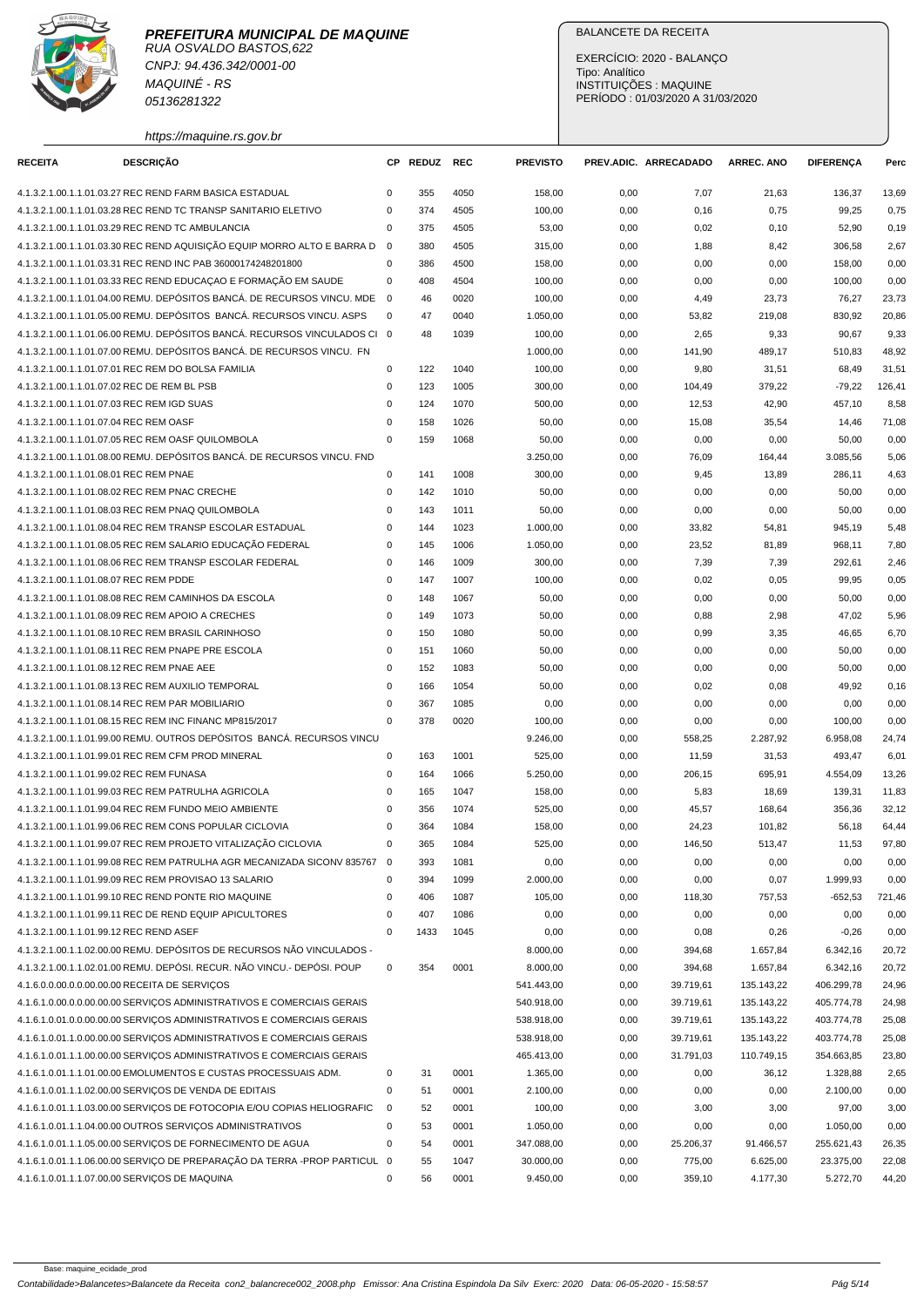

CNPJ: 94.436.342/0001-00 MAQUINÉ - RS 05136281322

## BALANCETE DA RECEITA

EXERCÍCIO: 2020 - BALANÇO Tipo: Analítico INSTITUIÇÕES : MAQUINE PERÍODO : 01/03/2020 A 31/03/2020

https://maquine.rs.gov.br

| <b>RECEITA</b> | <b>DESCRIÇÃO</b>                                                                                                                                     |             | CP REDUZ    | <b>REC</b> | <b>PREVISTO</b>   |              | PREV.ADIC. ARRECADADO | <b>ARREC. ANO</b> | <b>DIFERENÇA</b>     | Perc          |
|----------------|------------------------------------------------------------------------------------------------------------------------------------------------------|-------------|-------------|------------|-------------------|--------------|-----------------------|-------------------|----------------------|---------------|
|                | 4.1.6.1.0.01.1.1.08.00.00 SERV RELATIVOS A EVENTOS EDUCACIONAIS                                                                                      | 0           | 57          | 0001       | 1.050,00          | 0,00         | 0,00                  | 0,00              | 1.050,00             | 0,00          |
|                | 4.1.6.1.0.01.1.1.09.00.00 SERV PROG PATRULHA AGRICOLA                                                                                                | 0           | 58          | 1047       | 21.000,00         | 0,00         | 0,00                  | 0,00              | 21.000,00            | 0,00          |
|                | 4.1.6.1.0.01.1.1.10.00.00 SERIÇO DE SECAGEM DE GRAOS                                                                                                 | $\Omega$    | 59          | 0001       | 1.050,00          | 0,00         | 0,00                  | 0,00              | 1.050,00             | 0,00          |
|                | 4.1.6.1.0.01.1.1.11.00.00 SERV DE RETRO - PATRULHA AGRICOLA                                                                                          | 0           | 60          | 1047       | 1.000,00          | 0,00         | 0,00                  | 0,00              | 1.000,00             | 0,00          |
|                | 4.1.6.1.0.01.1.1.12.00.00 TAXA DE LICENÇA AMBIENTAL -PORTE MINIMO ENQ                                                                                | 0           | 61          | 1074       | 1.500,00          | 0,00         | 532,86                | 532,86            | 967,14               | 35,52         |
|                | 4.1.6.1.0.01.1.1.13.00.00 TAXA DE LIC AMB -PORTE PEQ. ENQ                                                                                            | 0           | 62          | 1074       | 1.575,00          | 0,00         | 0,00                  | 763,21            | 811,79               | 48,46         |
|                | 4.1.6.1.0.01.1.1.14.00.00 TAXA DE LIC AMB - PORTE MEDIO .ENQ                                                                                         | 0           | 63          | 1074       | 1.575,00          | 0,00         | 3.382,25              | 3.382,25          | $-1.807,25$          | 214,75        |
|                | 4.1.6.1.0.01.1.1.15.00.00 TAXA DE LIC AMB.-PORTE GRANDE ENQ                                                                                          | 0           | 64          | 1074       | 1.575,00          | 0,00         | 0,00                  | 0,00              | 1.575,00             | 0,00          |
|                | 4.1.6.1.0.01.1.1.16.00.00 TAXA DE DECLARAÇÃO GERAL                                                                                                   | 0           | 65          | 1074       | 21.000,00         | 0,00         | 541,96                | 1.742,21          | 19.257,79            | 8,30          |
|                | 4.1.6.1.0.01.1.1.17.00.00 TAXA DE AUTORIZAÇÃO GERAL                                                                                                  | 0           | 66          | 1074       | 630,00            | 0,00         | 0,00                  | 0,00              | 630,00               | 0,00          |
|                | 4.1.6.1.0.01.1.1.18.00.00 TAXA DE MANIFESTO TRANSP DE RESIDUOS                                                                                       | 0           | 67          | 1074       | 630,00            | 0,00         | 0,00                  | 0,00              | 630,00               | 0,00          |
|                | 4.1.6.1.0.01.1.1.19.00.00 TAXA DE VISTORIA SUPLEMENTAR                                                                                               | $\Omega$    | 68          | 1074       | 630,00            | 0,00         | 0,00                  | 0,00              | 630,00               | 0,00          |
|                | 4.1.6.1.0.01.1.1.20.00.00 TAXA DE EMISSÃO DE PARECER TECNICO                                                                                         | 0           | 69          | 1074       | 630,00            | 0,00         | 0,00                  | 0,00              | 630,00               | 0,00          |
|                | 4.1.6.1.0.01.1.1.21.00.00 TAXA DE REAVALIAÇÃO DE PROJETOS ARQUIVAD                                                                                   | 0           | 70          | 1074       | 525,00            | 0,00         | 0,00                  | 0,00              | 525,00               | 0,00          |
|                | 4.1.6.1.0.01.1.1.22.00.00 TAC-TERMO DE AJUSTAMENTO DE CONDUTA                                                                                        | 0           | 71          | 1074       | 630,00            | 0,00         | 0,00                  | 0,00              | 630,00               | 0,00          |
|                | 4.1.6.1.0.01.1.1.23.00.00 REC DE REGISTRO DE MARCA E GADO                                                                                            | 0           | 80          | 0001       | 210,00            | 0,00         | 0,00                  | 0,00              | 210,00               | 0,00          |
|                | 4.1.6.1.0.01.1.1.24.00.00 REC PROG MUN DE VACINAÇÃO BRUCELOSE BOVINA                                                                                 | $\mathsf 0$ | 81          | 0001       | 5.250,00          | 0,00         | 365,40                | 529,83            | 4.720,17             | 10,09         |
|                | 4.1.6.1.0.01.1.1.25.00.00 SERVIÇO DE SECAGEM DE GRAOS                                                                                                | 0           | 82          | 1047       | 10.000,00         | 0,00         | 0,00                  | 0,00              | 10.000,00            | 0,00          |
|                | 4.1.6.1.0.01.1.1.26.00.00 TAXA DE LICEN. AMBIENTAL -PORTE GRANDE                                                                                     | 0           | 83          | 1074       | 210,00            | 0,00         | 0,00                  | 0,00              | 210,00               | 0,00          |
|                | 4.1.6.1.0.01.1.1.27.00.00 TAXA DE DECLARAÇÃO GERAL                                                                                                   | 0           | 84          | 1074       | 210,00            | 0,00         | 0,00                  | 0,00              | 210,00               | 0,00          |
|                | 4.1.6.1.0.01.1.1.28.00.00 TAXA DE AUTORIZAÇÃO GERAL                                                                                                  | $\Omega$    | 85          | 1074       | 210,00            | 0,00         | 0,00                  | 0,00              | 210,00               | 0,00          |
|                | 4.1.6.1.0.01.1.1.29.00.00 TAXA DE MANIFESTO DE TRANSP DE RESIDUOS                                                                                    | 0           | 86          | 1074       | 210,00            | 0,00         | 0,00                  | 0,00              | 210,00               | 0,00          |
|                | 4.1.6.1.0.01.1.1.30.00.00 TAXA DE VISTORIA SUPLEMENTAR                                                                                               | 0           | 87          | 1074       | 105,00            | 0,00         | 0,00                  | 0,00              | 105,00               | 0,00          |
|                | 4.1.6.1.0.01.1.1.31.00.00 TAXA DE EMISSÃO DE PARECER TECNICO                                                                                         | 0           | 92          | 1074       | 210,00            | 0,00         | 0,00                  | 0,00              | 210,00               | 0,00          |
|                | 4.1.6.1.0.01.1.1.32.00.00 TAXA DE REAVALIAÇÃO DE PROJ.ARQUIVADOS                                                                                     | 0           | 93          | 1074       | 105,00            | 0,00         | 0,00                  | 0,00              | 105,00               | 0,00          |
|                | 4.1.6.1.0.01.1.1.33.00.00 TAXA DE COLETA DE LIXO ESP. ENT. E DETRI                                                                                   | 0           | 94          | 0001       | 1.500,00          | 0,00         | 325,09                | 690,80            | 809,20               | 46,05         |
|                | 4.1.6.1.0.01.1.1.34.00.00 TAC-TERMO DE AJUSTE DE CONDUTA                                                                                             | 0           | 95          | 1074       | 210,00            | 0,00         | 0,00                  | 0,00              | 210,00               | 0,00          |
|                | 4.1.6.1.0.01.1.1.35.00.00 TAXA DE LIC.AMBIENTAL -PORTE PEQ.                                                                                          | 0           | 96          | 1074       | 210,00            | 0,00         | 0,00                  | 0,00              | 210,00               | 0,00          |
|                | 4.1.6.1.0.01.1.1.36.00.00 TAXA DE LIC AMBIENTAL - PORTE MINIMO                                                                                       | 0           | 97          | 1074       | 210,00            | 0,00         | 0,00                  | 0,00              | 210,00               | 0,00          |
|                | 4.1.6.1.0.01.1.1.37.00.00 TAXA DE LIC AMBIENTAL -PORTE MEDIO                                                                                         | $\Omega$    | 98          | 1074       | 210,00            | 0,00         | 0,00                  | 0,00              | 210,00               | 0,00          |
|                | 4.1.6.1.0.01.1.1.38.00.00 SERV PROG PATRULHA AGRICOLA                                                                                                | 0           | 347         | 0001       | 200,00            | 0,00         | 300,00                | 800,00            | $-600,00$            | 400,00        |
|                |                                                                                                                                                      |             |             |            | 2.305,00          |              |                       |                   | 1.383,93             | 39,96         |
|                | 4.1.6.1.0.01.1.2.00.00.00 SERVIÇOS ADMIN. E COMER. GERAIS - MULTAS E JU<br>4.1.6.1.0.01.1.2.01.00.00 MULTA E JURO EMOLUMENTOS E CUSTAS PROCESSUAIS 0 |             |             | 0001       |                   | 0,00         | 98,36                 | 921,07            |                      |               |
|                | 4.1.6.1.0.01.1.2.03.00.00 MULTA E JURO REC PATRULHA AGRICOLA                                                                                         | 0           | 1448<br>276 | 1047       | 0,00<br>100,00    | 0,00         | 0,00                  | 0,00              | 0,00<br>97,00        | 0,00<br>3,00  |
|                | 4.1.6.1.0.01.1.2.05.00.00 SERVIÇOS DE FORNECIMENTO DE AGUA                                                                                           | 0           | 344         | 0001       |                   | 0,00         | 3,00                  | 3,00              |                      | 42,86         |
|                | 4.1.6.1.0.01.1.2.07.00.00 M J SERVIÇOS DE MAQUINA                                                                                                    | 0           | 1445        | 0001       | 2.100,00<br>0,00  | 0,00<br>0,00 | 95,36<br>0,00         | 900,07<br>18,00   | 1.199,93<br>$-18,00$ | 0,00          |
|                | 4.1.6.1.0.01.1.2.09.00.00 SERV PROG PATRULHA AGRICOLA                                                                                                | 0           | 348         | 0001       |                   |              | 0,00                  | 0,00              | 105,00               | 0,00          |
|                | 4.1.6.1.0.01.1.2.16.00.00 MULTA DE JUROS TAXA DE DECLARAÇÃO GERAL                                                                                    |             | 1436        | 0001       | 105,00            | 0,00         |                       |                   | 0,00                 | 0,00          |
|                | 4.1.6.1.0.01.1.2.24.00.00 M J REC PROG MUN DE VACINAÇÃO BRUCELOSE BOVIN 0                                                                            | 0           | 1439        | 0001       | 0,00              | 0,00         | 0,00                  | 0,00              |                      |               |
|                | 4.1.6.1.0.01.1.2.33.00.00 M JTAXA DE COLETA DE LIXO ESP. ENT. E DETRI                                                                                | 0           | 1442        | 0001       | 0,00<br>0,00      | 0,00<br>0,00 | 0,00<br>0,00          | 0,00              | 0,00<br>0,00         | 0,00<br>0,00  |
|                |                                                                                                                                                      |             |             |            |                   |              |                       | 0,00              |                      |               |
|                | 4.1.6.1.0.01.1.3.00.00.00 SERVIÇOS ADMIN. E COMER. GERAIS - DÍVIDA ATIV<br>4.1.6.1.0.01.1.3.01.00.00 DV ATV EMOLUMENTOS E CUSTAS PROCESSUAIS ADM. 0  |             |             | 0001       | 40.200,00<br>0,00 | 0,00         | 7.150,24              | 21.585,50         | 18.614,50            | 53,70<br>0,00 |
|                | 4.1.6.1.0.01.1.3.02.00.00 PATRULHA AGRICOLA - REC DIV ATIVA                                                                                          | 0           | 1449<br>252 | 1047       | 100,00            | 0,00<br>0,00 | 0,00                  | 0,00<br>226,21    | 0,00<br>$-126,21$    | 226,21        |
|                | 4.1.6.1.0.01.1.3.05.00.00 SERVIÇOS DE FORNECIMENTO DE AGUA                                                                                           | 0           | 345         | 0001       | 40.000,00         |              | 0,00<br>6.973,08      | 20.960,81         | 19.039,19            | 52,40         |
|                | 4.1.6.1.0.01.1.3.07.00.00 SERVIÇOS DE MAQUINA                                                                                                        | 0           | 1446        | 0001       | 0,00              | 0,00<br>0,00 | 0,00                  | 0,00              | 0,00                 | 0,00          |
|                | 4.1.6.1.0.01.1.3.09.00.00 SERV PROG PATRULHA AGRICOLA                                                                                                | 0           | 349         | 0001       | 100,00            |              |                       | 398,48            |                      |               |
|                |                                                                                                                                                      | 0           |             |            |                   | 0,00         | 177,16                |                   | $-298,48$            | 398,48        |
|                | 4.1.6.1.0.01.1.3.16.00.00 DIV ATIVA TAXA DE DECLARAÇÃO GERAL                                                                                         |             | 1437        | 0001       | 0,00              | 0,00         | 0,00                  | 0,00              | 0,00                 | 0,00          |
|                | 4.1.6.1.0.01.1.3.24.00.00 DV AT REC PROG MUN DE VACINAÇÃO BRUCELOSE BOV 0                                                                            |             | 1440        | 0001       | 0,00              | 0,00         | 0,00                  | 0,00              | 0,00                 | 0,00          |
|                | 4.1.6.1.0.01.1.3.33.00.00 DV ATV TAXA DE COLETA DE LIXO ESP. ENT. E DET                                                                              | 0           | 1443        | 0001       | 0,00              | 0,00         | 0,00                  | 0,00              | 0,00                 | 0,00          |
|                | 4.1.6.1.0.01.1.4.00.00.00 SERVIÇOS ADMIN. COMER. GERAIS- DÍVIDA ATIVA -                                                                              |             |             |            | 31.000,00         | 0,00         | 679,98                | 1.887,50          | 29.112,50            | 6,09          |
|                | 4.1.6.1.0.01.1.4.01.00.00 M E J DE MORA DIVIDA ATIVA EMOLUMENTOS E CUST                                                                              | 0           | 258         | 1047       | 100,00            | 0,00         | 0,00                  | 0,00              | 100,00               | 0,00          |
|                | 4.1.6.1.0.01.1.4.02.00.00 M J DIVIDA ATIVA FORNEC AGUA                                                                                               | 0           | 271         | 0001       | 300,00            | 0,00         | 0,00                  | 0,00              | 300,00               | 0,00          |
|                | 4.1.6.1.0.01.1.4.03.00.00 M J DIVIDA ATIVA COLETA DE LIXO                                                                                            | 0           | 272         | 0001       | 500,00            | 0,00         | 0,00                  | 0,00              | 500,00               | 0,00          |
|                | 4.1.6.1.0.01.1.4.05.00.00 SERVIÇOS DE FORNECIMENTO DE AGUA                                                                                           | 0           | 346         | 0001       | 30.000,00         | 0,00         | 676,75                | 1.777,64          | 28.222,36            | 5,93          |
|                | 4.1.6.1.0.01.1.4.07.00.00 SERVIÇOS DE MAQUINA                                                                                                        | $\Omega$    | 1447        | 0001       | 0,00              | 0,00         | 0,00                  | 0,00              | 0,00                 | 0,00          |
|                | 4.1.6.1.0.01.1.4.09.00.00 SERV PROG PATRULHA AGRICOLA                                                                                                | 0           | 350         | 0001       | 100,00            | 0,00         | 3,23                  | 109,86            | $-9,86$              | 109,86        |
|                | 4.1.6.1.0.01.1.4.16.00.00 MULTA E JUROS DV ATIVA TAXA DE DECLARAÇÃO GER 0                                                                            |             | 1438        | 0001       | 0,00              | 0,00         | 0,00                  | 0,00              | 0,00                 | 0,00          |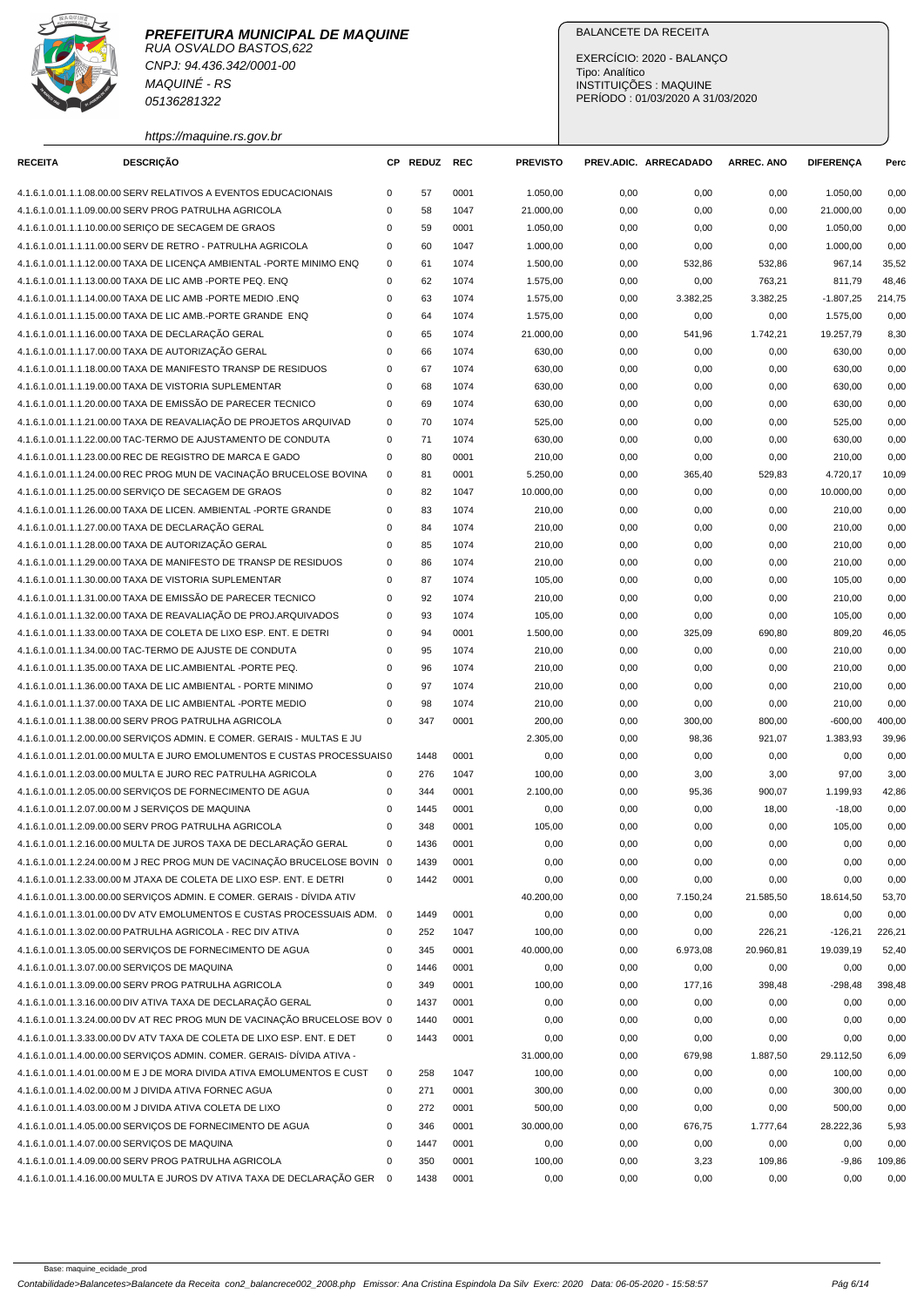

CNPJ: 94.436.342/0001-00 MAQUINÉ - RS 05136281322

https://maquine.rs.gov.br

## BALANCETE DA RECEITA

EXERCÍCIO: 2020 - BALANÇO Tipo: Analítico INSTITUIÇÕES : MAQUINE PERÍODO : 01/03/2020 A 31/03/2020

| <b>RECEITA</b>                        | <b>DESCRIÇÃO</b>                                                          | СP          | <b>REDUZ</b> | <b>REC</b> | <b>PREVISTO</b> |      | PREV.ADIC. ARRECADADO | <b>ARREC. ANO</b> | <b>DIFERENÇA</b> | Perc  |
|---------------------------------------|---------------------------------------------------------------------------|-------------|--------------|------------|-----------------|------|-----------------------|-------------------|------------------|-------|
|                                       | 4.1.6.1.0.01.1.4.24.00.00 MJ DV REC PROG MUN DE VACINAÇÃO BRUCELOSE BOV 0 |             | 1441         | 0001       | 0,00            | 0,00 | 0,00                  | 0,00              | 0,00             | 0,00  |
|                                       | 4.1.6.1.0.01.1.4.33.00.00 MJ DV AT TAXA DE COLETA DE LIXO ESP. ENT. E D   | $\mathbf 0$ | 1444         | 0001       | 0,00            | 0,00 | 0,00                  | 0,00              | 0,00             | 0,00  |
|                                       | 4.1.6.1.0.02.0.0.00.00.00 INSCRIÇÃO EM CONCURSOS E PROCESSOS SELETIVOS    |             |              |            | 2.000,00        | 0,00 | 0,00                  | 0,00              | 2.000,00         | 0,00  |
|                                       | 4.1.6.1.0.02.1.0.00.00.00 INSCRIÇÃO EM CONCURSOS E PROCESSOS SELETIVOS    |             |              |            | 2.000,00        | 0,00 | 0,00                  | 0,00              | 2.000,00         | 0,00  |
|                                       | 4.1.6.1.0.02.1.1.00.00.00 INSCRIÇÃO EM CONCURSOS - PRINCIPAL              | $\mathbf 0$ | 50           | 0001       | 2.000,00        | 0,00 | 0,00                  | 0,00              | 2.000,00         | 0,00  |
|                                       | 4.1.6.2.0.00.0.0.00.00.00 SERVIÇOS E ATIVIDADES REFERENTES À NAVEGAÇÃO    |             |              |            | 525,00          | 0,00 | 0,00                  | 0,00              | 525,00           | 0,00  |
|                                       | 4.1.6.2.0.02.0.0.00.00.00 SERVIÇOS DE TRANSPORTE                          |             |              |            | 525,00          | 0,00 | 0,00                  | 0,00              | 525,00           | 0,00  |
|                                       | 4.1.6.2.0.02.1.0.00.00.00 SERVIÇOS DE TRANSPORTE                          |             |              |            | 525,00          | 0,00 | 0,00                  | 0,00              | 525,00           | 0,00  |
|                                       | 4.1.6.2.0.02.1.1.00.00.00 SERVIÇOS DE TRANSPORTE - PRINCIPAL              |             |              |            | 525,00          | 0,00 | 0,00                  | 0,00              | 525,00           | 0,00  |
|                                       | 4.1.6.2.0.02.1.1.01.00.00 OUTROS SERVICOS DE TRANSPORTE                   | 0           | 49           | 1047       | 525,00          | 0,00 | 0,00                  | 0,00              | 525,00           | 0,00  |
|                                       | 4.1.7.0.0.00.0.0.00.00.00 TRANSFERÊNCIAS CORRENTES                        |             |              |            | 22.109.579,00   | 0,00 | 1.870.981,75          | 5.728.915,58      | 16.380.663,42    | 25,91 |
|                                       | 4.1.7.1.0.00.0.0.00.00.00 TRANSFERÊNCIAS DA UNIÃO E DE SUAS ENTIDADES     |             |              |            | 11.420.079,00   | 0,00 | 761.920,64            | 2.680.178,30      | 8.739.900,70     | 23,47 |
|                                       | 4.1.7.1.8.00.0.0.00.00.00 TRANSFERÊNCIAS DA UNIÃO - ESPECÍFICA E/DF/M     |             |              |            | 11.420.079,00   | 0,00 | 761.920,64            | 2.680.178,30      | 8.739.900,70     | 23,47 |
|                                       | 4.1.7.1.8.01.0.0.00.00.00 PARTICIPAÇÃO NA RECEITA DA UNIÃO                |             |              |            | 9.922.500,00    | 0,00 | 593.022,91            | 2.309.175,43      | 7.613.324,57     | 23,27 |
|                                       | 4.1.7.1.8.01.2.0.00.00.00 COTA-PARTE DO FPM - COTA MENSAL                 |             |              |            | 9.000.000,00    | 0,00 | 592.863,58            | 2.308.469,83      | 6.691.530,17     | 25,65 |
|                                       | 4.1.7.1.8.01.2.1.00.00.00 COTA-PARTE DO FPM - COTA MENSAL - PRINCIPAL     |             |              |            | 9.000.000,00    | 0,00 | 592.863,58            | 2.308.469,83      | 6.691.530,17     | 25,65 |
|                                       | 4.1.7.1.8.01.2.1.01.00.00 COTA-PARTE DO FPM - COTA MENSAL - PRINCIPAL -   | 0           | 111          | 0001       | 5.400.000,00    | 0,00 | 355.718,22            | 1.385.082.09      | 4.014.917,91     | 25,65 |
|                                       | 4.1.7.1.8.01.2.1.02.00.00 COTA-PARTE DO FPM - COTA MENSAL - PRINCIPAL -   | $\mathbf 0$ | 112          | 0020       | 450.000,00      | 0,00 | 29.643,17             | 115.423,48        | 334.576,52       | 25,65 |
|                                       | 4.1.7.1.8.01.2.1.03.00.00 COTA-PARTE DO FPM - COTA MENSAL - PRINCIPAL -   | $\mathbf 0$ | 113          | 0040       | 1.350.000,00    | 0,00 | 88.929,50             | 346.270.38        | 1.003.729,62     | 25,65 |
|                                       | 4.1.7.1.8.01.2.1.04.00.00 COTA-PARTE DO FPM - COTA MENSAL - PRINCIPAL -   | $\mathbf 0$ | 114          | 0031       | 1.800.000,00    | 0,00 | 118.572,69            | 461.693,88        | 1.338.306,12     | 25,65 |
|                                       | 4.1.7.1.8.01.3.0.00.00.00 COTA-PARTE DO FPM - 1% COTA ENTREGUE NO MÊS D   |             |              |            | 367.500,00      | 0,00 | 0,00                  | 0,00              | 367.500,00       | 0,00  |
|                                       | 4.1.7.1.8.01.3.1.00.00.00 COTA-PARTE DO FPM - 1% COTA ENTREGUE EM DEZEM   |             |              |            | 367.500,00      | 0,00 | 0,00                  | 0,00              | 367.500,00       | 0,00  |
|                                       | 4.1.7.1.8.01.3.1.01.00.00 COTA-PARTE DO FPM - 1% COTA DEZEMBRO - PRINCI   | $\mathbf 0$ | 395          | 0001       | 220.500,00      | 0,00 | 0,00                  | 0,00              | 220.500,00       | 0,00  |
|                                       | 4.1.7.1.8.01.3.1.02.00.00 COTA-PARTE DO FPM - 1% COTA DEZEMBRO - PRINCI   | $\mathbf 0$ | 396          | 0020       | 91.875,00       | 0,00 | 0,00                  | 0,00              | 91.875,00        | 0,00  |
|                                       | 4.1.7.1.8.01.3.1.03.00.00 COTA-PARTE DO FPM - 1% COTA DEZEMBRO - PRINCI   | $\mathbf 0$ | 397          | 0040       | 55.125,00       | 0,00 | 0,00                  | 0,00              | 55.125,00        | 0,00  |
|                                       | 4.1.7.1.8.01.4.0.00.00.00 COTA-PARTE DO FPM - 1% COTA ENTREGUE NO MÉS D   |             |              |            | 550.000,00      | 0,00 | 0,00                  | 0,00              | 550.000,00       | 0,00  |
|                                       | 4.1.7.1.8.01.4.1.00.00.00 COTA-PARTE DO FPM - 1% COTA ENTREGUE EM JULHO   |             |              |            | 550.000,00      | 0,00 | 0,00                  | 0,00              | 550.000,00       | 0,00  |
|                                       | 4.1.7.1.8.01.4.1.01.00.00 COTA-PARTE DO FPM - 1% COTA JULHO - PRINCIPAL   | 0           | 389          | 0001       | 330.000,00      | 0,00 | 0,00                  | 0,00              | 330.000,00       | 0,00  |
|                                       | 4.1.7.1.8.01.4.1.02.00.00 COTA-PARTE DO FPM - 1% COTA JULHO - PRINCIPAL   | $\mathbf 0$ | 390          | 0020       | 137.500,00      | 0,00 | 0,00                  | 0,00              | 137.500,00       | 0,00  |
|                                       | 4.1.7.1.8.01.4.1.03.00.00 COTA-PARTE DO FPM - 1% COTA JULHO - PRINCIPAL   | $\mathbf 0$ | 391          | 0040       | 82.500,00       | 0,00 | 0,00                  | 0,00              | 82.500,00        | 0,00  |
|                                       | 4.1.7.1.8.01.5.0.00.00.00 COTA-PARTE DO IMPOSTO SOBRE A PROPRIEDADE TER   |             |              |            | 5.000,00        | 0,00 | 159,33                | 705,60            | 4.294,40         | 14,11 |
|                                       | 4.1.7.1.8.01.5.1.00.00.00 COTA-PARTE DO ITR - PRINCIPAL                   |             |              |            | 5.000,00        | 0,00 | 159,33                | 705,60            | 4.294,40         | 14,11 |
|                                       | 4.1.7.1.8.01.5.1.01.00.00 COTA-PARTE DO ITR - PRINCIPAL - PRÓPRIO         | $\mathbf 0$ | 115          | 0001       | 3.000,00        | 0,00 | 95,62                 | 423,43            | 2.576,57         | 14,11 |
|                                       | 4.1.7.1.8.01.5.1.02.00.00 COTA-PARTE DO ITR - PRINCIPAL - MDE             | 0           | 116          | 0020       | 250,00          | 0,00 | 7,96                  | 35,28             | 214,72           | 14,11 |
|                                       | 4.1.7.1.8.01.5.1.03.00.00 COTA-PARTE DO ITR - PRINCIPAL - ASPS            | 0           | 117          | 0040       | 750,00          | 0,00 | 23,89                 | 105,79            | 644,21           | 14,11 |
|                                       | 4.1.7.1.8.01.5.1.04.00.00 COTA-PARTE DO ITR - PRINCIPAL - FUNDEB          | $\mathbf 0$ | 118          | 0031       | 1.000,00        | 0,00 | 31,86                 | 141,10            | 858,90           | 14,11 |
|                                       | 4.1.7.1.8.02.0.0.00.00.00 TRANSF DA COMPENSAÇÃO FINANC PELA EXPLORAÇÃO    |             |              |            | 148.100,00      | 0,00 | 16.106,17             | 44.256,10         | 103.843,90       | 29,88 |
|                                       | 4.1.7.1.8.02.2.0.00.00.00 COTA-PARTE COMPEN. FINANCEIRA DE RECURSOS MIN   |             |              |            | 20.000,00       | 0,00 | 3.088,17              | 7.577,81          | 12.422,19        | 37,89 |
|                                       | 4.1.7.1.8.02.2.1.00.00.00 COTA-PARTE COMPENSAÇÃO FINANC REC MINERAL - C 0 |             | 119          | 1001       | 20.000,00       | 0,00 | 3.088,17              | 7.577,81          | 12.422,19        | 37,89 |
|                                       | 4.1.7.1.8.02.3.0.00.00.00 COTA-PARTE ROYALTIES - COMP FINANC PROD PETRÓ   |             |              |            | 2.100,00        | 0,00 | 0,00                  | 0,00              | 2.100,00         | 0,00  |
|                                       | 4.1.7.1.8.02.3.1.00.00.00 COTA-PARTE ROYALTIES - PETRÓLEO - LEI 7.990/8   | $\mathbf 0$ | 120          | 0001       | 2.100,00        | 0,00 | 0,00                  | 0,00              | 2.100,00         | 0,00  |
|                                       | 4.1.7.1.8.02.6.0.00.00.00 COTA-PARTE DO FUNDO ESPECIAL DO PETRÓLEO - FE   |             |              |            | 126.000,00      | 0,00 | 13.018,00             | 36.678,29         | 89.321,71        | 29,11 |
|                                       | 4.1.7.1.8.02.6.1.00.00.00 COTA-PARTE DO FEP - PRINCIPAL                   | $\mathbf 0$ | 121          | 0001       | 126.000,00      | 0,00 | 13.018,00             | 36.678,29         | 89.321,71        | 29,11 |
|                                       | 4.1.7.1.8.03.0.0.00.00.00 TRANSF RECURSO DO SUS - BLOCO CUSTEIO AÇÕES E   |             |              |            | 736.374,00      | 0,00 | 103.559,33            | 230.713,37        | 505.660,63       | 31,33 |
|                                       | 4.1.7.1.8.03.1.0.00.00.00 TRANSFERÊNCIA DE RECURSOS DO SUS - ATENÇÃO BÁ   |             |              |            | 461.388,00      | 0,00 | 57.692,99             | 150.577,01        | 310.810,99       | 32,64 |
|                                       | 4.1.7.1.8.03.1.1.00.00.00 TRANS. SUS FUNDO A FUNDO - PRINCIPAL            |             |              |            | 461.388,00      | 0,00 | 57.692,99             | 150.577,01        | 310.810,99       | 32,64 |
|                                       | 4.1.7.1.8.03.1.1.01.00.00 PROG. SAUDA DA FAMILIA - ESF                    | $\pmb{0}$   | 125          | 4500       | 105.000,00      | 0,00 | 0,00                  | 12.000,00         | 93.000,00        | 11,43 |
|                                       | 4.1.7.1.8.03.1.1.04.00.00 REC SAUDE NA ESCOLA - ESF                       | $\pmb{0}$   | 129          | 4500       | 210,00          | 0,00 | 0,00                  | 0,00              | 210,00           | 0,00  |
| 4.1.7.1.8.03.1.1.18.00.00 PAB FIXO    |                                                                           | $\mathbf 0$ | 155          | 4500       | 197.000,00      | 0,00 | 0,00                  | 0,00              | 197.000,00       | 0,00  |
|                                       | 4.1.7.1.8.03.1.1.19.00.00 AGENTES COMUNITARIOS DE SAUDE                   | $\mathbf 0$ | 156          | 4500       | 114.988,00      | 0,00 | 4.200,00              | 22.450,00         | 92.538,00        | 19,52 |
| 4.1.7.1.8.03.1.1.20.00.00 SAUDE BUCAL |                                                                           | $\mathbf 0$ | 157          | 4500       | 525,00          | 0,00 | 0,00                  | 0,00              | 525,00           | 0,00  |
|                                       | 4.1.7.1.8.03.1.1.21.00.00 FATOR INCENTIVO ATENÇÃO BASICA -POVOS INDIGEN   | 0           | 160          | 4500       | 525,00          | 0,00 | 0,00                  | 0,00              | 525,00           | 0,00  |
|                                       | 4.1.7.1.8.03.1.1.23.00.00 PMAQ - PROG MELHORIAS ACESSO E DA QUALIDADE     | 0           | 162          | 4500       | 42.840,00       | 0,00 | 3.515,18              | 10.545,54         | 32.294,46        | 24,62 |
|                                       | 4.1.7.1.8.03.1.1.24.00.00 REC TETO MUN REDE CEGONHA                       | $\mathbf 0$ | 1383         | 4501       | 300,00          | 0,00 | 0,00                  | 0,00              | 300,00           | 0,00  |
|                                       | 4.1.7.1.8.03.1.1.28.00.00 REC CADASTRAMENTO SUS                           | 0           | 1432         | 4500       | 0,00            | 0,00 | 0,00                  | 0,00              | 0,00             | 0,00  |
|                                       | 4.1.7.1.8.03.1.1.29.00.00 RECEITA PERCAPTA TRANSIÇÃO                      | $\mathbf 0$ | 1454         | 4500       | 0,00            | 0,00 | 3.329,03              | 6.658,06          | $-6.658,06$      | 0,00  |
|                                       | 4.1.7.1.8.03.1.1.30.00.00 CAPTAÇÃO PONDERADA                              | 0           | 1455         | 4500       | 0,00            | 0,00 | 37.848,78             | 83.123,41         | $-83.123,41$     | 0,00  |
|                                       |                                                                           |             |              |            |                 |      |                       |                   |                  |       |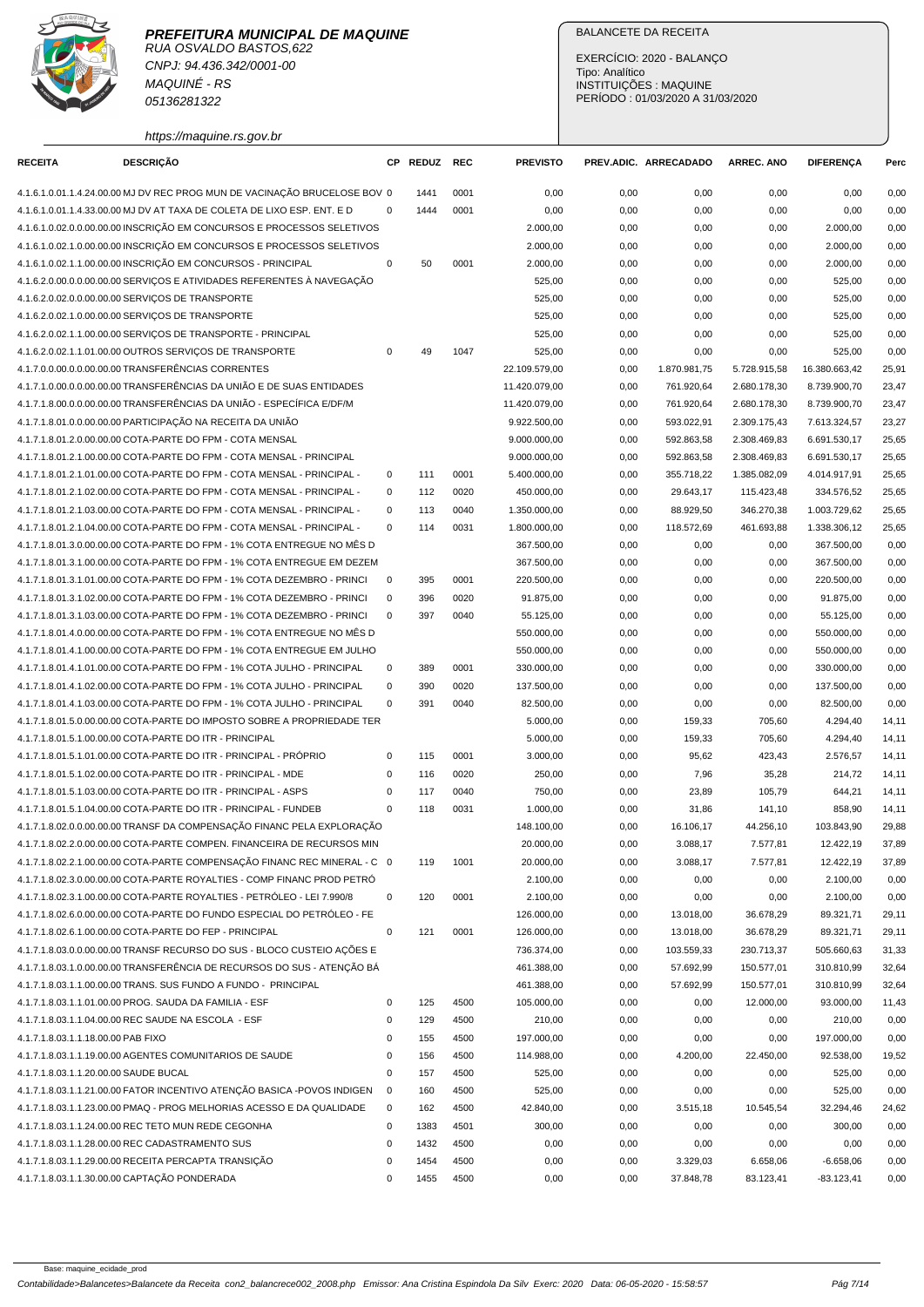

CNPJ: 94.436.342/0001-00 MAQUINÉ - RS 05136281322

## BALANCETE DA RECEITA

EXERCÍCIO: 2020 - BALANÇO Tipo: Analítico INSTITUIÇÕES : MAQUINE PERÍODO : 01/03/2020 A 31/03/2020

https://maquine.rs.gov.br

| <b>RECEITA</b>                           | DESCRIÇÃO                                                                                                                       | СP           | <b>REDUZ</b> | REC  | <b>PREVISTO</b>          |              | PREV.ADIC. ARRECADADO  | <b>ARREC. ANO</b>      | DIFERENÇA                | Perc           |
|------------------------------------------|---------------------------------------------------------------------------------------------------------------------------------|--------------|--------------|------|--------------------------|--------------|------------------------|------------------------|--------------------------|----------------|
|                                          | 4.1.7.1.8.03.1.1.31.00.00 AÇÕES ESTRATEGICAS                                                                                    | $\mathbf 0$  | 1456         | 4500 | 0,00                     | 0,00         | 2.800,00               | 9.800,00               | $-9.800,00$              | 0,00           |
|                                          | 4.1.7.1.8.03.1.1.32.00.00 INFORMATIZAÇÃO DE APS                                                                                 | $\mathbf{0}$ | 1458         | 4500 | 0,00                     | 0,00         | 6.000,00               | 6.000,00               | $-6.000,00$              | 0,00           |
|                                          | 4.1.7.1.8.03.2.0.00.00.00 TRANSF DO SUS - ATENÇÃO DE MÉDIA E ALTA COMPL                                                         |              |              |      | 200.000,00               | 0,00         | 24.576,20              | 40.397,94              | 159.602,06               | 20,20          |
|                                          | 4.1.7.1.8.03.2.1.00.00.00 TRANSF SUS - ATENÇÃO MÉDIA E ALTA COMPLEX AMB                                                         |              |              |      | 200.000,00               | 0,00         | 24.576,20              | 40.397,94              | 159.602,06               | 20,20          |
|                                          | 4.1.7.1.8.03.2.1.01.00.00 TRANSF FNS - SIA/SUS                                                                                  | $\mathbf 0$  | 154          | 4501 | 200.000,00               | 0,00         | 24.576,20              | 40.397,94              | 159.602,06               | 20,20          |
|                                          | 4.1.7.1.8.03.3.0.00.00.00 TRANSFERÊNCIA DE RECURSOS DO SUS - VIGILÂNCIA                                                         |              |              |      | 32.986,00                | 0,00         | 17.496,02              | 22.356,06              | 10.629,94                | 67,77          |
|                                          | 4.1.7.1.8.03.3.1.00.00.00 TRANSF RECURSOS DO SUS - VIGILÂNCIA EM SAÚDE                                                          |              |              |      | 32.986,00                | 0,00         | 17.496,02              | 22.356,06              | 10.629,94                | 67,77          |
|                                          | 4.1.7.1.8.03.3.1.01.00.00 REC INCENT DAS QUALIF DE AÇOES DE DENGUE                                                              | 0            | 128          | 4502 | 210,00                   | 0,00         | 0,00                   | 0,00                   | 210,00                   | 0,00           |
|                                          | 4.1.7.1.8.03.3.1.02.00.00 REC ASSIST FINANC COMP AG COMBATE ENDEMIAS                                                            | $\mathbf 0$  | 136          | 4502 | 12.776,00                | 0,00         | 1.400,00               | 4.050,00               | 8.726,00                 | 31,70          |
|                                          | 4.1.7.1.8.03.3.1.03.00.00 REC INC FINANC AOS EST MUN - DESPESAS DIVERSA                                                         | $\mathbf 0$  | 137          | 4502 | 8.000,00                 | 0,00         | 1.105.02               | 3.315,06               | 4.684,94                 | 41,44          |
|                                          | 4.1.7.1.8.03.3.1.04.00.00 REC INC FINANC AOS EST MUN AÇOES VIG SANITARI                                                         | $\mathbf 0$  | 363          | 4502 | 12.000,00                | 0,00         | 0,00                   | 0,00                   | 12.000,00                | 0,00           |
|                                          | 4.1.7.1.8.03.3.1.05.00.00 RECEITA EMERGENCIAL COVID                                                                             | $\mathbf 0$  | 1457         | 4502 | 0,00                     | 0,00         | 14.991,00              | 14.991,00              | $-14.991,00$             | 0,00           |
|                                          | 4.1.7.1.8.03.4.0.00.00.00 TRANSFERÊNCIA DE RECURSOS DO SUS - ASSISTÊNCI                                                         |              |              |      | 42.000,00                | 0,00         | 3.794,12               | 17.382,36              | 24.617,64                | 41,39          |
|                                          | 4.1.7.1.8.03.4.1.00.00.00 TRANSFERÊCIAS DO SUS - ASSISTÊNCIA FARMACÊUTI                                                         |              |              |      | 42.000,00                | 0,00         | 3.794,12               | 17.382,36              | 24.617,64                | 41,39          |
|                                          | 4.1.7.1.8.03.4.1.01.00.00 COMPONENTE BASICO ASSIST FARMACEUTICA                                                                 | $\mathbf 0$  | 161          | 4503 | 40.000,00                | 0,00         | 3.794,12               | 11.382,36              | 28.617,64                | 28,46          |
|                                          | 4.1.7.1.8.03.4.1.04.00.00 REC CUSTEIO ORG SERV ASSIST FARMACEUTICA                                                              | $\mathbf 0$  | 410          | 4503 | 2.000,00                 | 0,00         | 0,00                   | 6.000,00               | $-4.000,00$              | 300,00         |
|                                          | 4.1.7.1.8.05.0.0.00.00.00 TRANSF RECURSOS FUNDO NACIONAL DESENV DA EDUC                                                         |              |              |      | 386.980,00               | 0,00         | 33.719,77              | 79.090,94              | 307.889,06               | 20,44          |
|                                          | 4.1.7.1.8.05.1.0.00.00.00 TRANSFERÊNCIAS DO SALÁRIO-EDUCAÇÃO                                                                    |              |              |      | 194.250,00               | 0,00         | 15.028,26              | 54.323,43              | 139.926,57               | 27,97          |
|                                          | 4.1.7.1.8.05.1.1.00.00.00 TRANSFE. DO SALÁRIO-EDUCAÇÃO - PRINCIPAL                                                              | $\mathbf 0$  | 171          | 1006 | 194.250,00               | 0,00         | 15.028,26              | 54.323,43              | 139.926.57               | 27,97          |
|                                          | 4.1.7.1.8.05.2.0.00.00.00 TRANSF DIRETAS FNDE PROGRAMA DINHEIRO DIRETO                                                          |              |              |      | 3.150,00                 | 0,00         | 0,00                   | 0,00                   | 3.150,00                 | 0,00           |
|                                          | 4.1.7.1.8.05.2.1.00.00.00 PROGRAMA DINHEIRO DIRETO NA ESCOLA - PDDE - P                                                         | $\mathbf 0$  | 172          | 1007 | 3.150,00                 | 0,00         | 0,00                   | 0,00                   | 3.150,00                 | 0,00           |
|                                          | 4.1.7.1.8.05.3.0.00.00.00 TRANSF DIRETA FNDE PROGR NACIONAL ALIMENTAÇÃO                                                         |              |              |      | 65.800,00                | 0,00         | 7.409,20               | 13.485,20              | 52.314,80                | 20,49          |
|                                          | 4.1.7.1.8.05.3.1.00.00.00 PROGRAMA NACIONAL DE ALIMENTAÇÃO ESCOLAR - PN                                                         |              |              |      | 65.800,00                | 0,00         | 7.409,20               | 13.485,20              | 52.314,80                | 20,49          |
|                                          | 4.1.7.1.8.05.3.1.01.00.00 PROG ALIMENTAÇÃO ESCOLAR AREA QUILOMBOLA                                                              | 0            | 174          | 1011 | 26.000,00                | 0,00         | 3.217,20               | 6.053,20               | 19.946,80                | 23,28          |
|                                          | 4.1.7.1.8.05.3.1.02.00.00 PROG ALIMENTAÇÃO ESCOLAR PRE ESCOLA                                                                   | $\mathbf 0$  | 175          | 1060 | 20.000,00                | 0,00         | 1.184,00               | 1.894,00               | 18.106,00                | 9,47           |
|                                          | 4.1.7.1.8.05.3.1.03.00.00 PROG ALIMENTAÇÃO ESCOLAR ENS FUNDAMENTAL                                                              | $\mathbf 0$  | 176          | 1008 | 6.800,00                 | 0,00         | 672,00                 | 1.152,00               | 5.648,00                 | 16,94          |
|                                          | 4.1.7.1.8.05.3.1.04.00.00 PROG ALIMENTAÇÃO ESCOLAR PNAEC CRECHES                                                                | $\mathbf 0$  | 177          | 1010 | 12.500,00                | 0,00         | 2.280,00               | 4.280,00               | 8.220,00                 | 34,24          |
|                                          | 4.1.7.1.8.05.3.1.05.00.00 PROG ALIMENTAÇÃO ESCOLAR AEE                                                                          | $\mathbf 0$  | 178          | 1083 | 500,00                   | 0,00         | 56,00                  | 106,00                 | 394,00                   | 21,20          |
|                                          | 4.1.7.1.8.05.4.0.00.00.00 TRANSF DIRETA FNDE PROGR NACION APOIO TRANSP                                                          |              |              |      | 120.000,00               | 0,00         | 11.282,31              | 11.282,31              | 108.717,69               | 9,40           |
|                                          | 4.1.7.1.8.05.4.1.00.00.00 PROGRAMA NACIONAL APOIO TRANSPORTE ESCOLAR - 0                                                        |              | 173          | 1009 | 120.000,00               | 0,00         | 11.282,31              | 11.282,31              | 108.717,69               | 9,40           |
|                                          | 4.1.7.1.8.05.9.0.00.00.00 OUTRAS TRANSF DO FUNDO NACIONAL DO DESENV DA                                                          |              |              |      | 3.780,00                 | 0,00         | 0,00                   | 0,00                   | 3.780,00                 | 0,00           |
|                                          | 4.1.7.1.8.05.9.1.00.00.00 OUTRAS TRANSFE. DIRETAS FNDE - PRINCIPAL                                                              |              |              |      | 3.780,00                 | 0,00         | 0,00                   | 0,00                   | 3.780,00                 | 0,00           |
|                                          | 4.1.7.1.8.05.9.1.01.00.00 REC PROGR CAMINHOS DA ESCOLA                                                                          | $\mathbf 0$  | 179          | 1067 | 1.050,00                 | 0,00         | 0,00                   | 0,00                   | 1.050,00                 | 0,00           |
|                                          | 4.1.7.1.8.05.9.1.02.00.00 REC MANUT EDUC INFANTIL APOIO A CRECHES                                                               | $\mathbf 0$  | 180          | 1073 | 1.155,00                 | 0,00         | 0,00                   | 0,00                   | 1.155,00                 | 0,00           |
|                                          | 4.1.7.1.8.05.9.1.03.00.00 REC BRASIL CARINHOSO                                                                                  | 0            | 181          | 1080 | 525,00                   | 0,00         | 0,00                   | 0,00                   | 525,00                   | 0,00           |
|                                          | 4.1.7.1.8.05.9.1.04.00.00 REC PAR MOBILIARIO INFRAESTRUTURA ESCOLAR                                                             | $\mathbf 0$  | 366          | 1085 | 525,00                   | 0,00         | 0,00                   | 0,00                   | 525,00                   | 0,00           |
|                                          | 4.1.7.1.8.05.9.1.05.00.00 REC INC FINANC MP815/2017                                                                             | $\mathbf 0$  | 377          | 0001 | 525,00                   | 0,00         | 0,00                   | 0,00                   | 525,00                   | 0,00           |
|                                          | 4.1.7.1.8.06.0.0.00.00.00 TRANSFE. FINANCEIRA DO ICMS - DESONERAÇÃO - L                                                         |              |              |      | 62.200,00                | 0,00         | 0,00                   | 0,00                   | 62.200,00                | 0,00           |
|                                          | 4.1.7.1.8.06.1.0.00.00.00 TRANSFE. FINANCEIRA DO ICMS - DESONERAÇÃO - L                                                         |              |              |      | 62.200,00                | 0,00         | 0,00                   | 0,00                   | 62.200,00                | 0,00           |
|                                          | 4.1.7.1.8.06.1.1.00.00.00 TRANSF FINANCEIRA ICMS DESONERAÇÃO L.C. N 87/                                                         |              |              |      | 62.200,00                | 0,00         | 0,00                   | 0,00                   | 62.200,00                | 0,00           |
|                                          | 4.1.7.1.8.06.1.1.01.00.00 TRANSFE. FINAN. DO ICMS - DESONERAÇÃO - PRINC                                                         | 0            | 224          | 0001 | 37.316,00                | 0,00         | 0,00                   | 0,00                   | 37.316,00                | 0,00           |
|                                          | 4.1.7.1.8.06.1.1.02.00.00 TRANSFE. FINAN. DO ICMS - DESONERAÇÃO - PRINC                                                         | 0            | 225          | 0020 | 3.111,00                 | 0,00         | 0,00                   | 0,00                   | 3.111,00                 | 0,00           |
|                                          | 4.1.7.1.8.06.1.1.03.00.00 TRANSFE. FINAN. DO ICMS - DESONERAÇÃO - PRINC                                                         | 0            | 226          | 0040 | 9.333,00                 | 0,00         | 0,00                   | 0,00                   | 9.333,00                 | 0,00           |
|                                          | 4.1.7.1.8.06.1.1.04.00.00 TRANSFE. FINAN. DO ICMS - DESONERAÇÃO - PRINC                                                         | 0            | 227          | 0031 | 12.440,00                | 0,00         | 0,00                   | 0,00                   | 12.440,00                | 0,00           |
|                                          | 4.1.7.1.8.08.0.0.00.00.00 TRANSFERÊNCIAS ADVINDAS DE EMENDAS PARLAMENTA                                                         |              |              |      | 1.000,00                 | 0,00         | 0,00                   | 0,00                   | 1.000,00                 | 0,00           |
|                                          | 4.1.7.1.8.08.1.0.00.00.00 TRANSFERÊNCIAS ADVINDAS DE EMENDAS PARLAMENTA                                                         |              |              |      | 1.000,00                 | 0,00         | 0,00                   | 0,00                   | 1.000,00                 | 0,00           |
|                                          | 4.1.7.1.8.08.1.1.00.00.00 TRANSFE. PARLA. INDIVIDUAIS - PRINCIPAL                                                               |              |              |      | 1.000,00                 | 0,00         | 0,00                   | 0,00                   | 1.000,00                 | 0,00           |
| 4.1.7.1.8.08.1.1.03.00.00 PAB INCREMENTO |                                                                                                                                 | $\mathbf 0$  | 1385         | 4500 | 1.000,00                 | 0,00         | 0,00                   | 0,00                   | 1.000,00                 | 0,00           |
|                                          | 4.1.7.1.8.10.0.0.00.00.00 TRANSFERÊNCIAS DE CONVÊNIOS DA UNIÃO E DE SUA                                                         |              |              |      | 2.150,00                 | 0,00         | 0,00                   | 0,00                   | 2.150,00                 | 0,00           |
|                                          | 4.1.7.1.8.10.9.0.00.00.00 OUTRAS TRANSFERÊNCIAS DE CONVÊNIOS DA UNIÃO                                                           |              |              |      | 2.150,00                 | 0,00         | 0,00                   | 0,00                   | 2.150,00                 | 0,00           |
|                                          | 4.1.7.1.8.10.9.1.00.00.00 OUTRAS TRANS. CONVË. UNIÃO - PRINCIPAL                                                                |              |              |      | 2.150,00                 | 0,00         | 0,00                   | 0,00                   | 2.150,00                 | 0,00           |
|                                          | 4.1.7.1.8.10.9.1.01.00.00 REC FUNASA AGUA MORRO ALTO                                                                            | 0<br>0       | 213          | 1066 | 50,00                    | 0,00         | 0,00                   | 0,00                   | 50,00                    | 0,00           |
|                                          | 4.1.7.1.8.10.9.1.03.00.00 REC FUNDO MUN DEFESA CIVIL<br>4.1.7.1.8.12.0.0.00.00.00 TRANSF RECURSOS FUNDO NACIONAL DE ASSISTÊNCIA |              | 215          | 1076 | 2.100,00                 | 0,00         | 0,00                   | 0,00                   | 2.100,00                 | 0,00           |
|                                          | 4.1.7.1.8.12.1.0.00.00.00 TRANSF RECURSOS FUNDO NACIONAL DE ASSISTÊNCIA                                                         |              |              |      | 160.775,00               | 0,00         | 15.512,46              | 16.942,46              | 143.832,54               | 10,54          |
|                                          | 4.1.7.1.8.12.1.1.00.00.00 TRANSFERÊNCIAS DE RECURSOS DO FNAS - PRINCIPA                                                         |              |              |      | 160.775,00<br>160.775,00 | 0,00         | 15.512,46<br>15.512,46 | 16.942,46<br>16.942,46 | 143.832,54<br>143.832,54 | 10,54<br>10,54 |
|                                          | 4.1.7.1.8.12.1.1.01.00.00 PROGRAMA BOLSA FAMILIA                                                                                | $\mathbf 0$  | 167          | 1040 | 17.200,00                | 0,00<br>0,00 | 1.430,00               | 2.860,00               | 14.340,00                | 16,63          |
|                                          |                                                                                                                                 |              |              |      |                          |              |                        |                        |                          |                |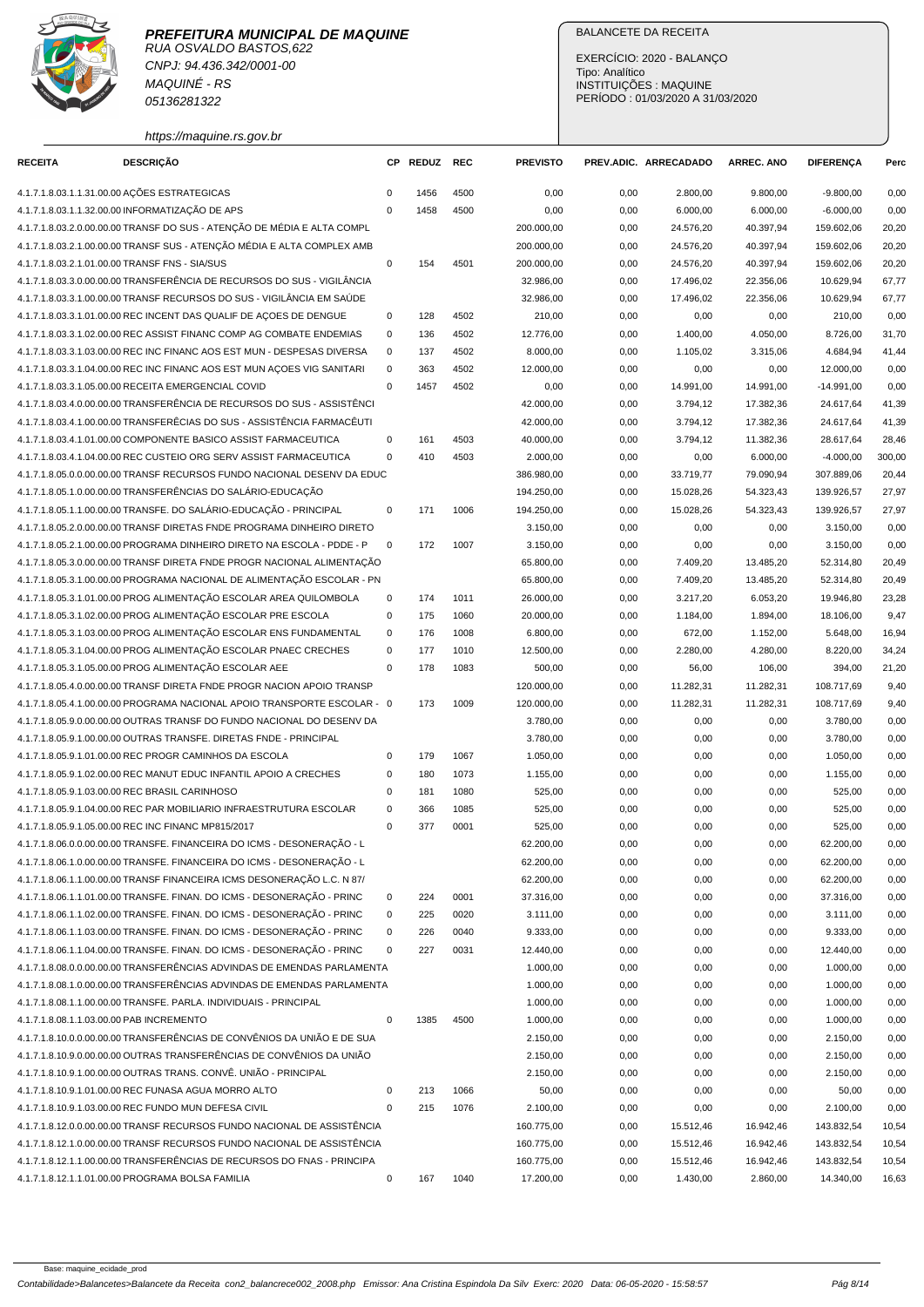

## **PREFEITURA MUNICIPAL DE MAQUINE** RUA OSVALDO BASTOS,622 CNPJ: 94.436.342/0001-00

MAQUINÉ - RS 05136281322

https://maquine.rs.gov.br

## BALANCETE DA RECEITA

EXERCÍCIO: 2020 - BALANÇO Tipo: Analítico INSTITUIÇÕES : MAQUINE PERÍODO : 01/03/2020 A 31/03/2020

| <b>RECEITA</b> | <b>DESCRIÇÃO</b>                                                         |             | CP REDUZ | REC  | <b>PREVISTO</b> |      | PREV.ADIC. ARRECADADO | <b>ARREC. ANO</b> | <b>DIFERENCA</b> | Perc     |
|----------------|--------------------------------------------------------------------------|-------------|----------|------|-----------------|------|-----------------------|-------------------|------------------|----------|
|                | 4.1.7.1.8.12.1.1.02.00.00 PROGRAMA CRAS PAIF                             | $\mathsf 0$ | 168      | 1005 | 72.000,00       | 0,00 | 4.668,30              | 4.668,30          | 67.331,70        | 6,48     |
|                | 4.1.7.1.8.12.1.1.03.00.00 PROGRAMA IGD SUAS                              | $\mathsf 0$ | 169      | 1070 | 1.575,00        | 0,00 | 0,00                  | 0,00              | 1.575,00         | 0,00     |
|                | 4.1.7.1.8.12.1.1.04.00.00 PROGRAMA FMAS SCFV                             | 0           | 170      | 1005 | 60.000,00       | 0,00 | 9.414,16              | 9.414,16          | 50.585,84        | 15,69    |
|                | 4.1.7.1.8.12.1.1.05.00.00 REF DE APOIO FINANCEIRO AO BLOCO DA PROTEÇÃO   | $\mathbf 0$ | 388      | 1005 | 10.000,00       | 0,00 | 0,00                  | 0,00              | 10.000,00        | 0,00     |
|                | 4.1.7.1.8.99.0.0.00.00.00 OUTRAS TRANSFERÊNCIAS DA UNIÃO                 |             |          |      | 0,00            | 0,00 | 0,00                  | 0,00              | 0,00             | 0,00     |
|                | 4.1.7.1.8.99.1.0.00.00.00 OUTRAS TRANSFERÊNCIAS DA UNIÃO                 |             |          |      | 0,00            | 0,00 | 0,00                  | 0,00              | 0,00             | 0,00     |
|                | 4.1.7.1.8.99.1.1.00.00.00 CESSÃO ONEROSA PRE SAL LEI 13885/2019          | 0           | 1431     | 1101 | 0,00            | 0,00 | 0,00                  | 0,00              | 0,00             | 0,00     |
|                | 4.1.7.1.8.99.1.5.00.00.00 APOIO FINANC AOS MUNICIPIOS - AFM              | $\mathbf 0$ | 1459     | 0900 | 0,00            | 0,00 | 0,00                  | 0,00              | 0,00             | 0,00     |
|                | 4.1.7.2.0.00.0.0.00.00.00 TRANSF DOS ESTADOS E DO DISTRITO FEDERAL E DE  |             |          |      | 8.289.500,00    | 0,00 | 867.404,86            | 2.282.264,59      | 6.007.235,41     | 27,53    |
|                | 4.1.7.2.8.00.0.0.00.00.00 TRANSF DOS ESTADOS - ESPECÍFICAS DE ESTADOS,   |             |          |      | 8.289.500,00    | 0,00 | 867.404,86            | 2.282.264,59      | 6.007.235,41     | 27,53    |
|                | 4.1.7.2.8.01.0.0.00.00.00 PARTICIPAÇÃO NA RECEITA DOS ESTADOS            |             |          |      | 6.802.500,00    | 0,00 | 722.185,07            | 1.888.439,57      | 4.914.060,43     | 27,76    |
|                | 4.1.7.2.8.01.1.0.00.00.00 COTA-PARTE DO ICMS                             |             |          |      | 6.000.000,00    | 0,00 | 596.086,28            | 1.538.558,14      | 4.461.441,86     | 25,64    |
|                | 4.1.7.2.8.01.1.1.00.00.00 COTA-PARTE DO ICMS - PRINCIPAL                 |             |          |      | 6.000.000,00    | 0,00 | 596.086,28            | 1.538.558,14      | 4.461.441,86     | 25,64    |
|                | 4.1.7.2.8.01.1.1.01.00.00 COTA-PARTE DO ICMS - PRINCIPAL - PRÓPRIO       | $\mathsf 0$ | 228      | 0001 | 3.600.000,00    | 0,00 | 357.651,84            | 923.134,93        | 2.676.865,07     | 25,64    |
|                | 4.1.7.2.8.01.1.1.02.00.00 COTA-PARTE DO ICMS - PRINCIPAL - MDE           | $\mathbf 0$ | 229      | 0020 | 300.000,00      | 0,00 | 29.804,29             | 76.927,90         | 223.072,10       | 25,64    |
|                | 4.1.7.2.8.01.1.1.03.00.00 COTA-PARTE DO ICMS - PRINCIPAL- ASPS           | 0           | 230      | 0040 | 900.000,00      | 0,00 | 89.412,92             | 230.783,71        | 669.216,29       | 25,64    |
|                | 4.1.7.2.8.01.1.1.04.00.00 COTA-PARTE DO ICMS - PRINCIPAL - FUNDEB        | $\mathsf 0$ | 231      | 0031 | 1.200.000,00    | 0,00 | 119.217,23            | 307.711,60        | 892.288,40       | 25,64    |
|                | 4.1.7.2.8.01.2.0.00.00.00 COTA-PARTE DO IPVA                             |             |          |      | 711.000,00      | 0,00 | 119.739,01            | 327.931,17        | 383.068,83       | 46,12    |
|                | 4.1.7.2.8.01.2.1.00.00.00 COTA-PARTE DO IPVA - PRINCIPAL                 |             |          |      | 711.000,00      | 0,00 | 119.739,01            | 327.931,17        | 383.068,83       | 46,12    |
|                | 4.1.7.2.8.01.2.1.01.00.00 COTA-PARTE DO IPVA - PRINCIPAL - PRÓPRIO       | $\mathsf 0$ | 232      | 0001 | 351.000,00      | 0,00 | 71.843,66             | 196.759,00        | 154.241,00       | 56,06    |
|                | 4.1.7.2.8.01.2.1.02.00.00 COTA-PARTE DO IPVA - PRINCIPAL - MDE           | $\mathbf 0$ | 233      | 0020 | 45.000.00       | 0,00 | 5.986.86              | 16.396,44         | 28.603,56        | 36,44    |
|                | 4.1.7.2.8.01.2.1.03.00.00 COTA-PARTE DO IPVA - PRINCIPAL - ASPS          | $\mathbf 0$ | 234      | 0040 | 135.000,00      | 0,00 | 17.960,76             | 49.189,52         | 85.810,48        | 36,44    |
|                | 4.1.7.2.8.01.2.1.04.00.00 COTA-PARTE DO IPVA - PRINCIPAL - FUNDEB        | $\mathbf 0$ | 235      | 0031 | 180.000,00      | 0,00 | 23.947,73             | 65.586,21         | 114.413,79       | 36,44    |
|                | 4.1.7.2.8.01.3.0.00.00.00 COTA-PARTE DO IPI - MUNICÍPIOS                 |             |          |      | 81.500,00       | 0,00 | 6.359,78              | 19.562,63         | 61.937,37        | 24,00    |
|                | 4.1.7.2.8.01.3.1.00.00.00 COTA-PARTE DO IPI - MUNICÍPIOS - PRINCIPAL     |             |          |      | 81.500,00       | 0,00 | 6.359,78              | 19.562,63         | 61.937,37        | 24,00    |
|                | 4.1.7.2.8.01.3.1.01.00.00 COTA-PARTE DO IPI - MUNICÍPIOS - PRINCIPAL -   | 0           | 236      | 0001 | 48.900,00       | 0,00 | 3.815,89              | 11.737,57         | 37.162,43        | 24,00    |
|                | 4.1.7.2.8.01.3.1.02.00.00 COTA-PARTE DO IPI - MUNICÍPIOS - PRINCIPAL -   | 0           | 237      | 0020 | 4.075,00        | 0,00 | 317,98                | 978,13            | 3.096,87         | 24,00    |
|                | 4.1.7.2.8.01.3.1.03.00.00 COTA-PARTE DO IPI - MUNICÍPIOS - PRINCIPAL -   | $\mathsf 0$ | 238      | 0040 | 12.225,00       | 0,00 | 953,96                | 2.934,40          | 9.290,60         | 24,00    |
|                | 4.1.7.2.8.01.3.1.04.00.00 COTA-PARTE DO IPI - MUNICÍPIOS - PRINCIPAL -   | $\mathbf 0$ | 239      | 0031 | 16.300,00       | 0,00 | 1.271,95              | 3.912,53          | 12.387,47        | 24,00    |
|                | 4.1.7.2.8.01.4.0.00.00.00 COTA-PARTE CONTRIBUICÃO DE INTERVENÇÃO NO DOM  |             |          |      | 10.000,00       | 0,00 | 0,00                  | 2.387,63          | 7.612,37         | 23,88    |
|                | 4.1.7.2.8.01.4.1.00.00.00 COTA-PARTE DA CIDE - PRINCIPAL                 | $\mathsf 0$ | 240      | 1039 | 10.000,00       | 0,00 | 0,00                  | 2.387,63          | 7.612,37         | 23,88    |
|                | 4.1.7.2.8.03.0.0.00.00.00 TRANSF REC DO ESTADO P/ PROGR SAUDE - REPASSE  |             |          |      | 335.000,00      | 0,00 | 46.521,69             | 170.014,99        | 164.985,01       | 50,75    |
|                | 4.1.7.2.8.03.1.0.00.00.00 TRANSF REC DO ESTADO P/ PROGR SAÚDE - REPASSE  |             |          |      | 335.000,00      | 0,00 | 46.521,69             | 170.014,99        | 164.985.01       | 50,75    |
|                | 4.1.7.2.8.03.1.1.00.00.00 TRANSF REC ESTADO PROG SAÚDE - REP FUNDO A FU  |             |          |      | 335.000,00      | 0,00 | 46.521,69             | 170.014,99        | 164.985,01       | 50,75    |
|                | 4.1.7.2.8.03.1.1.01.00.00 REC FARMACIA BASICA ESTADUAL                   | 0           | 197      | 4050 | 12.000,00       | 0,00 | 1.504,89              | 7.524,45          | 4.475,55         | 62,70    |
|                | 4.1.7.2.8.03.1.1.03.00.00 REC PSF ESTADUAL                               | 0           | 199      | 4090 | 96.000,00       | 0,00 | 12.000,00             | 52.000,00         | 44.000,00        | 54,17    |
|                | 4.1.7.2.8.03.1.1.04.00.00 REC OFICINAS TERAPEUTICAS PPV CRACK            | 0           | 200      | 4011 | 36.000,00       | 0,00 | 3.000,00              | 13.500,00         | 22.500,00        | 37,50    |
|                | 4.1.7.2.8.03.1.1.05.00.00 REC PSF INDIGENA ESTADUAL                      | 0           | 201      | 4090 | 20.000,00       | 0,00 | 3.000,00              | 13.000,00         | 7.000,00         | 65,00    |
|                | 4.1.7.2.8.03.1.1.06.00.00 REC PACS ESF ESTADUAL                          | 0           | 202      | 4090 | 5.000,00        | 0,00 | 0,00                  | 0,00              | 5.000,00         | 0,00     |
|                | 4.1.7.2.8.03.1.1.07.00.00 REC PSF QUILOMBOLA                             | $\mathsf 0$ | 203      | 4090 | 16.000,00       | 0,00 | 2.000,00              | 9.000,00          | 7.000,00         | 56,25    |
|                | 4.1.7.2.8.03.1.1.08.00.00 REC INC ATENÇÃO BASICA PIES                    | $\mathsf 0$ | 204      | 4011 | 150.000,00      | 0,00 | 25.016,80             | 74.990,54         | 75.009,46        | 49,99    |
|                | 4.1.7.2.8.10.0.0.00.00.00 TRANSF DE CONVÊNIOS DOS ESTADOS E DO DF E DE   |             |          |      | 1.152.000,00    | 0,00 | 98.698,10             | 223.810,03        | 928.189,97       | 19,43    |
|                | 4.1.7.2.8.10.2.0.00.00.00 TRANSFE. DE CONVÊNIO DOS ESTADOS A PROGRAMAS   |             |          |      | 1.150.000,00    | 0,00 | 98.698,10             | 213.794,77        | 936.205,23       | 18,59    |
|                | 4.1.7.2.8.10.2.1.00.00.00 TRANSF CONVÊNIO ESTADOS P/ PROGRAMAS DE EDUCA  |             |          |      | 1.150.000,00    | 0,00 | 98.698,10             | 213.794,77        | 936.205,23       | 18,59    |
|                | 4.1.7.2.8.10.2.1.01.00.00 TRANSFE. CONVÊNIOS PARA O TRANSPORTE ESCOLAR 0 |             | 195      | 1023 | 1.150.000,00    | 0,00 | 98.698,10             | 213.794,77        | 936.205,23       | 18,59    |
|                | 4.1.7.2.8.10.9.0.00.00.00 OUTRAS TRANSFERÊNCIAS DE CONVÊNIO DOS ESTADOS  |             |          |      | 2.000,00        | 0,00 | 0,00                  | 10.015,26         | $-8.015,26$      | 500,76   |
|                | 4.1.7.2.8.10.9.1.00.00.00 OUTRAS TRANS. CONVÊ. ESTADOS - PRINCIPAL       |             |          |      | 2.000,00        | 0,00 | 0,00                  | 10.015,26         | $-8.015,26$      | 500,76   |
|                | 4.1.7.2.8.10.9.1.07.00.00 PROGRAMA OASF - ORIENTA. E APOIO SOCIO-FAMILI  |             |          |      | 2.000,00        | 0,00 | 0,00                  | 10.015,26         | $-8.015,26$      | 500,76   |
|                | 4.1.7.2.8.10.9.1.07.01.00 REC OASF ESTADUAL                              | 0           | 205      | 1026 | 1.000,00        | 0,00 | 0,00                  | 10.015,26         | $-9.015,26$      | 1.001,53 |
|                | 4.1.7.2.8.10.9.1.07.02.00 REC OASF QUILOMBOLA ESTADUAL                   | $\mathbf 0$ | 206      | 1068 | 1.000,00        | 0,00 | 0,00                  | 0,00              | 1.000,00         | 0,00     |
|                | 4.1.7.5.0.00.0.0.00.00.00 TRANSFERÊNCIAS DE OUTRAS INSTITUIÇÕES PÚBLICA  |             |          |      | 2.400.000,00    | 0,00 | 241.656,25            | 766.472,69        | 1.633.527,31     | 31,94    |
|                | 4.1.7.5.8.00.0.0.00.00.00 TRANSF DE OUTRAS INSTIT PÚBLICAS - ESPEC ESTA  |             |          |      | 2.400.000,00    | 0,00 | 241.656,25            | 766.472,69        | 1.633.527,31     | 31,94    |
|                | 4.1.7.5.8.01.0.0.00.00.00 TRANSFERÊNCIAS DE RECURSOS DO FUNDEB           |             |          |      | 2.400.000,00    | 0,00 | 241.656,25            | 766.472,69        | 1.633.527,31     | 31,94    |
|                | 4.1.7.5.8.01.1.0.00.00.00 TRANSFERÊNCIAS DE RECURSOS DO FUNDEB           |             |          |      | 2.400.000,00    | 0,00 | 241.656,25            | 766.472,69        | 1.633.527,31     | 31,94    |
|                | 4.1.7.5.8.01.1.1.00.00.00 TRANSFE. RECURSOS DO FUNDEB - PRINCIPAL        | 0           | 194      | 0031 | 2.400.000,00    | 0,00 | 241.656,25            | 766.472,69        | 1.633.527,31     | 31,94    |
|                | 4.1.9.0.0.00.0.0.00.00.00 OUTRAS RECEITAS CORRENTES                      |             |          |      | 151.360,00      | 0,00 | 31.137,40             | 59.185,14         | 92.174,86        | 39,10    |
|                | 4.1.9.1.0.00.0.00.00.00 MULTAS ADMINISTRATIVAS, CONTRATUAIS E JUDICIA    |             |          |      | 400,00          | 0,00 | 0,00                  | 0,00              | 400,00           | 0,00     |
|                |                                                                          |             |          |      |                 |      |                       |                   |                  |          |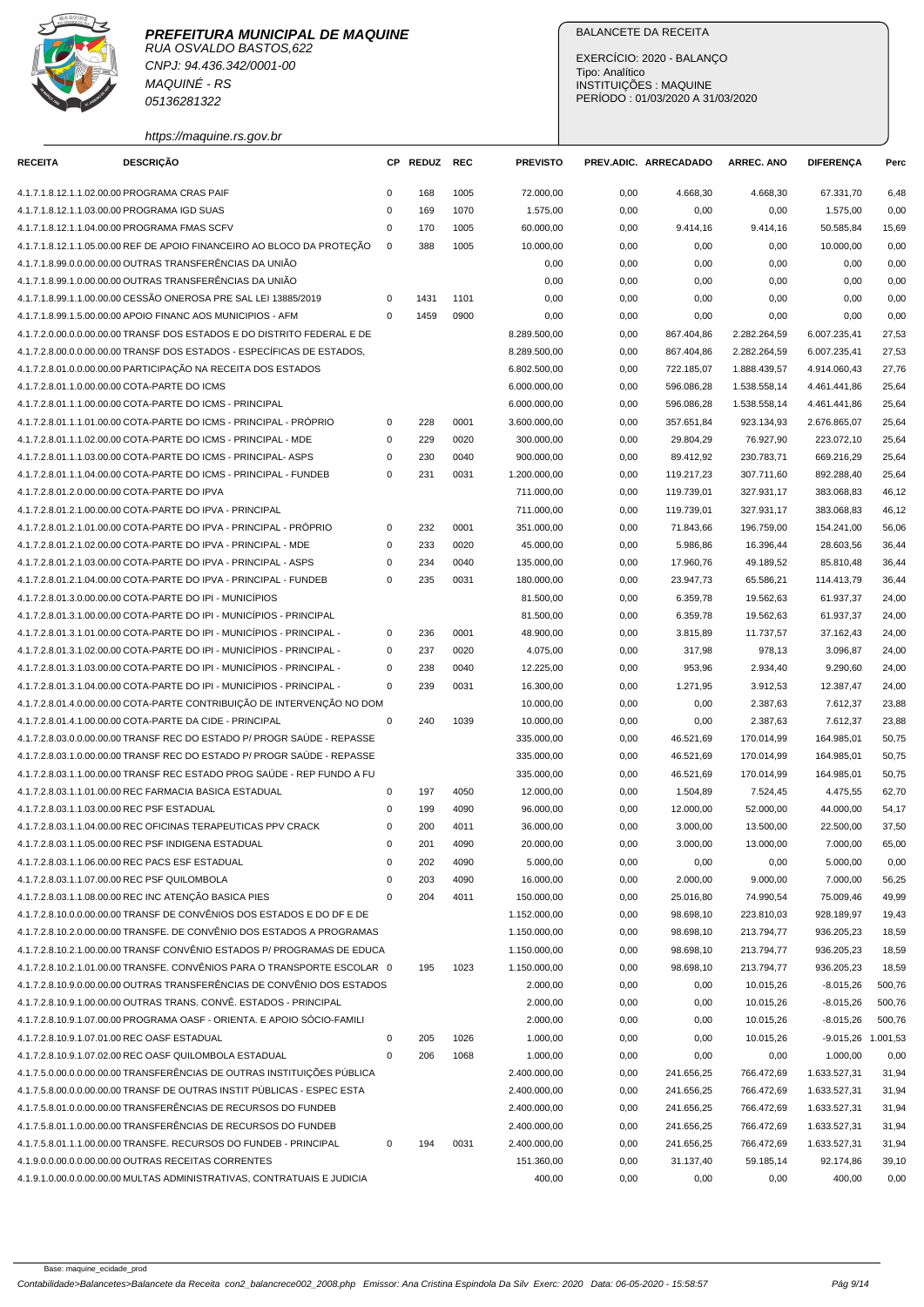## **PREFEITURA MUNICIPAL DE MAQUINE**

RUA OSVALDO BASTOS,622 CNPJ: 94.436.342/0001-00 MAQUINÉ - RS 05136281322

https://maquine.rs.gov.br

## BALANCETE DA RECEITA

EXERCÍCIO: 2020 - BALANÇO Tipo: Analítico INSTITUIÇÕES : MAQUINE PERÍODO : 01/03/2020 A 31/03/2020

| <b>RECEITA</b>                    | <b>DESCRIÇÃO</b>                                                          |                | CP REDUZ REC |      | <b>PREVISTO</b> |      | PREV.ADIC. ARRECADADO | <b>ARREC. ANO</b> | <b>DIFERENÇA</b> | Perc   |
|-----------------------------------|---------------------------------------------------------------------------|----------------|--------------|------|-----------------|------|-----------------------|-------------------|------------------|--------|
|                                   | 4.1.9.1.0.01.0.0.00.00.00 MULTAS PREVISTAS EM LEGISLAÇÃO ESPECÍFICA       |                |              |      | 100,00          | 0,00 | 0,00                  | 0,00              | 100,00           | 0,00   |
|                                   | 4.1.9.1.0.01.1.0.00.00.00 MULTAS PREVISTAS EM LEGISLAÇÃO ESPECÍFICA       |                |              |      | 100,00          | 0,00 | 0,00                  | 0,00              | 100,00           | 0,00   |
|                                   | 4.1.9.1.0.01.1.1.00.00.00 MULTAS PREVIS. LEGIS. ESPECÍ. - PRINCIPAL       |                |              |      | 100,00          | 0,00 | 0,00                  | 0,00              | 100,00           | 0,00   |
|                                   | 4.1.9.1.0.01.1.1.01.00.00 AUTO INFRACAO DE OBRAS                          | $\mathsf 0$    | 1379         | 0001 | 100,00          | 0,00 | 0,00                  | 0,00              | 100,00           | 0,00   |
|                                   | 4.1.9.1.0.06.0.0.00.00.00 MULTAS POR DANOS AMBIENTAIS                     |                |              |      | 300,00          | 0,00 | 0,00                  | 0,00              | 300,00           | 0,00   |
|                                   | 4.1.9.1.0.06.1.0.00.00.00 MULTAS ADMINISTRATIVAS POR DANOS AMBIENTAIS     |                |              |      | 300,00          | 0,00 | 0,00                  | 0,00              | 300,00           | 0,00   |
|                                   | 4.1.9.1.0.06.1.1.00.00.00 MULTAS ADMINISTRATIVAS POR DANOS AMBIENTAIS -   | $\mathbf 0$    | 217          | 1074 | 300,00          | 0,00 | 0,00                  | 0,00              | 300,00           | 0,00   |
|                                   | 4.1.9.1.0.09.0.0.00.00.00 MULTAS E JUROS PREVISTOS EM CONTRATOS           |                |              |      | 0,00            | 0,00 | 0,00                  | 0,00              | 0,00             | 0,00   |
|                                   | 4.1.9.1.0.09.1.0.00.00.00 MULTAS E JUROS PREVISTOS EM CONTRATOS           |                |              |      | 0,00            | 0,00 | 0,00                  | 0,00              | 0,00             | 0,00   |
|                                   | 4.1.9.1.0.09.1.1.00.00.00 MULTAS E JUROS PREVISTOS EM CONTRATOS - PRINC   | $\overline{0}$ | 1450         | 0001 | 0,00            | 0,00 | 0,00                  | 0,00              | 0,00             | 0,00   |
|                                   | 4.1.9.1.0.09.1.2.00.00.00 MULTAS E JUROS PREVISTOS EM CONTRATOS - MULTA 0 |                | 1451         | 0001 | 0,00            | 0,00 | 0,00                  | 0,00              | 0,00             | 0,00   |
|                                   | 4.1.9.1.0.09.1.3.00.00.00 MULTAS E JUROS PREVISTOS EM CONTRATOS - DÍVID   | $\mathbf 0$    | 1452         | 0001 | 0,00            | 0,00 | 0,00                  | 0,00              | 0,00             | 0,00   |
|                                   | 4.1.9.1.0.09.1.4.00.00.00 MULTAS E JUROS PREVISTOS EM CONTRATO - DÍVIDA   | $\mathbf 0$    | 1453         | 0001 | 0,00            | 0,00 | 0,00                  | 0,00              | 0,00             | 0,00   |
|                                   | 4.1.9.2.0.00.0.0.00.00.00 INDENIZAÇÕES, RESTITUIÇÕES E RESSARCIMENTOS     |                |              |      | 145.750,00      | 0,00 | 31.137,40             | 59.185,14         | 86.564,86        | 40,61  |
|                                   | 4.1.9.2.8.00.0.0.00.00.00 INDENIZAÇÕES, RESTITUIÇÕES E RESSARCIMENTOS -   |                |              |      | 145.750,00      | 0,00 | 31.137,40             | 59.185,14         | 86.564,86        | 40,61  |
|                                   | 4.1.9.2.8.01.0.0.00.00.00 INDENIZAÇÕES- ESPECÍFICAS PARA ESTADOS/DF/MUN   |                |              |      | 10.000,00       | 0,00 | 0,00                  | 0,00              | 10.000,00        | 0,00   |
|                                   | 4.1.9.2.8.01.1.0.00.00.00 INDENIZACÕES - ESPECÍFICAS PARA ESTADOS/DF/MU   |                |              |      | 10.000,00       | 0,00 | 0,00                  | 0,00              | 10.000,00        | 0,00   |
|                                   | 4.1.9.2.8.01.1.1.00.00.00 INDENIZAÇÕES - PRINCIPAL                        | $\mathbf 0$    | 218          | 0001 | 10.000,00       | 0,00 | 0,00                  | 0,00              | 10.000,00        | 0,00   |
|                                   | 4.1.9.2.8.02.0.0.00.00.00 RESTITUIÇÕES - ESPECÍFICAS PARA ESTADOS/DF/MU   |                |              |      | 135.750,00      | 0,00 | 31.137,40             | 59.185,14         | 76.564,86        | 43,60  |
|                                   | 4.1.9.2.8.02.9.0.00.00.00 OUTRAS RESTITUIÇÕES - ESPECÍFICAS PARA ESTADO   |                |              |      | 135.750,00      | 0,00 | 31.137,40             | 59.185,14         | 76.564,86        | 43,60  |
|                                   |                                                                           |                |              |      |                 |      |                       |                   |                  |        |
|                                   | 4.1.9.2.8.02.9.1.00.00.00 OUTRAS RESTITUIÇÕES - PRINCIPAL                 |                |              |      | 135.750,00      | 0,00 | 31.137,40             | 59.185,14         | 76.564,86        | 43,60  |
|                                   | 4.1.9.2.8.02.9.1.01.00.00 PROGRAMA TROCA TROCA                            | $\mathbf 0$    | 219          | 1047 | 10.000,00       | 0,00 | 114,00                | 342,00            | 9.658,00         | 3,42   |
|                                   | 4.1.9.2.8.02.9.1.02.00.00 RESTITUIÇÃO PAGAMENTO INDEVIDO MDE              | $\mathbf 0$    | 220          | 0001 | 2.100,00        | 0,00 | 0,00                  | 0,00              | 2.100,00         | 0,00   |
|                                   | 4.1.9.2.8.02.9.1.03.00.00 RESTIRUIÇÃO PAGAMENTO INDEVIDO - ASPS           | 0              | 221          | 0001 | 2.100,00        | 0,00 | 0,00                  | 0,00              | 2.100,00         | 0,00   |
|                                   | 4.1.9.2.8.02.9.1.04.00.00 RESTITUIÇÃO DIVERSAS PRINCIPAL                  | $\mathbf 0$    | 222          | 0001 | 30.000,00       | 0,00 | 3.331,73              | 12.084,44         | 17.915,56        | 40,28  |
|                                   | 4.1.9.2.8.02.9.1.05.00.00 RESTITUIÇÃO PATRULHA AGRICOLA                   | $\mathbf 0$    | 223          | 1047 | 500,00          | 0,00 | 0,00                  | 0,00              | 500,00           | 0,00   |
|                                   | 4.1.9.2.8.02.9.1.06.00.00 RESTITUIÇÃO DO PLANO DE ASSIST MEDICA DOS SER   | 0              | 359          | 0001 | 90.000,00       | 0,00 | 27.642,17             | 46.337,55         | 43.662,45        | 51,49  |
|                                   | 4.1.9.2.8.02.9.1.07.00.00 RESTITUIÇÃO DO PROGRAMA CESTO BASICO AOS SERV 0 |                | 368          | 0001 | 210,00          | 0,00 | 49,50                 | 138,25            | 71,75            | 65,83  |
|                                   | 4.1.9.2.8.02.9.1.08.00.00 RESTITUIÇÃO DE DEPOSITOS JUDICIAIS              | 0              | 376          | 0001 | 210,00          | 0,00 | 0,00                  | 282,90            | $-72,90$         | 134,71 |
|                                   | 4.1.9.2.8.02.9.1.09.00.00 REST DE ADIANTAMENTO DE DESPESA                 | 0              | 381          | 0001 | 210,00          | 0,00 | 0,00                  | 0,00              | 210,00           | 0,00   |
|                                   | 4.1.9.2.8.02.9.1.10.00.00 RESTITUIÇÃO DE ADINTAMENTO DE DESPESAS ASPS     | $\mathbf 0$    | 382          | 0001 | 210,00          | 0,00 | 0,00                  | 0,00              | 210,00           | 0,00   |
|                                   | 4.1.9.2.8.02.9.1.11.00.00 REST DE ADIANTAMENTO DE DESPESA MDE             | $\mathbf 0$    | 383          | 0001 | 210,00          | 0,00 | 0,00                  | 0,00              | 210,00           | 0,00   |
|                                   | 4.1.9.2.8.02.9.1.15.00.00 OUTRAS RESTITUIÇÕES ASPS                        | $\mathbf 0$    | 1378         | 0001 | 0,00            | 0,00 | 0,00                  | 0,00              | 0,00             | 0,00   |
|                                   | 4.1.9.2.8.02.9.2.00.00.00 OUTRAS RESTITUIÇÕES - MULTAS E JUROS DE MORA    |                |              |      | 0,00            | 0,00 | 0,00                  | 0,00              | 0,00             | 0,00   |
|                                   | 4.1.9.2.8.02.9.2.04.00.00 RESTITUIÇÃO DIVERSAS MULTAS E JUROS             | $\mathbf 0$    | 1380         | 0001 | 0,00            | 0,00 | 0,00                  | 0,00              | 0,00             | 0,00   |
|                                   | 4.1.9.2.8.02.9.3.00.00.00 OUTRAS RESTITUIÇÕES - DÍVIDA ATIVA              |                |              |      | 0,00            | 0,00 | 0,00                  | 0,00              | 0,00             | 0,00   |
|                                   | 4.1.9.2.8.02.9.3.04.00.00 RESTITUIÇÃO DIVERSAS DIVIDA ATIVA               | $\mathbf 0$    | 1381         | 0001 | 0,00            | 0,00 | 0,00                  | 0,00              | 0,00             | 0,00   |
|                                   | 4.1.9.2.8.02.9.4.00.00.00 OUTRAS RESTITUIÇÕES - MULTAS E JUROS DE MORA    |                |              |      | 0,00            | 0,00 | 0,00                  | 0,00              | 0,00             | 0,00   |
|                                   | 4.1.9.2.8.02.9.4.04.00.00 RESTITUIÇÃO DIVERSAS DIVIDA ATIVA MULTAS E JU   | $\mathbf 0$    | 1382         | 0001 | 0,00            | 0,00 | 0,00                  | 0,00              | 0,00             | 0,00   |
|                                   | 4.1.9.9.0.00.0.0.00.00.00 DEMAIS RECEITAS CORRENTES                       |                |              |      | 5.210,00        | 0,00 | 0,00                  | 0,00              | 5.210,00         | 0,00   |
|                                   | 4.1.9.9.0.99.0.0.00.00.00 OUTRAS RECEITAS                                 |                |              |      | 5.210,00        | 0,00 | 0,00                  | 0,00              | 5.210,00         | 0,00   |
|                                   | 4.1.9.9.0.99.1.0.00.00.00 OUTRAS RECEITAS - PRIMÁRIAS                     |                |              |      | 5.000,00        | 0,00 | 0,00                  | 0,00              | 5.000,00         | 0,00   |
|                                   | 4.1.9.9.0.99.1.1.00.00.00 OUTRAS RECEITAS - PRIMÁRIAS - PRINCIPAL         |                |              |      | 5.000,00        | 0,00 | 0,00                  | 0,00              | 5.000,00         | 0,00   |
|                                   | 4.1.9.9.0.99.1.1.99.00.00 OUTRAS RECEITAS DIVERSAS                        | $\mathsf 0$    | 284          | 0001 | 5.000,00        | 0,00 | 0,00                  | 0,00              | 5.000,00         | 0,00   |
|                                   | 4.1.9.9.0.99.2.0.00.00.00 OUTRAS RECEITAS - FINANCEIRAS                   |                |              |      | 210,00          | 0,00 | 0,00                  | 0,00              | 210,00           | 0,00   |
|                                   | 4.1.9.9.0.99.2.1.00.00.00 OUTRAS RECEITAS - FINANCEIRAS - PRINCIPAL       |                |              |      | 210,00          | 0,00 | 0,00                  | 0,00              | 210,00           | 0,00   |
|                                   | 4.1.9.9.0.99.2.1.01.00.00 REC CAUÇAO CT COMODATO 102/17                   | $\pmb{0}$      | 358          | 0001 | 210,00          | 0,00 | 0,00                  | 0,00              | 210,00           | 0,00   |
|                                   | 4.2.0.0.0.00.0.0.00.00.00 RECEITAS DE CAPITAL                             |                |              |      | 32.180,00       | 0,00 | 0,00                  | 0,00              | 32.180,00        | 0,00   |
|                                   | 4.2.1.0.0.00.0.0.00.00.00 OPERAÇÕES DE CRÉDITO                            |                |              |      | 50,00           | 0,00 | 0,00                  | 0,00              | 50,00            | 0,00   |
|                                   | 4.2.1.1.0.00.0.0.00.00.00 OPERAÇÕES DE CRÉDITO - MERCADO INTERNO          |                |              |      | 50,00           | 0,00 | 0,00                  | 0,00              | 50,00            | 0,00   |
|                                   | 4.2.1.1.2.00.0.0.00.00.00 OPERAÇÕES DE CRÉDITO CONTRATUAIS - MERCADO IN   |                |              |      | 50,00           | 0,00 | 0,00                  | 0,00              | 50,00            | 0,00   |
|                                   | 4.2.1.1.2.00.1.0.00.00.00 OPERAÇÕES DE CRÉDITO CONTRATUAIS - MERCADO IN   |                |              |      | 50,00           | 0,00 | 0,00                  | 0,00              | 50,00            | 0,00   |
| 4.2.1.1.2.00.1.5.00.00.00 BADESUL |                                                                           | $\pmb{0}$      | 1377         | 1079 | 50,00           | 0,00 | 0,00                  | 0,00              | 50,00            | 0,00   |
|                                   | 4.2.1.2.0.00.0.0.00.00.00 OPERAÇÕES DE CRÉDITO - MERCADO EXTERNO          |                |              |      | 0,00            | 0,00 | 0,00                  | 0,00              | 0,00             | 0,00   |
|                                   | 4.2.1.2.9.00.0.0.00.00.00 OUTRAS OPERAÇÕES DE CRÉDITO - MERCADO EXTERNO   |                |              |      | 0,00            | 0,00 | 0,00                  | 0,00              | 0,00             | 0,00   |
|                                   | 4.2.1.2.9.00.1.0.00.00.00 OUTRAS OPERAÇÕES DE CRÉDITO - MERCADO EXTERNO   |                |              |      | 0,00            | 0,00 | 0,00                  | 0,00              | 0,00             | 0,00   |
|                                   | 4.2.1.2.9.00.1.1.00.00.00 OUTRAS OPE. MERCADO EXTERNO - PRINCIPAL         | $\mathbf 0$    | 253          |      |                 |      |                       |                   |                  |        |
|                                   |                                                                           |                |              | 1079 | 0,00            | 0,00 | 0,00                  | 0,00              | 0,00             | 0,00   |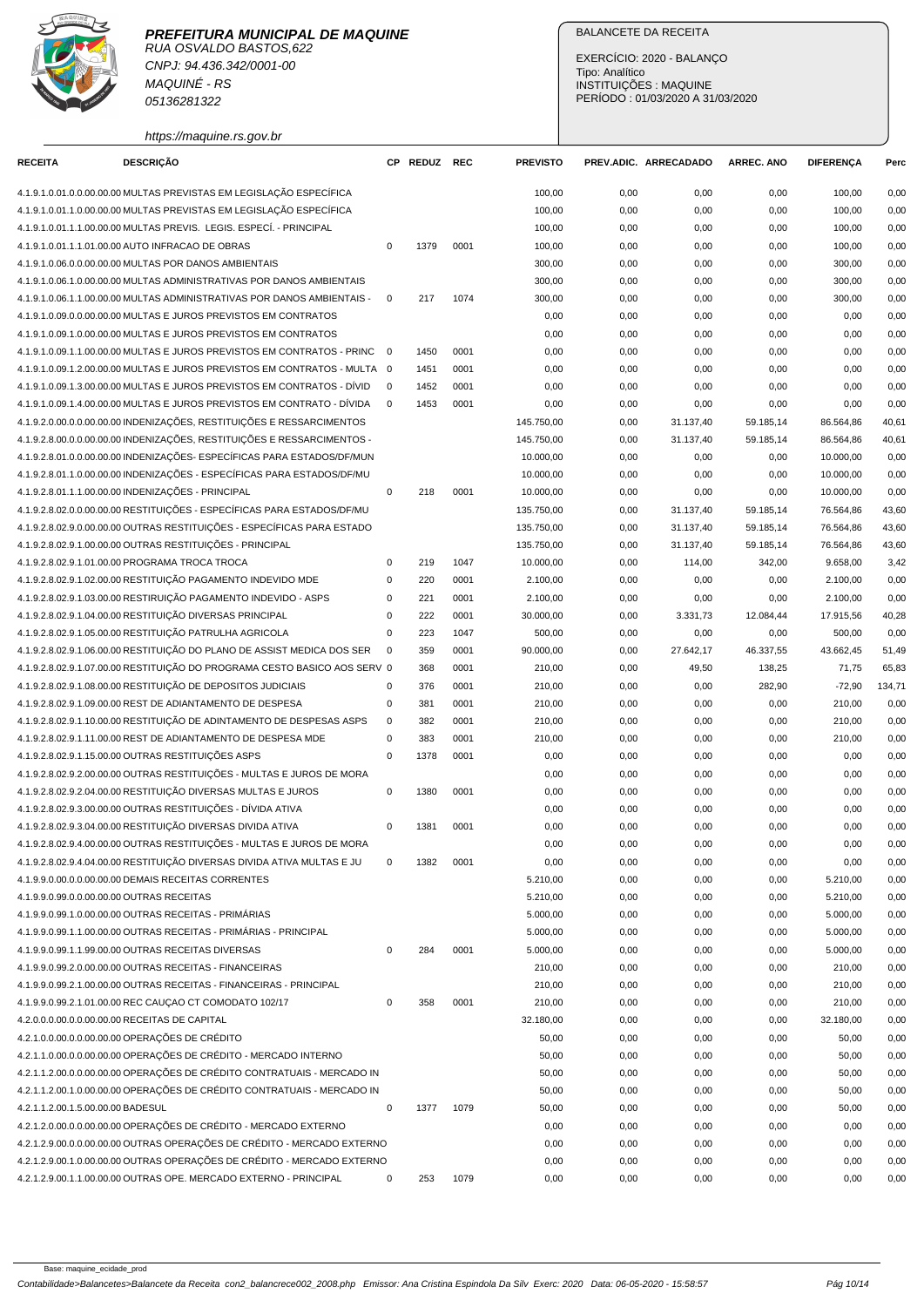

CNPJ: 94.436.342/0001-00 MAQUINÉ - RS 05136281322

https://maquine.rs.gov.br

## BALANCETE DA RECEITA

EXERCÍCIO: 2020 - BALANÇO Tipo: Analítico INSTITUIÇÕES : MAQUINE PERÍODO : 01/03/2020 A 31/03/2020

| <b>RECEITA</b> | <b>DESCRIÇÃO</b>                                                          |             | CP REDUZ REC |      | <b>PREVISTO</b> |      | PREV.ADIC. ARRECADADO | <b>ARREC. ANO</b> | <b>DIFERENÇA</b> | Perc  |
|----------------|---------------------------------------------------------------------------|-------------|--------------|------|-----------------|------|-----------------------|-------------------|------------------|-------|
|                | 4.2.2.0.0.00.0.0.00.00.00 ALIENAÇÃO DE BENS                               |             |              |      | 31.500,00       | 0,00 | 0,00                  | 0,00              | 31.500,00        | 0,00  |
|                | 4.2.2.1.0.00.0.0.00.00.00 ALIENAÇÃO DE BENS MÓVEIS                        |             |              |      | 31.500,00       | 0,00 | 0,00                  | 0,00              | 31.500,00        | 0,00  |
|                | 4.2.2.1.3.00.0.0.00.00.00 ALIENAÇÃO DE BENS MÓVEIS E SEMOVENTES           |             |              |      | 31.500,00       | 0,00 | 0,00                  | 0,00              | 31.500,00        | 0,00  |
|                | 4.2.2.1.3.00.1.0.00.00.00 ALIENAÇÃO DE BENS MÓVEIS E SEMOVENTES           |             |              |      | 31.500,00       | 0,00 | 0,00                  | 0,00              | 31.500,00        | 0,00  |
|                | 4.2.2.1.3.00.1.1.00.00.00 ALIENA. BENS MÓVEIS E SEMOVE.- PRINCIPAL        |             |              |      | 31.500,00       | 0,00 | 0,00                  | 0,00              | 31.500,00        | 0,00  |
|                | 4.2.2.1.3.00.1.1.02.00.00 ALIENAÇÃO BENS MÓVEIS E SEMOVENTES - PRINCIPA   | $\mathbf 0$ | 254          | 0001 | 31.500,00       | 0,00 | 0,00                  | 0,00              | 31.500,00        | 0,00  |
|                | 4.2.4.0.0.00.0.0.00.00.00 TRANSFERÊNCIAS DE CAPITAL                       |             |              |      | 630,00          | 0,00 | 0,00                  | 0,00              | 630,00           | 0,00  |
|                | 4.2.4.1.0.00.0.0.00.00.00 TRANSFERÊNCIAS DA UNIÃO E DE SUAS ENTIDADES     |             |              |      | 420,00          | 0,00 | 0,00                  | 0,00              | 420,00           | 0,00  |
|                | 4.2.4.1.8.00.0.0.00.00.00 TRANSFERÊNCIAS DA UNIÃO - ESTADOS. DF E MUNI    |             |              |      | 420,00          | 0,00 | 0,00                  | 0,00              | 420,00           | 0,00  |
|                | 4.2.4.1.8.04.0.0.00.00.00 TRANSF RECURSO DO SUS - BLOCO INVEST REDE DE    |             |              |      | 210,00          | 0,00 | 0,00                  | 0,00              | 210,00           | 0,00  |
|                | 4.2.4.1.8.04.1.0.00.00.00 TRANSFERÊNCIA DE RECURSOS DO SUS - ATENÇÃO BÁ   |             |              |      | 210,00          | 0,00 | 0,00                  | 0,00              | 210,00           | 0,00  |
|                | 4.2.4.1.8.04.1.1.00.00.00 TRANSFERÊNCIA DE RECURSO DO SUS - ATENÇÃO BÁS   |             |              |      | 210,00          | 0,00 | 0,00                  | 0,00              | 210,00           | 0,00  |
|                | 4.2.4.1.8.04.1.1.01.00.00 REC REEQUALIF DE UBS - CONSTRUÇÃO               | $\mathbf 0$ | 133          | 4505 | 210,00          | 0,00 | 0,00                  | 0,00              | 210,00           | 0,00  |
|                | 4.2.4.1.8.10.0.0.00.00.00 TRANSFERÊNCIA DE CONVÊNIOS DA UNIÃO E DE SUAS   |             |              |      | 210,00          | 0,00 | 0,00                  | 0,00              | 210,00           | 0,00  |
|                | 4.2.4.1.8.10.2.0.00.00.00 TRANSFE. CONVÊNIO UNIÃO DESTINADAS A PROGRAMA   |             |              |      | 210,00          |      | 0,00                  |                   | 210,00           | 0,00  |
|                | 4.2.4.1.8.10.2.1.00.00.00 TRANSF CONVÊNIOS DA UNIÃO P/ PROGRAMAS DE EDU   |             |              |      |                 | 0,00 |                       | 0,00              |                  |       |
|                |                                                                           |             |              |      | 210,00          | 0,00 | 0,00                  | 0,00              | 210,00           | 0,00  |
|                | 4.2.4.1.8.10.2.1.01.00.00 REC PROGRAMA CAMINHOS DA ESCOLA                 | $\mathbf 0$ | 370          | 1067 | 210,00          | 0,00 | 0,00                  | 0,00              | 210,00           | 0,00  |
|                | 4.2.4.1.8.10.2.1.02.00.00 REC PROGRAMA PAR MOBILIARIO INFRAESTRUTURA ES 0 |             | 371          | 1085 | 0,00            | 0,00 | 0,00                  | 0,00              | 0,00             | 0,00  |
|                | 4.2.4.1.8.10.9.0.00.00.00 OUTRAS TRANSFERÊNCIAS DE CONVÊNIOS DA UNIÃO     |             |              |      | 0,00            | 0,00 | 0,00                  | 0,00              | 0,00             | 0,00  |
|                | 4.2.4.1.8.10.9.1.00.00.00 OUTRAS TRANSFE. CONVÊ. UNIÃO - PRINCIPAL        |             |              |      | 0,00            | 0,00 | 0,00                  | 0,00              | 0,00             | 0,00  |
|                | 4.2.4.1.8.10.9.1.01.00.00 REC PATRULHA AGR MEC SICONV 835367              | $\mathbf 0$ | 392          | 1081 | 0,00            | 0,00 | 0,00                  | 0,00              | 0,00             | 0,00  |
|                | 4.2.4.1.8.10.9.1.02.00.00 REC AQUIS DE EQUIP APICULTORES                  | $\mathbf 0$ | 404          | 1086 | 0,00            | 0,00 | 0,00                  | 0,00              | 0,00             | 0,00  |
|                | 4.2.4.1.8.10.9.1.03.00.00 REC PONTE RIO MAQUINE LINHA CACHOEIRA           | $\mathbf 0$ | 405          | 1087 | 0,00            | 0,00 | 0,00                  | 0,00              | 0,00             | 0,00  |
|                | 4.2.4.2.0.00.0.0.00.00.00 TRANSF DOS ESTADOS E DO DISTRITO FEDERAL E DE   |             |              |      | 210,00          | 0,00 | 0,00                  | 0,00              | 210,00           | 0,00  |
|                | 4.2.4.2.0.00.1.0.00.00.00 TRANSFERÊNCIAS DOS ESTADOS E DF E DE SUAS ENT   |             |              |      | 210,00          | 0,00 | 0,00                  | 0,00              | 210,00           | 0,00  |
|                | 4.2.4.2.0.00.1.1.00.00.00 TRANS. ESTADOS/DF E SUAS ENTI.-PRINCIPAL        | $\mathbf 0$ | 353          | 1084 | 210,00          | 0,00 | 0,00                  | 0,00              | 210,00           | 0,00  |
|                | 9.0.0.0.0.00.0.0.00.00.00 DEDUÇOES DA RECEITA                             |             |              |      | $-3.339.335,00$ | 0,00 | $-261.242,44$         | -838.781,67       | $-2.500.553,33$  | 25,12 |
|                | 9.1.0.0.0.00.0.0.00.00.00 (-) DEDUCAO DA RECEITA CORRENTE                 |             |              |      | $-3.339.335,00$ | 0,00 | $-261.242,44$         | $-838.781,67$     | $-2.500.553,33$  | 25,12 |
|                | 9.1.1.0.0.00.0.0.00.00.00 (-) DEDUÇÃO DE IMPOSTOS, TAXAS E CONTRIBUI      |             |              |      | $-124.750,00$   | 0,00 | 0,00                  | 0,00              | $-124.750,00$    | 0,00  |
|                | 9.1.1.1.0.00.0.0.00.00.00 (-) DEDUÇÃO DA RECEITA DE IMPOSTOS              |             |              |      | $-80.400,00$    | 0,00 | 0,00                  | 0,00              | $-80.400,00$     | 0,00  |
|                | 9.1.1.1.3.00.0.0.00.00.00 (-) DEDUCAO IMPOSTOS SOBRE A RENDA E PROVENTO   |             |              |      | $-1.000,00$     | 0,00 | 0,00                  | 0,00              | $-1.000,00$      | 0,00  |
|                | 9.1.1.1.3.03.0.0.00.00.00 (-) DED.IMPOSTO SOBRE A RENDA-RETIDO NA FON     |             |              |      | $-1.000,00$     | 0,00 | 0,00                  | 0,00              | $-1.000,00$      | 0,00  |
|                | 9.1.1.1.3.03.1.0.00.00.00 (-) DED.IMPOSTO SOBRE A RENDA-RET               |             |              |      | $-1.000,00$     | 0,00 | 0,00                  | 0,00              | $-1.000,00$      | 0,00  |
|                | 9.1.1.1.3.03.1.1.00.00.00 (-) DED.IMPOSTO SOBRE A RENDA-RET               |             |              |      | $-1.000,00$     | 0,00 | 0,00                  | 0,00              | $-1.000,00$      | 0,00  |
|                | 9.1.1.1.3.03.1.1.01.00.00 (-) DED.IRRF SOBRE REND.TRABA                   |             |              |      | $-1.000,00$     | 0,00 | 0,00                  | 0,00              | $-1.000,00$      | 0,00  |
|                | 9.1.1.1.3.03.1.1.01.01.00 (-) DEDUCAO - IRRF - PROPRIO                    | 108         | 1351         | 0001 | $-600,00$       | 0,00 | 0,00                  | 0,00              | $-600,00$        | 0,00  |
|                | 9.1.1.1.3.03.1.1.01.02.00 (-) DEDUCAO - IRRF - MDE                        | 105         | 1005         | 0020 | $-250,00$       | 0,00 | 0,00                  | 0,00              | $-250,00$        | 0,00  |
|                | 9.1.1.1.3.03.1.1.01.03.00 (-) DEDUCAO - IRRF - ASPS                       | 105         | 1006         | 0040 | $-150,00$       | 0,00 | 0,00                  | 0,00              | $-150,00$        | 0,00  |
|                | 9.1.1.1.8.00.0.0.00.00.00 (-) IMPOSTOS ESPECÍFICOS DE ESTADOS, DF E MUN   |             |              |      | $-79.400,00$    | 0,00 | 0,00                  | 0,00              | $-79.400,00$     | 0,00  |
|                | 9.1.1.1.8.01.0.0.00.00.00 (-) IMPOSTOS SOBRE O PATRIMÔNIO PARA ESTADOS,   |             |              |      | $-76.500,00$    | 0,00 | 0,00                  | 0,00              | $-76.500,00$     | 0,00  |
|                | 9.1.1.1.8.01.1.0.00.00.00 (-) IMPOSTO SOBRE A PROPRIEDADE PREDIAL E TER   |             |              |      | $-76.000,00$    | 0,00 | 0,00                  | 0,00              | $-76.000,00$     | 0,00  |
|                | 9.1.1.1.8.01.1.1.00.00.00 (-) MPOSTO SOBRE A PROPRI. PREDIAL E TERRITO.   |             |              |      | $-72.900,00$    | 0,00 | 0,00                  | 0,00              | $-72.900,00$     | 0,00  |
|                | 9.1.1.1.8.01.1.1.01.00.00 (-) DEDUCAO - IPTU - PRINCIPAL - PRÓPRIO        |             | 1001         | 0001 | $-43.740,00$    |      |                       |                   |                  | 0,00  |
|                |                                                                           | 103         |              |      |                 | 0,00 | 0,00                  | 0,00              | $-43.740,00$     |       |
|                | 9.1.1.1.8.01.1.1.02.00.00 (-) DEDUCAO - IPTU - MDE                        | 103         | 1002         | 0020 | $-18.225,00$    | 0,00 | 0,00                  | 0,00              | $-18.225,00$     | 0,00  |
|                | 9.1.1.1.8.01.1.1.03.00.00 (-) DEDUCAO - IPTU - ASPS                       | 103         | 1003         | 0040 | $-10.935,00$    | 0,00 | 0,00                  | 0,00              | $-10.935,00$     | 0,00  |
|                | 9.1.1.1.8.01.1.2.00.00.00 (-) DEDUCAO IMPOSTO PROPRI. PREDIAL E TERRITO   |             |              |      | $-25,00$        | 0,00 | 0,00                  | 0,00              | $-25,00$         | 0,00  |
|                | 9.1.1.1.8.01.1.2.01.00.00 (-) DEDUCAO - IPTU - MULTAS E JUROS - PRÓPRIO   | 103         | 1182         | 0001 | $-15,00$        | 0,00 | 0,00                  | 0,00              | $-15,00$         | 0,00  |
|                | 9.1.1.1.8.01.1.2.02.00.00 (-) DEDUCAO - IPTU - MDE                        | 103         | 1183         | 0020 | $-6,00$         | 0,00 | 0,00                  | 0,00              | $-6,00$          | 0,00  |
|                | 9.1.1.1.8.01.1.2.03.00.00 (-) DEDUCAO - IPTU - ASPS                       | 103         | 1184         | 0040 | $-4,00$         | 0,00 | 0,00                  | 0,00              | $-4,00$          | 0,00  |
|                | 9.1.1.1.8.01.1.3.00.00.00 (-) DEDUCAO IMPOSTO PROPRI. PREDIAL E TERRITO   |             |              |      | $-75,00$        | 0,00 | 0,00                  | 0,00              | $-75,00$         | 0,00  |
|                | 9.1.1.1.8.01.1.3.01.00.00 (-) DEDUCAO - IPTU - DÍVIDA ATIVA - PRÓPRIO     | 103         | 1241         | 0001 | $-45,00$        | 0,00 | 0,00                  | 0,00              | $-45,00$         | 0,00  |
|                | 9.1.1.1.8.01.1.3.02.00.00 (-) DEDUCAO - IPTU - DÍVIDA ATIVA - MDE         | 103         | 1242         | 0020 | $-19,00$        | 0,00 | 0,00                  | 0,00              | $-19,00$         | 0,00  |
|                | 9.1.1.1.8.01.1.3.03.00.00 (-) DEDUCAO - IPTU - ASPS                       | 103         | 1243         | 0040 | $-11,00$        | 0,00 | 0,00                  | 0,00              | $-11,00$         | 0,00  |
|                | 9.1.1.1.8.01.1.4.00.00.00 (-) DEDUCAO IMPOS. PREDI. TERRI. URBA.- DÍVID   |             |              |      | $-3.000,00$     | 0,00 | 0,00                  | 0,00              | $-3.000,00$      | 0,00  |
|                | 9.1.1.1.8.01.1.4.01.00.00 (-) DEDUCAO - IPTU - DÍVIDA ATIVA - MULTAS E    | 103         | 1207         | 0001 | $-1.800,00$     | 0,00 | 0,00                  | 0,00              | $-1.800,00$      | 0,00  |
|                | 9.1.1.1.8.01.1.4.02.00.00 (-) DEDUCAO - IPTU - DÍVIDA ATIVA - MULTAS E    | 103         | 1208         | 0020 | $-750,00$       | 0,00 | 0,00                  | 0,00              | $-750,00$        | 0,00  |
|                | 9.1.1.1.8.01.1.4.03.00.00 (-) DEDUCAO - IPTU - ASPS                       | 103         | 1209         | 0040 | $-450,00$       | 0,00 | 0,00                  | 0,00              | $-450,00$        | 0,00  |
|                |                                                                           |             |              |      |                 |      |                       |                   |                  |       |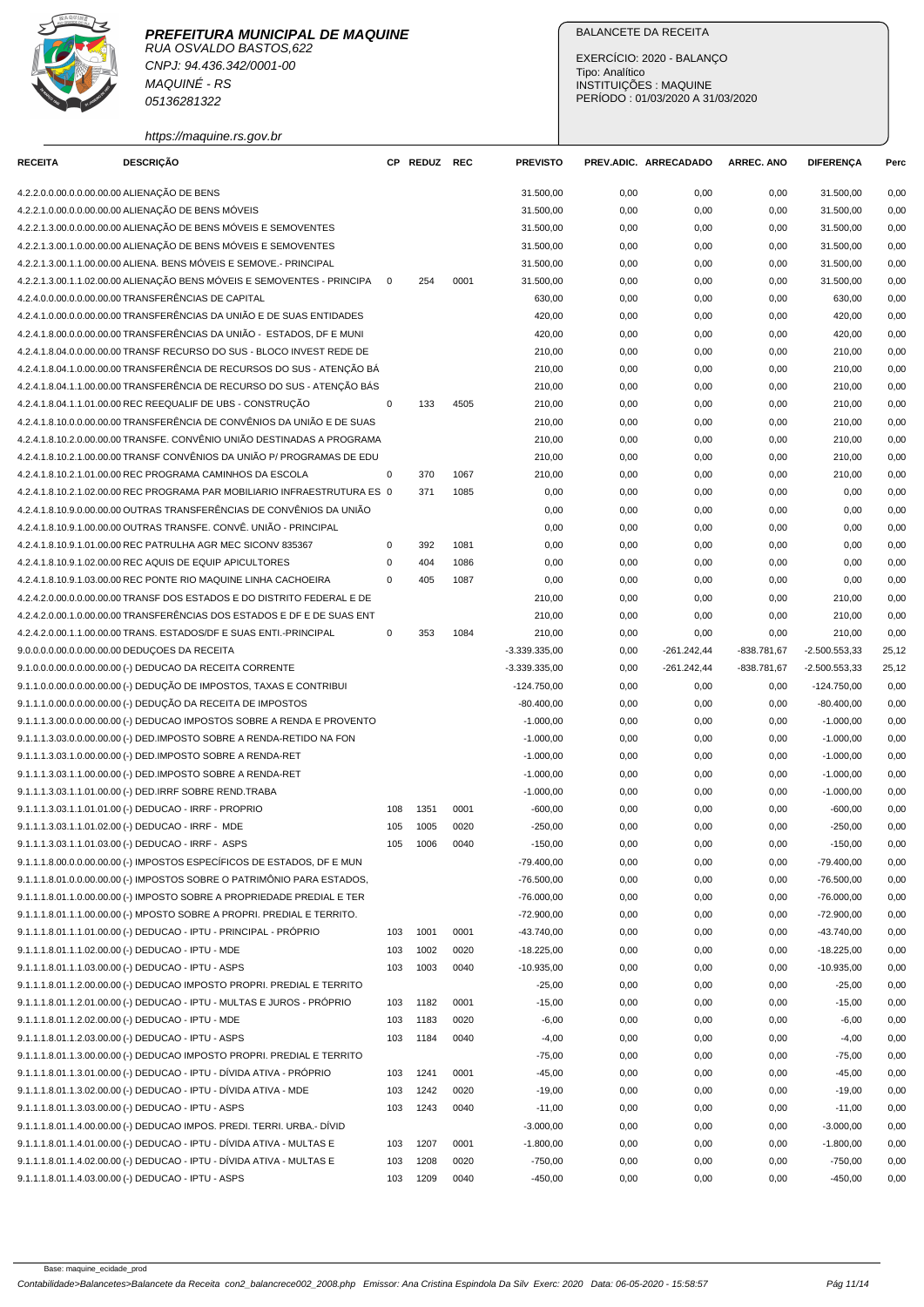## **PREFEITURA MUNICIPAL DE MAQUINE**



RUA OSVALDO BASTOS,622 CNPJ: 94.436.342/0001-00 MAQUINÉ - RS 05136281322

https://maquine.rs.gov.br

## BALANCETE DA RECEITA

EXERCÍCIO: 2020 - BALANÇO Tipo: Analítico INSTITUIÇÕES : MAQUINE PERÍODO : 01/03/2020 A 31/03/2020

| <b>RECEITA</b>                                      | <b>DESCRIÇÃO</b> |                                                                                                                                                    |     | CP REDUZ REC |      | <b>PREVISTO</b> |      | PREV.ADIC. ARRECADADO | <b>ARREC. ANO</b> | <b>DIFERENCA</b> | Perc |
|-----------------------------------------------------|------------------|----------------------------------------------------------------------------------------------------------------------------------------------------|-----|--------------|------|-----------------|------|-----------------------|-------------------|------------------|------|
|                                                     |                  | 9.1.1.1.8.01.4.0.00.00.00 (-) DEDUCAO - IMP S/ TRANSM "INTER VIVOS" BEN                                                                            |     |              |      | $-500,00$       | 0,00 | 0,00                  | 0,00              | $-500,00$        | 0,00 |
|                                                     |                  | 9.1.1.1.8.01.4.1.00.00.00 (-) DEDUCAO - ITBI - DIREITOS REAIS SOBRE IMO                                                                            |     |              |      | $-500,00$       | 0,00 | 0,00                  | 0,00              | $-500,00$        | 0,00 |
|                                                     |                  | 9.1.1.1.8.01.4.1.01.00.00 (-) DEDUCAO - ITBI - PRINCIPAL - PRÓPRIO                                                                                 | 102 | 1367         | 0001 | $-300,00$       | 0,00 | 0,00                  | 0,00              | $-300,00$        | 0,00 |
| 9.1.1.1.8.01.4.1.02.00.00 (-) DEDUCAO - ITBI - MDE  |                  |                                                                                                                                                    | 102 | 1368         | 0020 | $-125,00$       | 0,00 | 0,00                  | 0,00              | $-125,00$        | 0,00 |
| 9.1.1.1.8.01.4.1.03.00.00 (-) DEDUCAO - ITBI - ASPS |                  |                                                                                                                                                    | 102 | 1369         | 0040 | $-75,00$        | 0,00 | 0,00                  | 0,00              | $-75,00$         | 0,00 |
|                                                     |                  | 9.1.1.1.8.02.0.0.00.00.00 (-) DEDUCAO - IMPOSTOS PRODUÇÃO, CIRCULAÇÃO D                                                                            |     |              |      | $-2.900,00$     | 0,00 | 0,00                  | 0,00              | $-2.900,00$      | 0,00 |
|                                                     |                  | 9.1.1.1.8.02.3.0.00.00.00 (-) DEDUCAO - IMPOSTO SOBRE SERVIÇOS DE QUALQ                                                                            |     |              |      | $-2.900,00$     | 0,00 | 0,00                  | 0,00              | $-2.900,00$      | 0,00 |
|                                                     |                  | 9.1.1.1.8.02.3.1.00.00.00 (-) DEDUCAO - IMPOSTO SOBRE SERVIÇOS DE QUALQ                                                                            |     |              |      | $-2.000,00$     | 0,00 | 0,00                  | 0,00              | $-2.000,00$      | 0,00 |
|                                                     |                  | 9.1.1.1.8.02.3.1.01.00.00 (-) DEDUCAO - ISS - PRINCIPAL - PRÓPRIO                                                                                  | 103 | 1017         | 0001 | $-1.200,00$     | 0,00 | 0,00                  | 0,00              | $-1.200.00$      | 0,00 |
| 9.1.1.1.8.02.3.1.02.00.00 (-) DEDUCAO - ISS - MDE   |                  |                                                                                                                                                    | 103 | 1018         | 0020 | $-500,00$       | 0,00 | 0,00                  | 0,00              | $-500,00$        | 0,00 |
| 9.1.1.1.8.02.3.1.03.00.00 (-) DEDUCAO - ISS - ASPS  |                  |                                                                                                                                                    | 103 | 1019         | 0040 | $-300,00$       | 0,00 | 0,00                  | 0,00              | $-300,00$        | 0,00 |
|                                                     |                  | 9.1.1.1.8.02.3.2.00.00.00 (-) DEDUCAO - IMPOSTO SOBRE SERVIÇOS DE QUALQ                                                                            |     |              |      | $-300,00$       | 0,00 | 0,00                  | 0,00              | $-300,00$        | 0,00 |
|                                                     |                  | 9.1.1.1.8.02.3.2.01.00.00 (-) DEDUCAO - ISS - MULTAS E JUROS - PRÓPRIO                                                                             | 103 | 1188         | 0001 | $-180,00$       | 0,00 | 0,00                  | 0,00              | $-180,00$        | 0,00 |
| 9.1.1.1.8.02.3.2.02.00.00 (-) DEDUCAO - ISS - MDE   |                  |                                                                                                                                                    | 103 | 1189         | 0020 | $-75,00$        | 0,00 | 0,00                  | 0,00              | $-75,00$         | 0,00 |
| 9.1.1.1.8.02.3.2.03.00.00 (-) DEDUCAO - ISS - ASPS  |                  |                                                                                                                                                    | 103 | 1190         | 0040 | $-45,00$        | 0,00 | 0,00                  | 0,00              | $-45,00$         | 0,00 |
|                                                     |                  | 9.1.1.1.8.02.3.3.00.00.00 (-) DEDUCAO - IMPOSTO SOBRE SERVIÇOS DE QUALQ                                                                            |     |              |      | $-300,00$       | 0,00 | 0,00                  | 0,00              | $-300,00$        | 0,00 |
|                                                     |                  | 9.1.1.1.8.02.3.3.01.00.00 (-) DEDUCAO - ISS - DÍVIDA ATIVA - PRÓPRIO                                                                               | 103 | 1244         | 0001 | $-180,00$       | 0,00 | 0,00                  | 0,00              | $-180,00$        | 0,00 |
|                                                     |                  | 9.1.1.1.8.02.3.3.02.00.00 (-) DEDUCAO - ISS - DÍVIDA ATIVA - MDE                                                                                   | 105 | 1245         | 0020 | $-75,00$        | 0,00 | 0,00                  | 0,00              | $-75,00$         | 0,00 |
| 9.1.1.1.8.02.3.3.03.00.00 (-) DEDUCAO - ISS - ASPS  |                  |                                                                                                                                                    | 105 | 1246         | 0040 | $-45,00$        | 0,00 | 0,00                  | 0,00              | $-45,00$         | 0,00 |
|                                                     |                  | 9.1.1.1.8.02.3.4.00.00.00 (-) DEDUCAO - IMPOSTO SERVI. QUAL. NATU. - DÍ                                                                            |     |              |      | $-300,00$       | 0,00 | 0,00                  | 0,00              | $-300,00$        | 0,00 |
|                                                     |                  | 9.1.1.1.8.02.3.4.01.00.00 (-) DEDUCAO - ISS - DÍVIDA ATIVA -MULTAS E JU                                                                            | 103 | 1210         | 0001 | $-180,00$       | 0,00 | 0,00                  | 0,00              | $-180,00$        | 0,00 |
|                                                     |                  | 9.1.1.1.8.02.3.4.02.00.00 (-) DEDUCAO - ISS - DÍVIDA ATIVA -MULTAS E JU                                                                            | 103 | 1211         | 0020 | $-75,00$        | 0,00 | 0,00                  | 0,00              | $-75,00$         | 0,00 |
| 9.1.1.1.8.02.3.4.03.00.00 (-) DEDUCAO - ISS - ASPS  |                  |                                                                                                                                                    | 103 | 1212         | 0040 | $-45,00$        | 0,00 | 0,00                  | 0,00              | $-45,00$         | 0,00 |
| 9.1.1.2.0.00.0.0.00.00.00 (-) DEDUCAO - TAXAS       |                  |                                                                                                                                                    |     |              |      | $-44.350,00$    | 0,00 | 0,00                  | 0,00              | $-44.350,00$     | 0,00 |
|                                                     |                  | 9.1.1.2.2.00.0.0.00.00.00 (-) DEDUCAO - TAXAS PELA PRESTAÇÃO DE SERVIÇO                                                                            |     |              |      | $-44.200,00$    | 0,00 | 0,00                  | 0,00              | $-44.200,00$     | 0,00 |
|                                                     |                  | 9.1.1.2.2.01.0.0.00.00.00 (-) DEDUCAO - TAXAS PELA PRESTAÇÃO DE SERVIÇO                                                                            |     |              |      | $-44.200,00$    | 0,00 | 0,00                  | 0,00              | $-44.200,00$     | 0,00 |
|                                                     |                  | 9.1.1.2.2.01.1.0.00.00.00 (-) DEDUCAO - TAXAS PELA PRESTAÇÃO DE SERVIÇO                                                                            |     |              |      | $-44.200,00$    | 0,00 | 0,00                  | 0,00              | $-44.200,00$     | 0,00 |
|                                                     |                  | 9.1.1.2.2.01.1.1.00.00.00 (-) DEDUCAO - TAXAS PELA PRESTAÇÃO DE SERVIÇO                                                                            |     |              |      | $-43.050,00$    | 0,00 | 0,00                  | 0,00              | $-43.050,00$     | 0,00 |
|                                                     |                  | 9.1.1.2.2.01.1.1.01.00.00 (-) DEDUCAO - TAXA DE LIMPEZA PUBLICA                                                                                    | 103 | 1033         | 0001 | $-43.050,00$    | 0,00 | 0,00                  | 0,00              | $-43.050,00$     | 0,00 |
|                                                     |                  | 9.1.1.2.2.01.1.2.00.00.00 (-) DEDUCAO - TAXAS PELA PRESTAÇÃO DE SERVIÇO                                                                            |     |              |      | $-50,00$        | 0,00 | 0,00                  | 0,00              | $-50,00$         | 0,00 |
|                                                     |                  | 9.1.1.2.2.01.1.2.01.00.00 (-) DEDUCAO - TAXA DE LIMPEZA PUBLICA                                                                                    | 105 | 1296         | 0001 | $-25,00$        | 0,00 | 0,00                  | 0,00              | $-25,00$         | 0,00 |
|                                                     |                  | 9.1.1.2.2.01.1.2.03.00.00 (-) DEDUCAO - TAXA DE EXPEDIENTE                                                                                         | 105 | 1292         | 0001 | $-25,00$        | 0,00 | 0,00                  | 0,00              | $-25,00$         | 0,00 |
|                                                     |                  | 9.1.1.2.2.01.1.3.00.00.00 (-) DEDUCAO - TAXAS PELA PRESTAÇÃO DE SERVIÇO                                                                            |     |              |      | $-100,00$       | 0,00 | 0,00                  | 0,00              | $-100,00$        | 0,00 |
|                                                     |                  | 9.1.1.2.2.01.1.3.01.00.00 (-) DEDUCAO - TAXA DE LIMPEZA PUBLICA                                                                                    | 105 | 1299         | 0001 | $-100,00$       | 0,00 | 0,00                  | 0,00              | $-100,00$        | 0,00 |
|                                                     |                  | 9.1.1.2.2.01.1.4.00.00.00 (-) DEDUCAO - TAXAS PELA PRESTA. SERVIÇOS - D                                                                            |     |              |      | $-1.000,00$     | 0,00 | 0,00                  | 0,00              | $-1.000,00$      | 0,00 |
|                                                     |                  | 9.1.1.2.2.01.1.4.01.00.00 (-) DEDUCAO - TAXA DE LIMPEZA PUBLICA                                                                                    | 103 | 1306         | 0001 | 0,00            | 0,00 | 0,00                  | 0,00              | 0,00             | 0,00 |
|                                                     |                  | 9.1.1.2.2.01.1.4.01.00.00 (-) DEDUCAO - TAXA DE LIMPEZA PUBLICA                                                                                    | 105 | 1352         | 0001 |                 | 0,00 | 0,00                  | 0,00              | $-800,00$        | 0,00 |
|                                                     |                  | 9.1.1.2.2.01.1.4.03.00.00 (-) DEDUCAO - TAXA DE EXPEDIENTE                                                                                         | 103 | 1294         | 0001 | $-800,00$       |      |                       |                   |                  |      |
|                                                     |                  |                                                                                                                                                    |     |              |      | $-200,00$       | 0,00 | 0,00                  | 0,00              | $-200,00$        | 0,00 |
|                                                     |                  | 9.1.1.2.8.00.0.0.00.00.00 (-) DEDUCAO - TAXAS ESPECÍFICAS DE ESTADOS, D<br>9.1.1.2.8.01.0.0.00.00.00 (-) DEDUCAO - TAXAS DE INSPEÇÃO, CONTROLE E F |     |              |      | $-150,00$       | 0,00 | 0,00                  | 0,00              | $-150,00$        | 0,00 |
|                                                     |                  |                                                                                                                                                    |     |              |      | $-150,00$       | 0,00 | 0,00                  | 0,00              | $-150,00$        | 0,00 |
|                                                     |                  | 9.1.1.2.8.01.1.0.00.00.00 (-) DEDUCAO - TAXA DE FISCALIZAÇÃO DE VIGILÂN                                                                            |     |              |      | $-50,00$        | 0,00 | 0,00                  | 0,00              | $-50,00$         | 0,00 |
|                                                     |                  | 9.1.1.2.8.01.1.2.00.00.00 (-) DEDUCAO - TAXA DE FISCALIZAÇÃO DE VIGILÂN                                                                            |     |              |      | $-25,00$        | 0,00 | 0,00                  | 0,00              | $-25,00$         | 0,00 |
|                                                     |                  | 9.1.1.2.8.01.1.2.01.00.00 (-) DEDUCAO - TAXAS DE FISCALIZAÇÃO E VIGILAN                                                                            | 105 | 1295         | 4001 | $-25,00$        | 0,00 | 0,00                  | 0,00              | $-25,00$         | 0,00 |
|                                                     |                  | 9.1.1.2.8.01.1.4.00.00.00 (-) DEDUCAO - TAXA DE FISCALIZAÇÃO DE VIGILÂN                                                                            |     |              |      | $-25,00$        | 0,00 | 0,00                  | 0,00              | $-25,00$         | 0,00 |
|                                                     |                  | 9.1.1.2.8.01.1.4.01.00.00 (-) DEDUCAO - TAXAS DE FISCALIZAÇÃO E VIGILAN                                                                            | 105 | 1318         | 4001 | $-25,00$        | 0,00 | 0,00                  | 0,00              | $-25,00$         | 0,00 |
|                                                     |                  | 9.1.1.2.8.01.9.0.00.00.00 (-) DEDUCAO - TAXAS DE INSPEÇÃO, CONTROLE E F                                                                            |     |              |      | $-100,00$       | 0,00 | 0,00                  | 0,00              | $-100,00$        | 0,00 |
|                                                     |                  | 9.1.1.2.8.01.9.1.00.00.00 (-) DEDUCAO - TAXA INSPECÃO, CONTROLE E FISCA                                                                            |     |              |      | $-50,00$        | 0,00 | 0,00                  | 0,00              | $-50,00$         | 0,00 |
|                                                     |                  | 9.1.1.2.8.01.9.1.01.00.00 (-) DEDUCAO - TAXA DE EST. COMERCIAL, INSDUS                                                                             | 102 | 1374         | 0001 | $-50,00$        | 0,00 | 0,00                  | 0,00              | $-50,00$         | 0,00 |
|                                                     |                  | 9.1.1.2.8.01.9.2.00.00.00 (-) DEDUCAO - TAXA INSPEÇÃO, CONTROLE E FISCA                                                                            |     |              |      | $-25,00$        | 0,00 | 0,00                  | 0,00              | $-25,00$         | 0,00 |
|                                                     |                  | 9.1.1.2.8.01.9.2.01.00.00 (-) DEDUCAO - TAXA DE EST. COMERCIAL, INSDUST                                                                            |     |              |      | $-25,00$        | 0,00 | 0,00                  | 0,00              | $-25,00$         | 0,00 |
|                                                     |                  | 9.1.1.2.8.01.9.2.01.01.00 (-) DEDUCAO - TAXA DE LICENÇA FUNC. DE ESTAB                                                                             | 105 | 1335         | 0001 | $-25,00$        | 0,00 | 0,00                  | 0,00              | $-25,00$         | 0,00 |
|                                                     |                  | 9.1.1.2.8.01.9.4.00.00.00 (-) DEDUCAO - TAXA INSPEÇÃO, CONTROLE E FISCA                                                                            |     |              |      | $-25,00$        | 0,00 | 0,00                  | 0,00              | $-25,00$         | 0,00 |
|                                                     |                  | 9.1.1.2.8.01.9.4.01.00.00 (-) DEDUCAO - TAXA DE EST. COMERCIAL, INSDUST                                                                            |     |              |      | $-25,00$        | 0,00 | 0,00                  | 0,00              | $-25,00$         | 0,00 |
|                                                     |                  | 9.1.1.2.8.01.9.4.01.01.00 (-) DEDUCAO - TAXA DE LICENÇA P FUNC DE ESTAB                                                                            | 103 | 1319         | 0001 | 0,00            | 0,00 | 0,00                  | 0,00              | 0,00             | 0,00 |
|                                                     |                  | 9.1.1.2.8.01.9.4.01.01.00 (-) DEDUCAO - TAXA DE LICENÇA P FUNC DE ESTAB                                                                            | 105 | 1357         | 0001 | $-25,00$        | 0,00 | 0,00                  | 0,00              | $-25,00$         | 0,00 |
|                                                     |                  | 9.1.1.2.8.02.0.0.00.00.00 (-) DEDUÇÃO TAXA DE LIMPEZA PUBLICA                                                                                      |     |              |      | 0,00            | 0,00 | 0,00                  | 0,00              | 0,00             | 0,00 |
| 9.1.1.2.8.02.9.0.00.00.00 (-) DEDUÇÃO DE TAXA       |                  |                                                                                                                                                    |     |              |      | 0,00            | 0,00 | 0,00                  | 0,00              | 0,00             | 0,00 |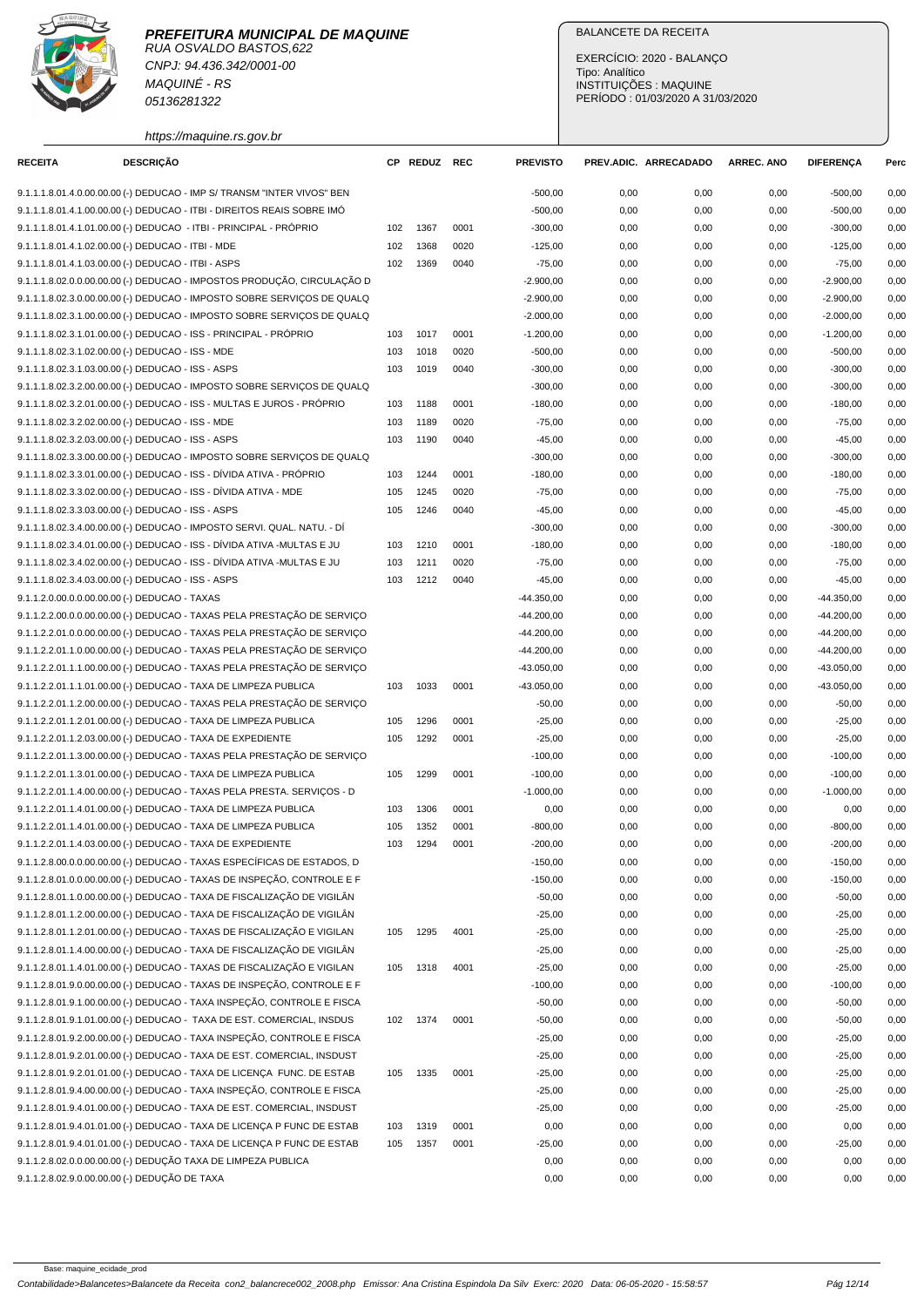CNPJ: 94.436.342/0001-00 MAQUINÉ - RS 05136281322

https://maquine.rs.gov.br

## BALANCETE DA RECEITA

EXERCÍCIO: 2020 - BALANÇO Tipo: Analítico INSTITUIÇÕES : MAQUINE PERÍODO : 01/03/2020 A 31/03/2020

| <b>RECEITA</b>                        | <b>DESCRIÇÃO</b>                                                                                                                                    |     | CP REDUZ | <b>REC</b> | <b>PREVISTO</b> |      | PREV.ADIC. ARRECADADO | <b>ARREC. ANO</b> | <b>DIFERENÇA</b> | Perc  |
|---------------------------------------|-----------------------------------------------------------------------------------------------------------------------------------------------------|-----|----------|------------|-----------------|------|-----------------------|-------------------|------------------|-------|
|                                       | 9.1.1.2.8.02.9.1.00.00.00 (-) DEDUÇÃO TAXA DE LIMPEZA PUBLICA                                                                                       |     |          |            | 0,00            | 0,00 | 0,00                  | 0,00              | 0,00             | 0,00  |
|                                       | 9.1.1.2.8.02.9.1.03.00.00 (-) DEDUÇÃO TAXA DE LIMPEZA PUBLICA                                                                                       | 103 | 1460     | 0001       | 0,00            | 0,00 | 0,00                  | 0,00              | 0,00             | 0,00  |
|                                       | 9.1.2.0.0.00.0.0.00.00.00 DED CONTRIB P/ CUSTEIO SERVIÇO                                                                                            |     |          |            | $-20,00$        | 0,00 | 0,00                  | 0,00              | $-20,00$         | 0,00  |
|                                       | 9.1.2.4.0.00.0.0.00.00.00 DED CONTRIB P/ CUSTEIO SERVICO                                                                                            |     |          |            | $-20,00$        | 0,00 | 0,00                  | 0,00              | $-20,00$         | 0,00  |
|                                       | 9.1.2.4.0.00.1.0.00.00.00 DED CONTRIB P/ CUSTEIO SERVICO                                                                                            |     |          |            | $-20,00$        | 0,00 | 0,00                  | 0,00              | $-20,00$         | 0,00  |
|                                       | 9.1.2.4.0.00.1.1.00.00.00 (-) DEDUCAO - CONTRIB P/ CUSTEIO SERVIÇO                                                                                  | 109 | 1362     | 0001       | $-20,00$        | 0,00 | 0,00                  | 0,00              | $-20,00$         | 0,00  |
|                                       | 9.1.3.0.0.00.0.0.00.00.00 DED REMU. DEPÓSITOS BANCÁ                                                                                                 |     |          |            | $-50,00$        | 0,00 | 0,00                  | 0,00              | $-50,00$         | 0,00  |
|                                       | 9.1.3.2.0.00.0.0.00.00.00 DED REMU. DEPÓSITOS BANCÁ                                                                                                 |     |          |            | $-50,00$        | 0,00 |                       |                   |                  | 0,00  |
|                                       |                                                                                                                                                     |     |          |            |                 |      | 0,00                  | 0,00              | $-50,00$         |       |
|                                       | 9.1.3.2.1.00.0.0.00.00.00 DED REMU. DEPÓSITOS BANCÁ                                                                                                 |     |          |            | $-50,00$        | 0,00 | 0,00                  | 0,00              | $-50,00$         | 0,00  |
|                                       | 9.1.3.2.1.00.1.0.00.00.00 DED REMU. DEPÓSITOS BANCÁ                                                                                                 |     |          |            | $-50,00$        | 0,00 | 0,00                  | 0,00              | $-50,00$         | 0,00  |
|                                       | 9.1.3.2.1.00.1.1.00.00.00 DED REMU. DEPÓSITOS BANCÁ<br>9.1.3.2.1.00.1.1.01.00.00 DED REMU. DEPÓSITOS BANCÁ                                          |     |          |            | $-50,00$        | 0,00 | 0,00                  | 0,00              | $-50,00$         | 0,00  |
|                                       |                                                                                                                                                     |     |          |            | $-50,00$        | 0,00 | 0,00                  | 0,00              | $-50,00$         | 0,00  |
|                                       | 9.1.3.2.1.00.1.1.01.04.00 (-) DEDUCAO - REMU. DEPÓSITOS BANCÁ                                                                                       | 109 | 1363     | 0001       | $-50,00$        | 0,00 | 0,00                  | 0,00              | $-50,00$         | 0,00  |
|                                       | 9.1.6.0.0.00.0.0.00.00.00 (-) DEDUCAO - RECEITA DE SERVIÇOS                                                                                         |     |          |            | $-4.275,00$     | 0,00 | 0,00                  | 0,00              | $-4.275,00$      | 0,00  |
|                                       | 9.1.6.1.0.00.0.0.00.00.00 (-) DEDUCAO - SERVIÇOS ADMINISTRATIVOS E COME                                                                             |     |          |            | $-4.275,00$     | 0,00 | 0,00                  | 0,00              | $-4.275,00$      | 0,00  |
|                                       | 9.1.6.1.0.01.0.00.00.00.00 (-) DEDUCAO - SERVIÇOS ADMINISTRATIVOS E COME<br>9.1.6.1.0.01.1.0.00.00.00 (-) DEDUCAO - SERVICOS ADMINISTRATIVOS E COME |     |          |            | $-4.275,00$     | 0,00 | 0,00                  | 0,00              | $-4.275,00$      | 0,00  |
|                                       |                                                                                                                                                     |     |          |            | $-4.275,00$     | 0,00 | 0,00                  | 0,00              | $-4.275,00$      | 0,00  |
|                                       | 9.1.6.1.0.01.1.1.00.00.00 (-) DEDUCAO - ERVIÇOS ADMINISTRATIVOS E COMER                                                                             |     |          |            | $-25,00$        | 0,00 | 0,00                  | 0,00              | $-25,00$         | 0,00  |
|                                       | 9.1.6.1.0.01.1.1.05.00.00 (-) DEDUCAO - SERVIÇOS DE FORNECIMENTO DE AGU                                                                             | 105 | 1054     | 0001       | $-25,00$        | 0,00 | 0,00                  | 0,00              | $-25,00$         | 0,00  |
|                                       | 9.1.6.1.0.01.1.2.00.00.00 (-) DEDUCAO - SERVICOS ADMIN. E COMER. GERAIS                                                                             |     |          |            | $-150,00$       | 0,00 | 0,00                  | 0,00              | $-150,00$        | 0,00  |
|                                       | 9.1.6.1.0.01.1.2.03.00.00 (-) DEDUCAO - MULTA E JURO REC PATRULHA AGRIC                                                                             | 103 | 1276     | 1047       | $-25,00$        | 0,00 | 0,00                  | 0,00              | $-25,00$         | 0,00  |
|                                       | 9.1.6.1.0.01.1.2.05.00.00 (-) DEDUCAO - SERVIÇOS DE FORNECIMENTO DE AGU                                                                             | 103 | 1344     | 0001       | $-125,00$       | 0,00 | 0,00                  | 0,00              | $-125,00$        | 0,00  |
|                                       | 9.1.6.1.0.01.1.4.00.00.00 (-) DEDUCAO - SERVIÇOS ADMIN. COMER. GERAIS-                                                                              |     |          |            | $-4.100,00$     | 0,00 | 0,00                  | 0,00              | $-4.100,00$      | 0,00  |
|                                       | 9.1.6.1.0.01.1.4.01.00.00 (-) DEDUCAO - M E J DE MORA DIVIDA ATIVA PATR                                                                             | 103 | 1258     | 1047       | $-75,00$        | 0,00 | 0,00                  | 0,00              | $-75,00$         | 0,00  |
|                                       | 9.1.6.1.0.01.1.4.05.00.00 (-) DEDUCAO - SERVIÇOS DE FORNECIMENTO DE AGU                                                                             | 103 | 1346     | 0001       | 0,00            | 0,00 | 0,00                  | 0,00              | 0,00             | 0,00  |
|                                       | 9.1.6.1.0.01.1.4.05.00.00 (-) DEDUCAO - SERVIÇOS DE FORNECIMENTO DE AGU                                                                             | 105 | 1354     | 0001       | $-4.000,00$     | 0,00 | 0,00                  | 0,00              | $-4.000,00$      | 0,00  |
|                                       | 9.1.6.1.0.01.1.4.09.00.00 (-) DEDUCAO - SERV PROG PATRULHA AGRICOLA                                                                                 | 105 | 1350     | 0001       | $-25,00$        | 0,00 | 0,00                  | 0,00              | $-25,00$         | 0,00  |
|                                       | 9.1.7.0.0.00.0.0.00.00.00 (-) DEDUCAO DAS TRANSF. CORRENTES                                                                                         |     |          |            | $-3.209.740,00$ | 0,00 | $-261.242,44$         | -838.781,67       | $-2.370.958,33$  | 26,13 |
|                                       | 9.1.7.1.0.00.0.0.00.00.00 (-) DEDUCAO DAS TRASNF. DA UNIAO E SUAS ENTID                                                                             |     |          |            | $-1.813.440,00$ | 0,00 | $-118.604,55$         | -461.834,98       | $-1.351.605,02$  | 25,47 |
|                                       | 9.1.7.1.8.00.0.0.00.00.00 (-) DEDUCAO TRANSFERÊNCIAS DA UNIÃO - ESPECÍF                                                                             |     |          |            | $-1.813.440,00$ | 0,00 | $-118.604,55$         | -461.834,98       | $-1.351.605.02$  | 25,47 |
|                                       | 9.1.7.1.8.01.0.0.00.00.00 (-) DEDUCAO DA PARTICIPAÇÃO NA RECEITA DA UNI                                                                             |     |          |            | $-1.801.000,00$ | 0,00 | $-118.604,55$         | -461.834,98       | $-1.339.165,02$  | 25,64 |
|                                       | 9.1.7.1.8.01.2.0.00.00.00 (-) DEDUCAO - COTA-PARTE DO FPM - COTA MENSAL                                                                             |     |          |            | $-1.800.000,00$ | 0,00 | $-118.572,69$         | -461.693,88       | $-1.338.306,12$  | 25,65 |
|                                       | 9.1.7.1.8.01.2.1.00.00.00 (-) DEDUCAO - COTA-PARTE DO FPM - COTA MENSAL                                                                             |     |          |            | $-1.800.000,00$ | 0,00 | $-118.572,69$         | -461.693,88       | $-1.338.306,12$  | 25,65 |
|                                       | 9.1.7.1.8.01.2.1.01.00.00 (-) DEDUCAO - COTA-PARTE DO FPM PRINCIPAL -                                                                               | 103 | 1376     | 0001       | 0,00            | 0,00 | 0,00                  | 0,00              | 0,00             | 0,00  |
|                                       | 9.1.7.1.8.01.2.1.04.00.00 (-) DEDUCAO - COTA-PARTE DO FPM - COTA MENSAL                                                                             | 105 | 1114     | 0031       | $-1.800.000,00$ | 0,00 | $-118.572,69$         | -461.693,88       | $-1.338.306,12$  | 25,65 |
|                                       | 9.1.7.1.8.01.5.0.00.00.00 (-) DEDUCAO - COTA-PARTE DO IMPOSTO SOBRE A P                                                                             |     |          |            | $-1.000,00$     | 0,00 | $-31,86$              | $-141,10$         | $-858,90$        | 14,11 |
|                                       | 9.1.7.1.8.01.5.1.00.00.00 (-) DEDUCAO - COTA-PARTE DO ITR - PRINCIPAL                                                                               |     |          |            | $-1.000,00$     | 0,00 | $-31,86$              | $-141, 10$        | $-858,90$        | 14,11 |
|                                       | 9.1.7.1.8.01.5.1.04.00.00 (-) DEDUCAO - COTA-PARTE DO ITR - PRINCIPAL -                                                                             | 105 | 1118     | 0031       | $-1.000,00$     | 0,00 | $-31,86$              | $-141,10$         | $-858,90$        | 14,11 |
|                                       | 9.1.7.1.8.06.0.0.00.00.00 (-) DEDUCAO - TRANSFE. FINANCEIRA DO ICMS - D                                                                             |     |          |            | $-12.440,00$    | 0,00 | 0,00                  | 0,00              | $-12.440,00$     | 0,00  |
|                                       | 9.1.7.1.8.06.1.0.00.00.00 (-) DEDUCAO - TRANSFE. FINANCEIRA DO ICMS - D                                                                             |     |          |            | $-12.440,00$    | 0,00 | 0,00                  | 0,00              | $-12.440,00$     | 0,00  |
|                                       | 9.1.7.1.8.06.1.1.00.00.00 (-) DEDUCAO - TRANSF FINANCEIRA ICMS DESONERA                                                                             |     |          |            | $-12.440,00$    | 0,00 | 0,00                  | 0,00              | $-12.440,00$     | 0,00  |
|                                       | 9.1.7.1.8.06.1.1.04.00.00 (-) DEDUCAO - TRANSFE. FINAN. DO ICMS - DESON                                                                             | 105 | 1227     | 0031       | $-12.440,00$    | 0,00 | 0,00                  | 0,00              | $-12.440,00$     | 0,00  |
| 9.1.7.2.0.00.0.0.00.00.00 (-) DEDUCAO |                                                                                                                                                     |     |          |            | $-1.396.300,00$ | 0,00 | -142.637,89           | -376.946,69       | $-1.019.353,31$  | 27,00 |
|                                       | 9.1.7.2.8.00.0.0.00.00.00 (-) DEDUCAO TRANSF DOS ESTADOS - ESPECÍFICAS                                                                              |     |          |            | $-1.396.300,00$ | 0,00 | $-142.637,89$         | -376.946,69       | $-1.019.353,31$  | 27,00 |
|                                       | 9.1.7.2.8.01.0.0.00.00.00 (-) DEDUCAO PARTICIPAÇÃO NA RECEITA DOS ESTAD                                                                             |     |          |            | $-1.396.300,00$ | 0,00 | -142.637,89           | -376.946,69       | $-1.019.353,31$  | 27,00 |
|                                       | 9.1.7.2.8.01.1.0.00.00.00 (-) DEDUCAO - COTA-PARTE DO ICMS                                                                                          |     |          |            | $-1.200.000,00$ | 0,00 | $-141.365,94$         | -331.395,68       | $-868.604,32$    | 27,62 |
|                                       | 9.1.7.2.8.01.1.1.00.00.00 (-) DEDUCAO - COTA-PARTE DO ICMS                                                                                          |     |          |            | $-1.200.000,00$ | 0,00 | $-141.365,94$         | $-331.395,68$     | $-868.604,32$    | 27,62 |
|                                       | 9.1.7.2.8.01.1.1.04.00.00 (-) DEDUCAO - COTA-PARTE DO ICMS - PRINCIPAL                                                                              | 105 | 1231     | 0031       | $-1.200.000,00$ | 0,00 | $-141.365,94$         | -331.395,68       | $-868.604,32$    | 27,62 |
|                                       | 9.1.7.2.8.01.2.0.00.00.00 (-) DEDUCAO - COTA-PARTE DO ICMS - PRINCIPAL                                                                              |     |          |            | $-180.000,00$   | 0,00 | 0,00                  | $-41.638,48$      | $-138.361,52$    | 23,13 |
|                                       | 9.1.7.2.8.01.2.1.00.00.00 (-) DEDUCAO - COTA-PARTE DO IPVA - PRINCIPAL                                                                              |     |          |            | $-180.000,00$   | 0,00 | 0,00                  | $-41.638,48$      | $-138.361,52$    | 23,13 |
|                                       | 9.1.7.2.8.01.2.1.01.00.00 (-) DEDUCAO COTA-PARTE DO IPVA - PRINCIPAL -                                                                              | 103 | 1375     | 0001       | 0,00            | 0,00 | 0,00                  | 0,00              | 0,00             | 0,00  |
|                                       | 9.1.7.2.8.01.2.1.04.00.00 (-) DEDUCAO - COTA-PARTE DO IPVA - FUNDEB                                                                                 | 105 | 1235     | 0031       | $-180.000,00$   | 0,00 | 0,00                  | $-41.638,48$      | -138.361,52      | 23,13 |
|                                       | 9.1.7.2.8.01.3.0.00.00.00 (-) DEDUCAO - COTA-PARTE DO IPI - MUNICIPIO -                                                                             |     |          |            | $-16.300,00$    | 0,00 | $-1.271,95$           | $-3.912,53$       | $-12.387,47$     | 24,00 |
|                                       | 9.1.7.2.8.01.3.1.00.00.00 (-) DEDUCAO - COTA-PARTE DO IPI - MUNICÍPIO                                                                               |     |          |            | $-16.300,00$    | 0,00 | $-1.271,95$           | $-3.912,53$       | $-12.387,47$     | 24,00 |
|                                       | 9.1.7.2.8.01.3.1.04.00.00 (-) DEDUCAO - COTA-PARTE DO IPI - MUNICIPIOS                                                                              | 105 | 1239     | 0031       | $-16.300,00$    | 0,00 | $-1.271,95$           | $-3.912,53$       | $-12.387,47$     | 24,00 |
|                                       | 9.1.9.0.0.00.0.0.00.00.00 (-) DEDUCAO - OUTRAS RECEITAS CORRENTES                                                                                   |     |          |            | $-500,00$       | 0,00 | 0,00                  | 0,00              | $-500,00$        | 0,00  |
|                                       | 9.1.9.2.0.00.0.0.00.00.00 (-) DEDUCAO - INDENIZAÇÕES, RESTITUIÇÕES E RE                                                                             |     |          |            | $-500,00$       | 0,00 | 0,00                  | 0,00              | $-500,00$        | 0,00  |